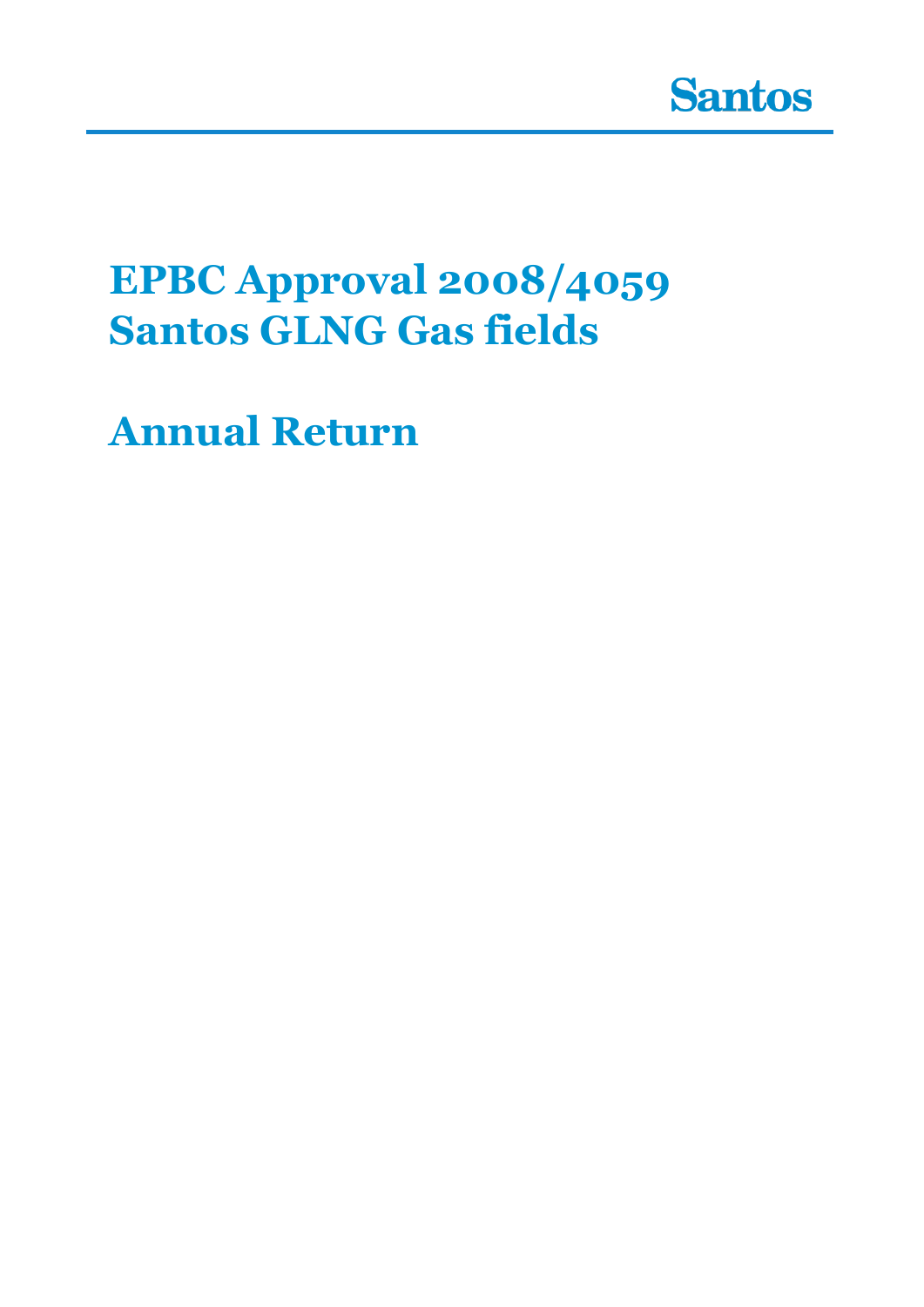# **Santos**

## **Table of Contents**

| 1.0 |     |       |                                                                           |  |
|-----|-----|-------|---------------------------------------------------------------------------|--|
| 2.0 |     |       |                                                                           |  |
|     | 2.1 |       |                                                                           |  |
|     | 2.2 |       | Matters of National Environmental Significance - Condition 110(b)  3      |  |
|     |     | 2.2.1 |                                                                           |  |
|     |     | 2.2.2 | Mitigation Measures Applied to Avoid Adverse Impacts on MNES  3           |  |
|     |     | 2.2.3 | Rehabilitation Work Undertaken in Connection with any Unavoidable Adverse |  |
|     | 2.3 |       |                                                                           |  |
|     | 2.4 |       |                                                                           |  |
|     |     |       |                                                                           |  |

### **Tables**

|--|--|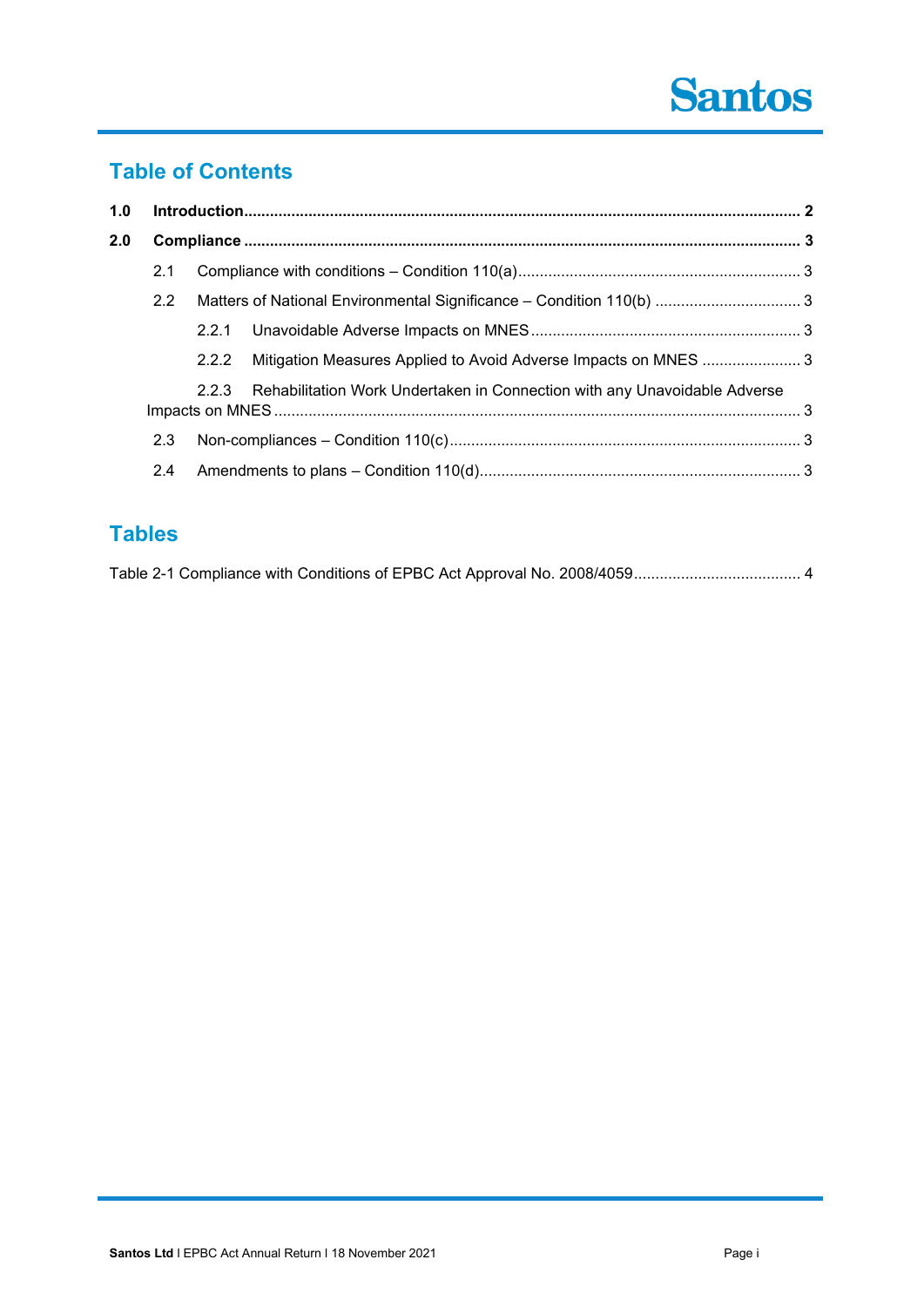## **1.0 Introduction**

On 22 October 2010, Santos Ltd (Santos) received approval to develop, construct, operate and decommission coal seam gas resources in the Surat and Bowen Basins between Roma and Emerald in Queensland to supply gas for a related proposal for a natural gas liquefaction and export facility near Gladstone as described in referral EPBC No 2008/4059 (EPBC Approval).

The 2021 Annual Environmental Return (2021 AER) has been developed to satisfy Condition 110 and Condition 111 of the EPBC Approval.

Condition 110 states:

"110. The proponent must produce an Annual Environmental Return which:

a) addresses compliance with these conditions;

b) records any unavoidable adverse impacts on MNES, mitigation measures applied to avoid adverse impacts on MNES; and any rehabilitation work undertaken in connection with any unavoidable adverse impact on MNES;

- c) identifies all non-compliances with these conditions; and
- d) identifies any amendments needed to plans to achieve compliance with these conditions."

Condition 111 States:

"111. The proponent must publish the Annual Environmental Return on the Internet within 20 business days of each anniversary date of this approval."

The anniversary date of the EPBC Approval is 22 October. This AER covers the period 22 October 2020 – 21 October 2021 (AER period).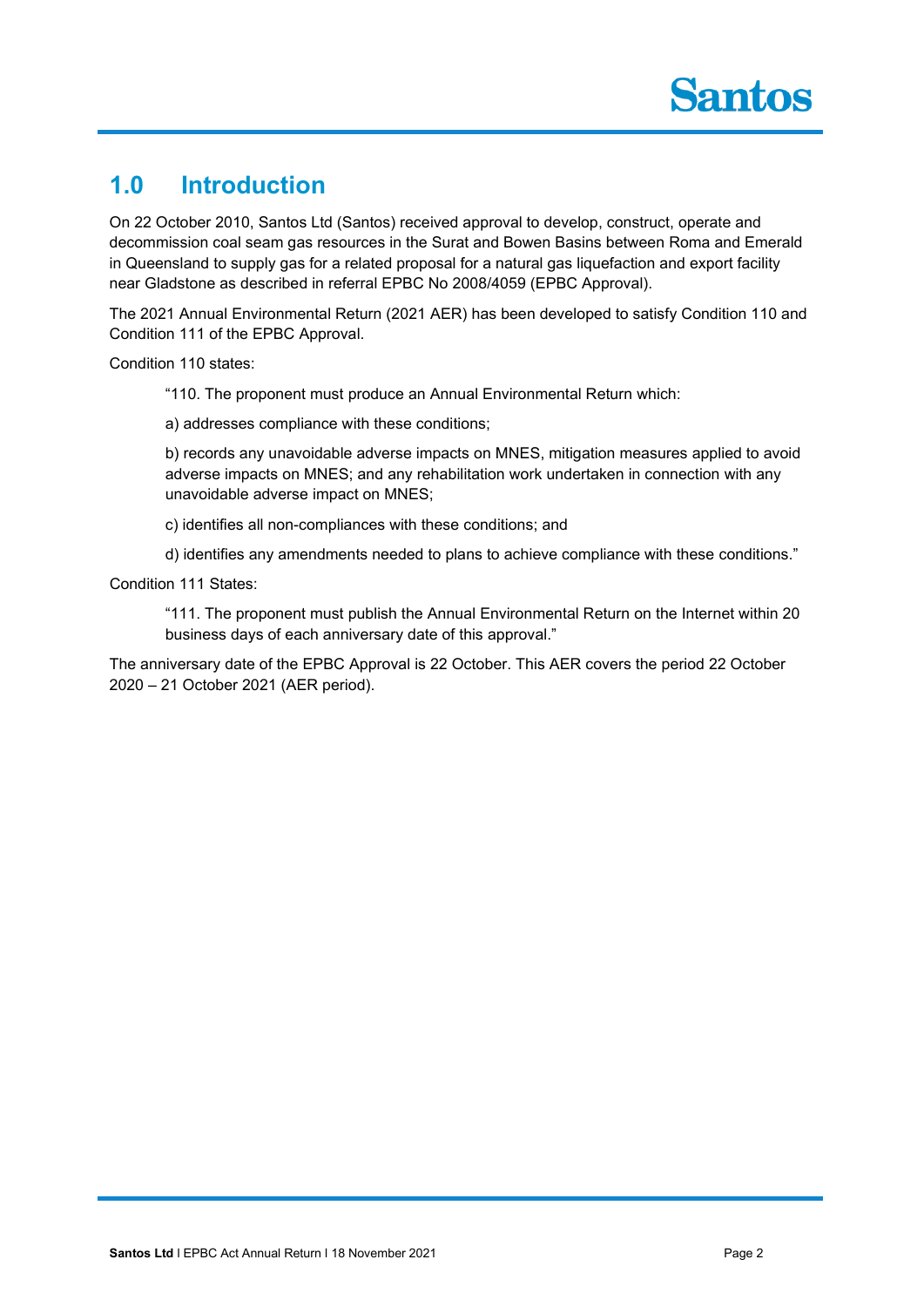## **2.0 Compliance**

#### **2.1 Compliance with conditions – Condition 110(a)**

Table 2-1 Compliance with Conditions of EPBC Act Approval No. 2008/4059 provides an update on how Santos is addressing each of the conditions imposed by the EPBC Approval.

#### **2.2 Matters of National Environmental Significance – Condition 110(b)**

#### **2.2.1 Unavoidable Adverse Impacts on MNES**

Unavoidable impacts from gas field development on Commonwealth listed threatened ecological communities and habitat for EPBC Act listed fauna species that are subject to the EPBC Approval have been quantified and are in accordance with limits as set in condition 25.

#### **2.2.2 Mitigation Measures Applied to Avoid Adverse Impacts on MNES**

Implementation of the following management plans provide for mitigation and avoidance of adverse impacts on MNES:

- Environmental Protocol for Constraints Planning and Field Development (the Protocol);
- Significant Species Management Plan; and
- Remediation, Rehabilitation and Recovery Monitoring Plan.

#### **2.2.3 Rehabilitation Work Undertaken in Connection with any Unavoidable Adverse Impacts on MNES**

To date no rehabilitation works have been completed in connection with the unavoidable adverse impacts on MNES. Reinstatement of disturbed areas has occurred including erosion and sediment control measures and site stabilisation in line with the approved RRRMP. Rehabilitation works will commence as soon as reasonably practicable following the completion of decommissioning activities.

#### **2.3 Non-compliances – Condition 110(c)**

Condition 106 states:

*"106. The proponent must, when first becoming aware of a non-compliance with these conditions, or a plan required to be approved by the Minister under these conditions:*

- *a) report the non-compliance and remedial action to the Department within five business days; and*
- *b) bring the matter into compliance within a reasonable time frame specified in writing by the Department."*

There were no incidents involving impacts to MNES during the reporting period.

#### **2.4 Amendments to plans – Condition 110(d)**

- *"110. The proponent must produce an Annual Environmental Return which:*
	- *d) identifies any amendments needed to plans to achieve compliance with these conditions."*

There were no amendments to plans during the reporting period.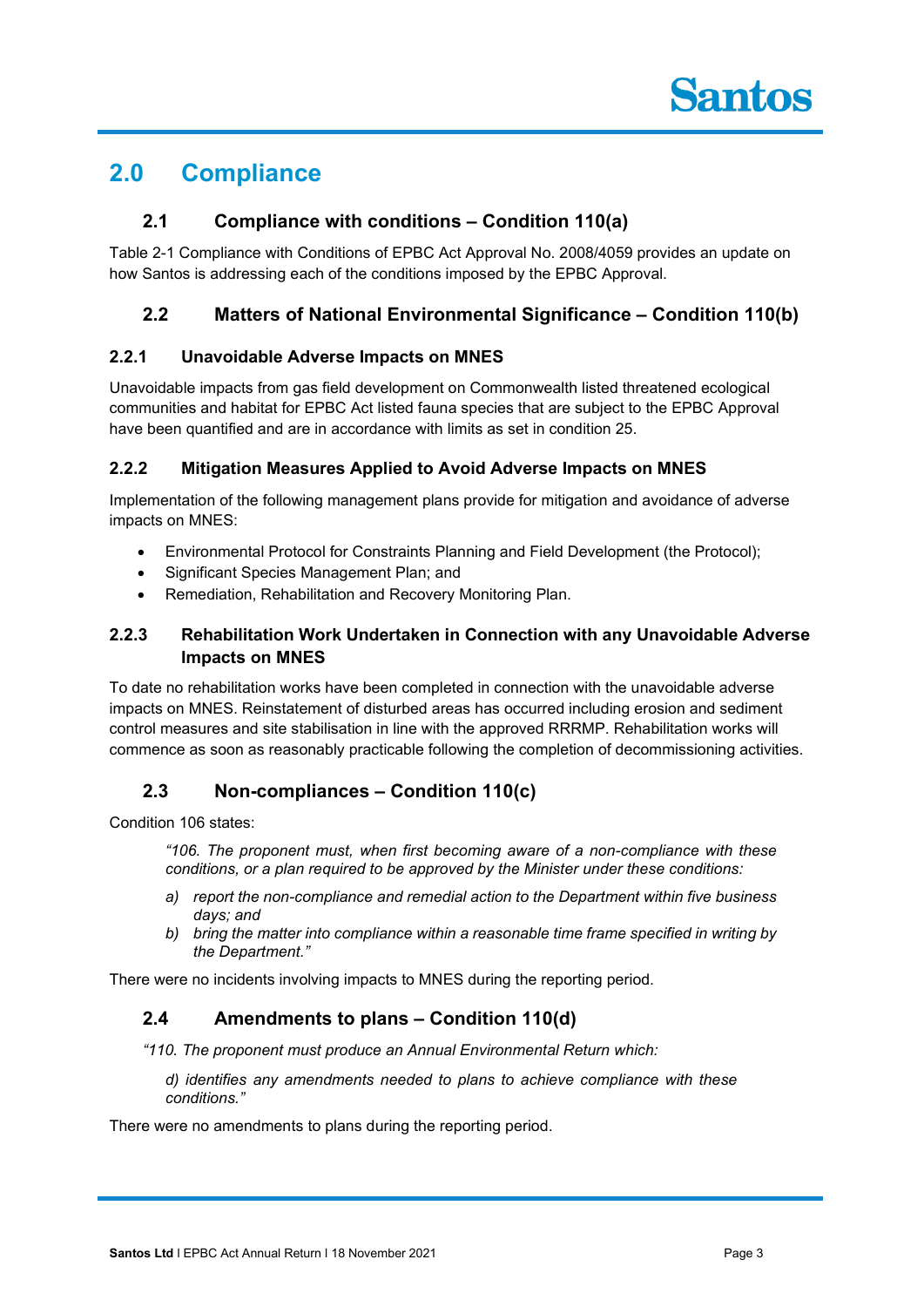

ant with the area as illustrated Figure 1.

ited to a maximum of 2,650 production wells levelopment.

eloped a Constraints Planning and Field e Protocol) in accordance with conditions 3, 4,

| <b>Condition</b>                                                                                                                                                                                                                                                                                                                                                                                                                                                                                                                                                                                                                                                                                                                                                                                                                                                                                                                                                                                                                                                                                                                                                                                                                                                                                                                                                                                                                                                                                                                                                                                                                                                                                                                                                                                                                                                                                                                                                                                                                                                                                                                                                                                                                                                                                                                                                                                                                                                                                                                                                                                                                                                                                                                                                                                                                                                                                                                                                                                                          | <b>Evidence / Comments</b>                                |
|---------------------------------------------------------------------------------------------------------------------------------------------------------------------------------------------------------------------------------------------------------------------------------------------------------------------------------------------------------------------------------------------------------------------------------------------------------------------------------------------------------------------------------------------------------------------------------------------------------------------------------------------------------------------------------------------------------------------------------------------------------------------------------------------------------------------------------------------------------------------------------------------------------------------------------------------------------------------------------------------------------------------------------------------------------------------------------------------------------------------------------------------------------------------------------------------------------------------------------------------------------------------------------------------------------------------------------------------------------------------------------------------------------------------------------------------------------------------------------------------------------------------------------------------------------------------------------------------------------------------------------------------------------------------------------------------------------------------------------------------------------------------------------------------------------------------------------------------------------------------------------------------------------------------------------------------------------------------------------------------------------------------------------------------------------------------------------------------------------------------------------------------------------------------------------------------------------------------------------------------------------------------------------------------------------------------------------------------------------------------------------------------------------------------------------------------------------------------------------------------------------------------------------------------------------------------------------------------------------------------------------------------------------------------------------------------------------------------------------------------------------------------------------------------------------------------------------------------------------------------------------------------------------------------------------------------------------------------------------------------------------------------------|-----------------------------------------------------------|
| <b>Project area</b>                                                                                                                                                                                                                                                                                                                                                                                                                                                                                                                                                                                                                                                                                                                                                                                                                                                                                                                                                                                                                                                                                                                                                                                                                                                                                                                                                                                                                                                                                                                                                                                                                                                                                                                                                                                                                                                                                                                                                                                                                                                                                                                                                                                                                                                                                                                                                                                                                                                                                                                                                                                                                                                                                                                                                                                                                                                                                                                                                                                                       |                                                           |
| 1. The project area is the area designated as Figure 1, the Santos GLNG Reasonably Foreseeable Development Area (RFDA).                                                                                                                                                                                                                                                                                                                                                                                                                                                                                                                                                                                                                                                                                                                                                                                                                                                                                                                                                                                                                                                                                                                                                                                                                                                                                                                                                                                                                                                                                                                                                                                                                                                                                                                                                                                                                                                                                                                                                                                                                                                                                                                                                                                                                                                                                                                                                                                                                                                                                                                                                                                                                                                                                                                                                                                                                                                                                                   | The project area is complia                               |
| <b>Infrastructure limits</b>                                                                                                                                                                                                                                                                                                                                                                                                                                                                                                                                                                                                                                                                                                                                                                                                                                                                                                                                                                                                                                                                                                                                                                                                                                                                                                                                                                                                                                                                                                                                                                                                                                                                                                                                                                                                                                                                                                                                                                                                                                                                                                                                                                                                                                                                                                                                                                                                                                                                                                                                                                                                                                                                                                                                                                                                                                                                                                                                                                                              |                                                           |
| 2. Impacts must be limited to a maximum of 2,650 production wells and impacts related to associated gas field development.                                                                                                                                                                                                                                                                                                                                                                                                                                                                                                                                                                                                                                                                                                                                                                                                                                                                                                                                                                                                                                                                                                                                                                                                                                                                                                                                                                                                                                                                                                                                                                                                                                                                                                                                                                                                                                                                                                                                                                                                                                                                                                                                                                                                                                                                                                                                                                                                                                                                                                                                                                                                                                                                                                                                                                                                                                                                                                | Potential impacts are limit<br>and associated gas field d |
| <b>Constraints Planning and Field Development</b>                                                                                                                                                                                                                                                                                                                                                                                                                                                                                                                                                                                                                                                                                                                                                                                                                                                                                                                                                                                                                                                                                                                                                                                                                                                                                                                                                                                                                                                                                                                                                                                                                                                                                                                                                                                                                                                                                                                                                                                                                                                                                                                                                                                                                                                                                                                                                                                                                                                                                                                                                                                                                                                                                                                                                                                                                                                                                                                                                                         |                                                           |
| Protocol for Constraints Planning and Field Development                                                                                                                                                                                                                                                                                                                                                                                                                                                                                                                                                                                                                                                                                                                                                                                                                                                                                                                                                                                                                                                                                                                                                                                                                                                                                                                                                                                                                                                                                                                                                                                                                                                                                                                                                                                                                                                                                                                                                                                                                                                                                                                                                                                                                                                                                                                                                                                                                                                                                                                                                                                                                                                                                                                                                                                                                                                                                                                                                                   |                                                           |
| 3. Before the commencement of gas field development, the proponent must develop a Constraints Planning and Field Development Protocol (the<br>Protocol).                                                                                                                                                                                                                                                                                                                                                                                                                                                                                                                                                                                                                                                                                                                                                                                                                                                                                                                                                                                                                                                                                                                                                                                                                                                                                                                                                                                                                                                                                                                                                                                                                                                                                                                                                                                                                                                                                                                                                                                                                                                                                                                                                                                                                                                                                                                                                                                                                                                                                                                                                                                                                                                                                                                                                                                                                                                                  | Santos GLNG has deve<br>Development Protocol (the         |
| 4. The Protocol must include and apply for the life of the project and include the principles of:<br>a) avoiding direct and indirect adverse impacts on MNES;<br>b) mitigating and managing direct and indirect impacts to minimise cumulative adverse impacts on MNES;<br>c) active site remediation and rehabilitation of impacted areas to promote and maintain long-term recovery of MNES.                                                                                                                                                                                                                                                                                                                                                                                                                                                                                                                                                                                                                                                                                                                                                                                                                                                                                                                                                                                                                                                                                                                                                                                                                                                                                                                                                                                                                                                                                                                                                                                                                                                                                                                                                                                                                                                                                                                                                                                                                                                                                                                                                                                                                                                                                                                                                                                                                                                                                                                                                                                                                            | 5 and 6.                                                  |
| 5. The Protocol must:<br>a) Classify the following as being within the proponent's high environmental constraint class B (or should the proponent's classification be revised, an<br>equivalent high environmental constraints class):<br>i) all listed threatened ecological communities;<br>ii) all listed flora species; and<br>iii) those listed threatened and migratory fauna species habitats as identified in management plans required under these conditions, which where relevant<br>may be described in terms of specific niche habitat types;<br>Note: The proponent's approach to environmental constraint class B and related avoidance and impact mitigation is described in SEIS Attachment D5<br>(dated November 2009). The protocol conditions do not apply to the other constraints that the proponent has included in environmental constraint class B<br>unless these are relevant to MNES.<br>b) take into account all current survey data and available information and maps of all MNES relevant to the project area as described within environmental<br>constraint class B;<br>c) require the undertaking and documentation of planning and pre-clearance site assessments and field ecological surveys in proposed gas field<br>development areas where constraint class B is mapped, likely or found. The pre-clearance site assessments and field ecological surveys must identify and<br>assess options relating to potential gas field development adverse impacts on MNES and provide recommendations to inform the proponent's decision to<br>develop the project area;<br>d) to avoid direct and indirect adverse impacts on MNES, including fragmentation and edge effects, require the proponent to determine the location of<br>proposed infrastructure in accordance with the following:<br>i) preferentially avoid native vegetation that constitutes a listed ecological community and/or may provide habitat for listed species and utilise previously<br>cleared or previously utilised areas;<br>ii) exclude exploration and production wells from within areas identified as environmental constraint class B unless their location in environmental<br>constraints class B is justified as an exception given other constraints and the impact on any MNES will be minimal, short term, and recoverable; and<br>Note: Directional drilling and multiple drill holes from one well pad are options to avoid well site and related infrastructure disturbance to environmental<br>constraint class B.<br>iii) either:<br>(1) exclude other non linear infrastructure from the no impact zone; or<br>(2) where the location of other non linear infrastructure in the no impact zone cannot be avoided, only authorise the siting of that infrastructure in that zone<br>where field ecological surveys demonstrate that there will be minimal, short term, and recoverable, or no adverse impact on any MNES, including habitat<br>for any listed species; and<br>iv) either: |                                                           |

**Table 2-1 Compliance with Conditions of EPBC Act Approval No. 2008/4059**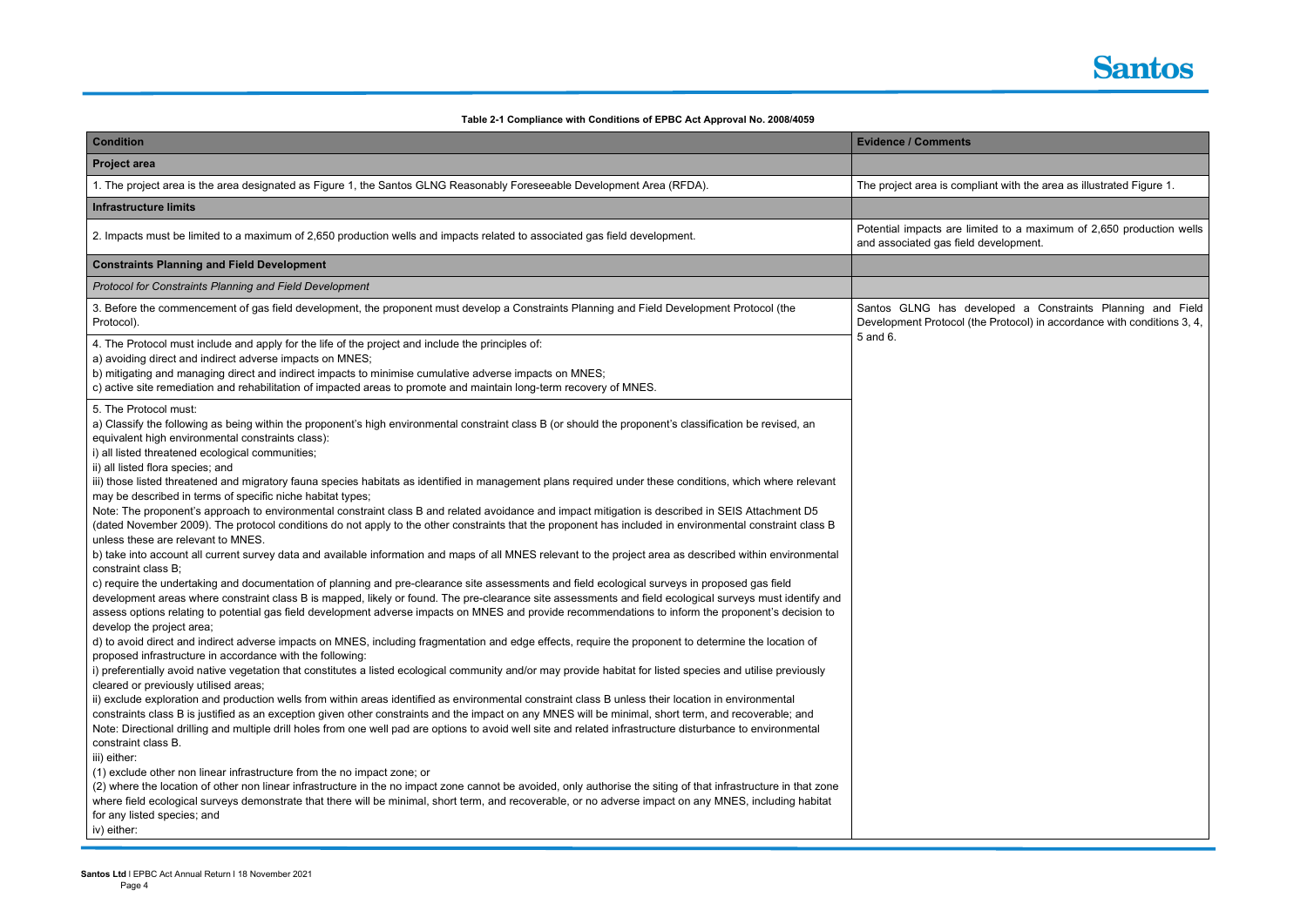



#### **Condition Evidence / Comments**

(1) exclude linear infrastructure from the impact risk zone; or

(2) where the location of linear infrastructure in the impact risk zone is justified given other constraints and cannot be avoided, only authorise the siting of that infrastructure in that zone where field ecological surveys demonstrate that there will be minimal adverse impact on any MNES, including habitat for any listed species;

i) all linear disturbance within environmental constraint class B for MNES and the impact risk zone must be in accordance with the limits specified in Table 1 Authorised Disturbance for Linear Infrastructure

Note: Justification is reportable in accordance with condition 13 a) vii). The management plan requirements under condition 8 h) may also indicate that a species or its habitat can co-exist with specific types of gas field infrastructure and operations.

e) require the proponent to plan for and decide the extent that proposed linear infrastructure may have an adverse impact on MNES in accordance with the following:

Table 1: Authorised Disturbance for Linear Infrastructure

| Type of Linear Infrastructure                                                                                                                | Clearing Width (m) |
|----------------------------------------------------------------------------------------------------------------------------------------------|--------------------|
| (A) Access track(s) not associated with a pipeline(s), communication line(s) or power<br>$line(s)$ :                                         |                    |
| (a) single carriage access tracks                                                                                                            | 18                 |
| (b) dual carriage access tracks                                                                                                              | 21                 |
| (c) single or dual carriage access track and<br>associated turnaround bay with a single<br>pipeline, communication line or power line        | 35                 |
| (B) Access track(s) associated with a pipeline(s), communication line(s) or power line(s):                                                   |                    |
| (a) single carriage access tracks with a<br>single pipeline, communication line or<br>power line                                             | 24                 |
| (b) dual carriage access tracks with a<br>single pipeline, communication line or<br>power line                                               | 27                 |
| (c) single or dual carriage access track and<br>associated turnaround bay with a single<br>pipeline, communication line or power line        | 41                 |
| (d) additional clearing for any additional<br>parallel pipeline, communication line or<br>power line associated with (B) (a), (b), or<br>(c) | 7 <sup>1</sup>     |
| (C) Additional clearing for take-off drains, powerline stays or turnaround bays or other<br>work areas:                                      |                    |
| (a) Additional clearing for power line stays<br>associated with (B)                                                                          | 10                 |
| (b) additional clearing for take-off drains<br>associated with (A) or (B)                                                                    | 10                 |
| <sup>1</sup> Maximum total disturbance for $(B)$ is 62m.                                                                                     |                    |

f) support bioregional corridors for listed threatened species and migratory species, and connectivity for listed threatened ecological communities; g) ensure site assessments and field ecological surveys:

i) are undertaken in accordance with the Department's survey guidelines in effect at the time of the survey. This information can be obtained from http://www.environment.gov.au/epbc/guidelines-policies.html#threatened;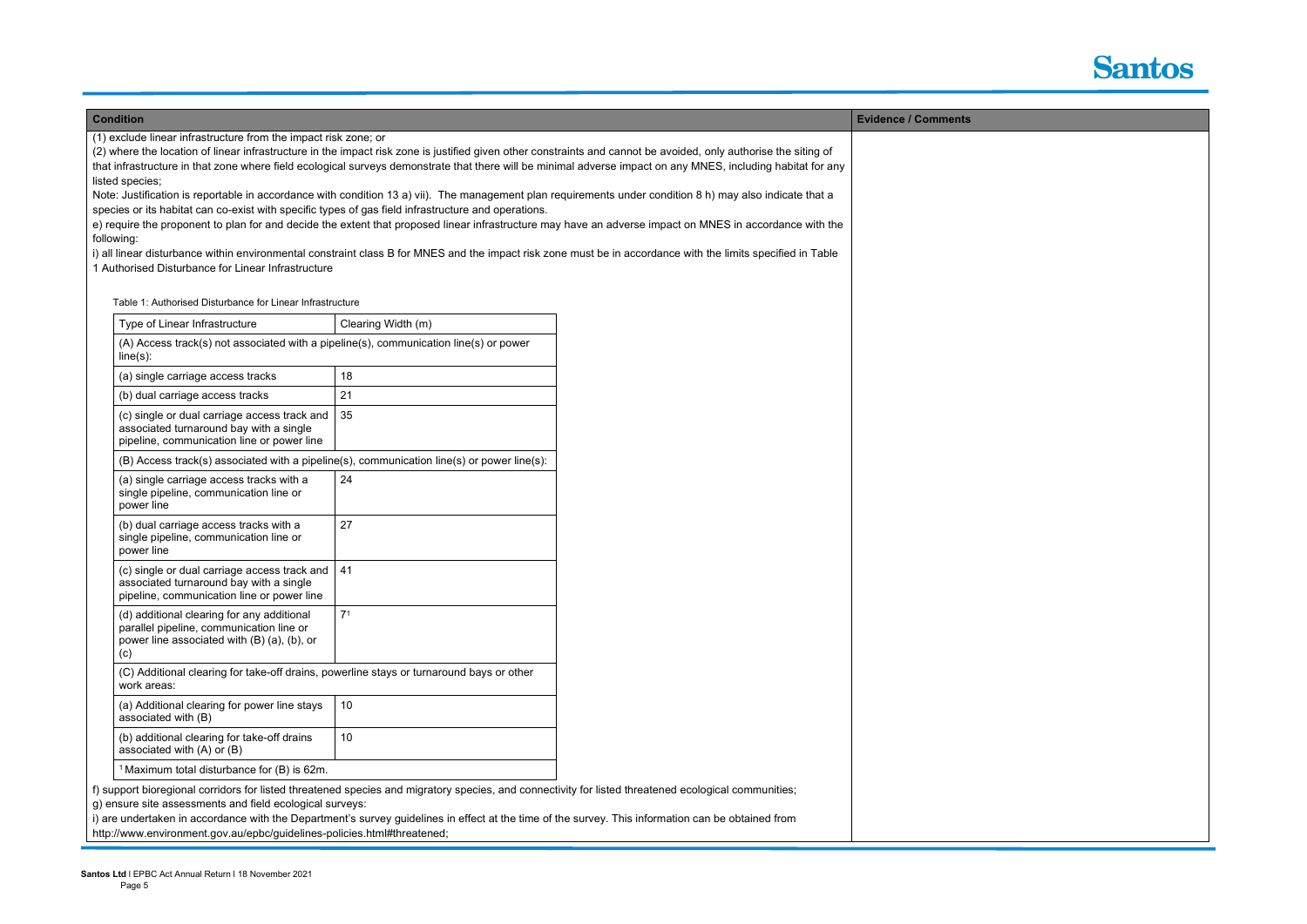

 $\epsilon \csc$  CSG Fields Significant Species Management ce with conditions 7, 8, 9 and 10.

| <b>Condition</b>                                                                                                                                                                                                                                                                                                                                                                                                                                                                                                                                                                                                                                                                                                                                                                                                                                                                                                                                                                                                                                                                                                                                                                                                                                                                                                                                                                                                                                                                                                                                                                                                                                                                                                                                                                                                                                                                                                                                                                                                                                                                                                                                                                                                                                                                                                                                                                                                                                                                                                                                                                                           | <b>Evidence / Comments</b>                           |
|------------------------------------------------------------------------------------------------------------------------------------------------------------------------------------------------------------------------------------------------------------------------------------------------------------------------------------------------------------------------------------------------------------------------------------------------------------------------------------------------------------------------------------------------------------------------------------------------------------------------------------------------------------------------------------------------------------------------------------------------------------------------------------------------------------------------------------------------------------------------------------------------------------------------------------------------------------------------------------------------------------------------------------------------------------------------------------------------------------------------------------------------------------------------------------------------------------------------------------------------------------------------------------------------------------------------------------------------------------------------------------------------------------------------------------------------------------------------------------------------------------------------------------------------------------------------------------------------------------------------------------------------------------------------------------------------------------------------------------------------------------------------------------------------------------------------------------------------------------------------------------------------------------------------------------------------------------------------------------------------------------------------------------------------------------------------------------------------------------------------------------------------------------------------------------------------------------------------------------------------------------------------------------------------------------------------------------------------------------------------------------------------------------------------------------------------------------------------------------------------------------------------------------------------------------------------------------------------------------|------------------------------------------------------|
| ii) take account into and reference previous ecological surveys undertaken in the area and relevant new information on likely presence or absence of<br>MNES;<br>iii) are undertaken by a suitably qualified ecologist approved by the Department;<br>iv) document the survey methodology, results and significant findings in relation to MNES;<br>v) apply best practice site assessment and ecological survey methods appropriate for each listed threatened species, migratory species, their habitat and<br>listed ecological communities;<br>Note: Best practice includes applying the optimum timing and frequency of site assessments and surveys to determine presence or absence of listed<br>threatened species or migratory species or their habitat, or a listed threatened ecological community.<br>vi) apply the mapping of environmental constraints class B; the infrastructure location requirements; minimum no impact zones; impact risk zones; and the<br>width requirements for linear infrastructure corridors described in e); and<br>vii) reports are published by the proponent on the Internet 20 business days before clearance of native vegetation in an infrastructure impact area and<br>provided to the Department on request;<br>h) require species and ecological community management plans which include:<br>i) relevant avoidance and mitigation measures to be applied;<br>ii) measures for protecting each listed threatened species and migratory species and their habitat, and each listed threatened ecological community not<br>previously assessed by the proponent, should one or more be found in the project area at any time over the life of the project. Any such management<br>plans must be developed in a timeframe to be approved by the Department. Notification of additional MNES found must be provided to the Department in<br>writing within 10 business days. Measures must include the development of a management plan consistent with requirements under condition 8.<br>i) the proponent must ensure constraints planning and field development decisions are made in accordance with the Protocol (including any relevant<br>species and ecological community management plans) before final selection of specific sites for gas field development within the project area.                                                                                                                                                                                                                                                            |                                                      |
| 6. The Protocol must ensure relevant information on MNES is available and used by the proponent to support field development and management<br>decisions throughout the life of the project.                                                                                                                                                                                                                                                                                                                                                                                                                                                                                                                                                                                                                                                                                                                                                                                                                                                                                                                                                                                                                                                                                                                                                                                                                                                                                                                                                                                                                                                                                                                                                                                                                                                                                                                                                                                                                                                                                                                                                                                                                                                                                                                                                                                                                                                                                                                                                                                                               |                                                      |
| Management plans for listed species and ecological communities                                                                                                                                                                                                                                                                                                                                                                                                                                                                                                                                                                                                                                                                                                                                                                                                                                                                                                                                                                                                                                                                                                                                                                                                                                                                                                                                                                                                                                                                                                                                                                                                                                                                                                                                                                                                                                                                                                                                                                                                                                                                                                                                                                                                                                                                                                                                                                                                                                                                                                                                             |                                                      |
| 7. Before commencement of each major stage of gas field development the proponent must develop management plans for that area addressing each<br>listed species and listed ecological community that, as indicated through assessment or more recent information, may be potentially impacted by gas field<br>development within the project area (defined by condition 1), or external to the project area as a result of gas field development.                                                                                                                                                                                                                                                                                                                                                                                                                                                                                                                                                                                                                                                                                                                                                                                                                                                                                                                                                                                                                                                                                                                                                                                                                                                                                                                                                                                                                                                                                                                                                                                                                                                                                                                                                                                                                                                                                                                                                                                                                                                                                                                                                          | Santos has developed the<br>Plan (SSMP) in accordanc |
| 8. Management plans required under condition 7 must be developed by a qualified ecologist approved in writing by the Department and at least address<br>those listed ecological communities in Table 3 and those listed species in Table 4 of these conditions. As a minimum each plan must address the following<br>as is relevant to each MNES:<br>a) current legal status (under EPBC Act);<br>b) known distribution;<br>c) known species' populations and their relationships within the region;<br>d) extent of ecological community fragmentation within the region and if appropriate minimum patch size for that community<br>e) to support field identification and ecological surveys, description of the relevant characteristics of the ecological community;<br>f) species' biology and reproduction and description of general habitat;<br>g) to support field identification and ecological surveys, description of the species' habitat, which may be described in terms of essential habitat, and<br>microhabitat including associations with geology, soils, landscape features and associations with other native fauna and/or flora or ecological communities,<br>and where relevant specific niche habitat descriptions that can be meaningfully applied in constraints planning and used in field ecological surveys;<br>Note: Constraints mapping may be limited by available data for many species and may therefore be inadequate to map habitat requirements for planning<br>and management purposes, or to indicate presence without on ground assessment. Condition 8 g) requires the essential components of a species' habitat<br>to be described where relevant to support field identification and environmental constraints decision making. This should include essential habitat<br>components for widely distributed species present in low numbers and for other species likely to be present but not often observed.<br>h) threats to MNES relating to the development and management of land within the gas fields including from the development, operation and<br>decommissioning of infrastructure within the gas fields; and from groundwater extraction and aquifer depressurisation, CSG water use and disposal,<br>whether the threat is within or outside the gas field development area;<br>Note: This part of a management plan may also indicate that a species or its habitat can co-exist with specific types of gas field operations.<br>i) relevant management practices and methods to minimise impact and recover from impact that should include: |                                                      |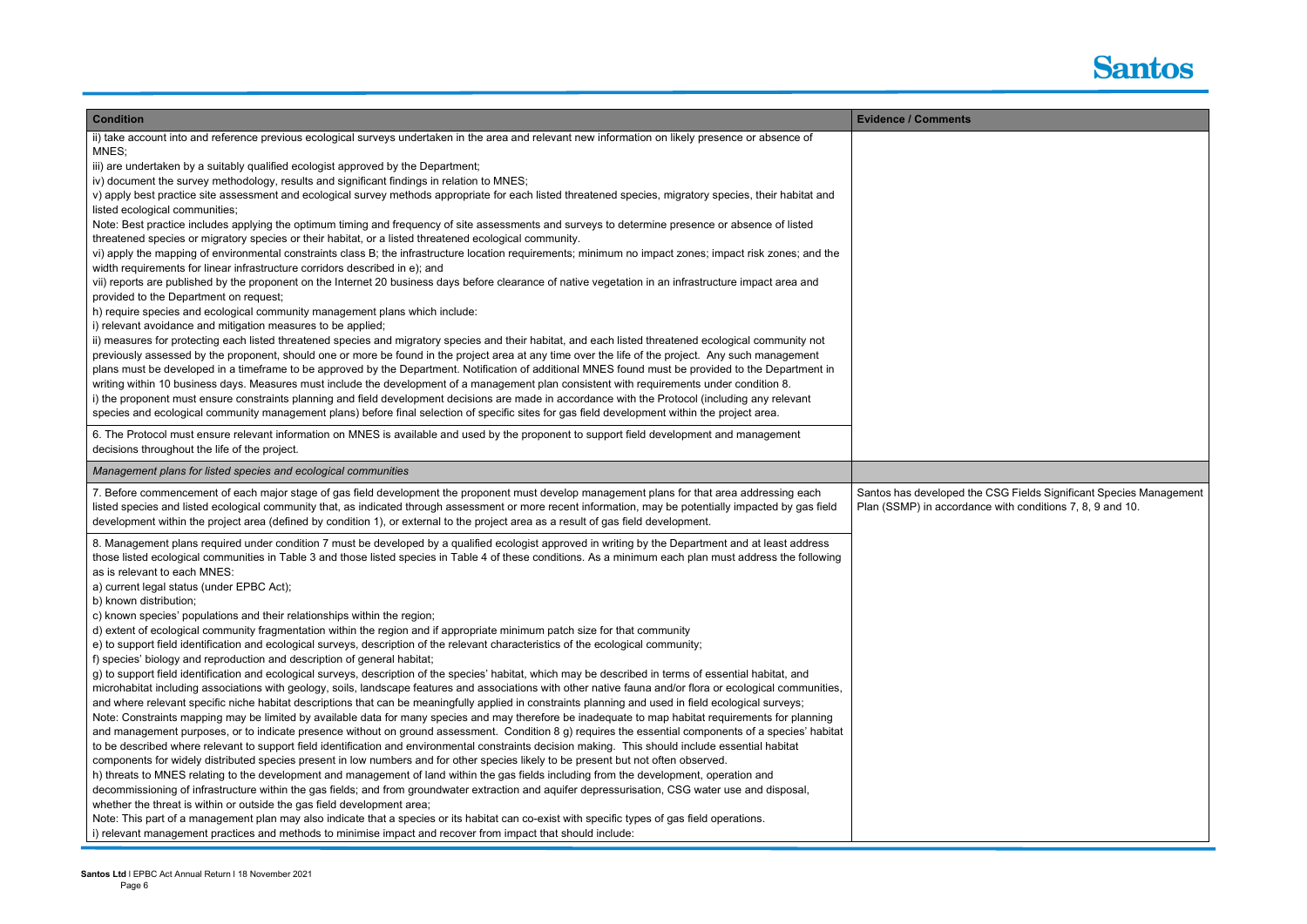

received from the Department to update the g the AER period.

 $\overline{\text{AER period}}$ .

orded and maintained in accordance with this

| <b>Condition</b>                                                                                                                                                                                                                                                                                                | <b>Evidence / Comments</b> |
|-----------------------------------------------------------------------------------------------------------------------------------------------------------------------------------------------------------------------------------------------------------------------------------------------------------------|----------------------------|
| i) site rehabilitation timeframes, standards and methods;                                                                                                                                                                                                                                                       |                            |
| ii) use of sequential clearing to direct fauna away from an impact zone;                                                                                                                                                                                                                                        |                            |
| iii) re-establishment of native vegetation in linear infrastructure corridors;                                                                                                                                                                                                                                  |                            |
| iv) welfare and safe handling of fauna specimens requiring relocation from impact sites;                                                                                                                                                                                                                        |                            |
| v) handling practices for flora specimens;                                                                                                                                                                                                                                                                      |                            |
| vi) translocation practices and monitoring for translocation success;                                                                                                                                                                                                                                           |                            |
| vii) monitoring methods including for rehabilitation success and recovery;                                                                                                                                                                                                                                      |                            |
| j) surface and ground water quality and quantity requirements, including relevant downstream environmental quality parameters;                                                                                                                                                                                  |                            |
| k) reference relevant conservation advice, recovery plans, or other policies, practices, standards or guidelines relevant to MNES published or approved                                                                                                                                                         |                            |
| from time to time by the Department or the Minister.                                                                                                                                                                                                                                                            |                            |
| Note 1: The management plans must include sufficient detail to inform field development decisions, ongoing management and decommissioning to                                                                                                                                                                    |                            |
| minimise adverse impacts on MNES through the life of the project.                                                                                                                                                                                                                                               |                            |
| Note 2: To the extent that the requirements of condition 8 are satisfied for each species, a single plan may be prepared to address a group of species<br>which have similar ecological characteristics and habitat needs. Other conditions also require species or ecological community management plans to be |                            |
| developed in certain circumstances in accordance with condition 8.                                                                                                                                                                                                                                              |                            |
|                                                                                                                                                                                                                                                                                                                 |                            |
| 9. Each species and ecological community management plan must be submitted for the approval of the Minister. Commencement of each major stage of                                                                                                                                                                |                            |
| gas field development within the project area must not occur without written approval of each plan for each listed species and ecological community within                                                                                                                                                      |                            |
| the proposed area of development. The proponent may undertake activities that are critical to commencement that are associated with mobilisation of plant                                                                                                                                                       |                            |
| and equipment, materials, machinery and personnel prior to the start of development only if such activities will have no adverse impact on MNES, and only                                                                                                                                                       |                            |
| if the proponent has notified the Department in writing before an activity is undertaken. Approved species and ecological community management plans                                                                                                                                                            |                            |
| must be implemented.                                                                                                                                                                                                                                                                                            |                            |
| 10. The proponent must establish a program for routine review of the species and ecological community management plans to be undertaken by a                                                                                                                                                                    |                            |
| qualified ecologist approved by the Department (with other experts as appropriate) to take into account any new information available to the proponent,                                                                                                                                                         |                            |
| including any information and advice provided by Commonwealth or Queensland Government agencies, or available from other CSG proponents.                                                                                                                                                                        |                            |
| 11. The Minister may require through a request in writing the periodic review of the species and ecological community management plans either by the                                                                                                                                                            | No requests have been      |
| Department; or alternatively by an independent qualified ecologist, or other experts, approved by the Department. Plans must be approved by the                                                                                                                                                                 | management plans during    |
| Department in writing.                                                                                                                                                                                                                                                                                          |                            |
| 12. Independent review of plans will be at the financial expense of the proponent. Once independently reviewed, plans must be submitted for written                                                                                                                                                             | Not applicable during the  |
| approval by the Department. Approved plans must be implemented.                                                                                                                                                                                                                                                 |                            |
| Record of impacts                                                                                                                                                                                                                                                                                               |                            |
|                                                                                                                                                                                                                                                                                                                 |                            |
|                                                                                                                                                                                                                                                                                                                 | All disturbances are reco  |
| 13. If an impact (which may include a presumed impact where the species is presumed to be present) occurs to a MNES during gas field development,                                                                                                                                                               | condition.                 |
| operation, or decommissioning the proponent must:                                                                                                                                                                                                                                                               |                            |
| a) record the impact by reference to:                                                                                                                                                                                                                                                                           |                            |
| i) the location, specific site and type of infrastructure or activity;                                                                                                                                                                                                                                          |                            |
| ii) each MNES subject to disturbance;                                                                                                                                                                                                                                                                           |                            |
| iii) the related site assessment or field ecological survey documentation and recommendations, or the decision that the particular MNES was presumed to                                                                                                                                                         |                            |
| be present;                                                                                                                                                                                                                                                                                                     |                            |
| iv) the disturbance limit set under condition 25;                                                                                                                                                                                                                                                               |                            |
| v) the total area of actual disturbance;                                                                                                                                                                                                                                                                        |                            |
| vi) the remaining disturbance limit for each affected MNES;                                                                                                                                                                                                                                                     |                            |
| vii) the reasons for the decision including justification for the action taken, description of the efforts taken to avoid impact, and explanation why other<br>constraints might justify the adverse impact on MNES;                                                                                            |                            |
| viii) actions and commitments by the proponent to remediate, rehabilitate, or make good any unauthorised disturbance; and                                                                                                                                                                                       |                            |
| Note: This condition applies to any adverse impact on MNES, whether or not a disturbance limit has been set, and whether or not the impact has been                                                                                                                                                             |                            |
|                                                                                                                                                                                                                                                                                                                 |                            |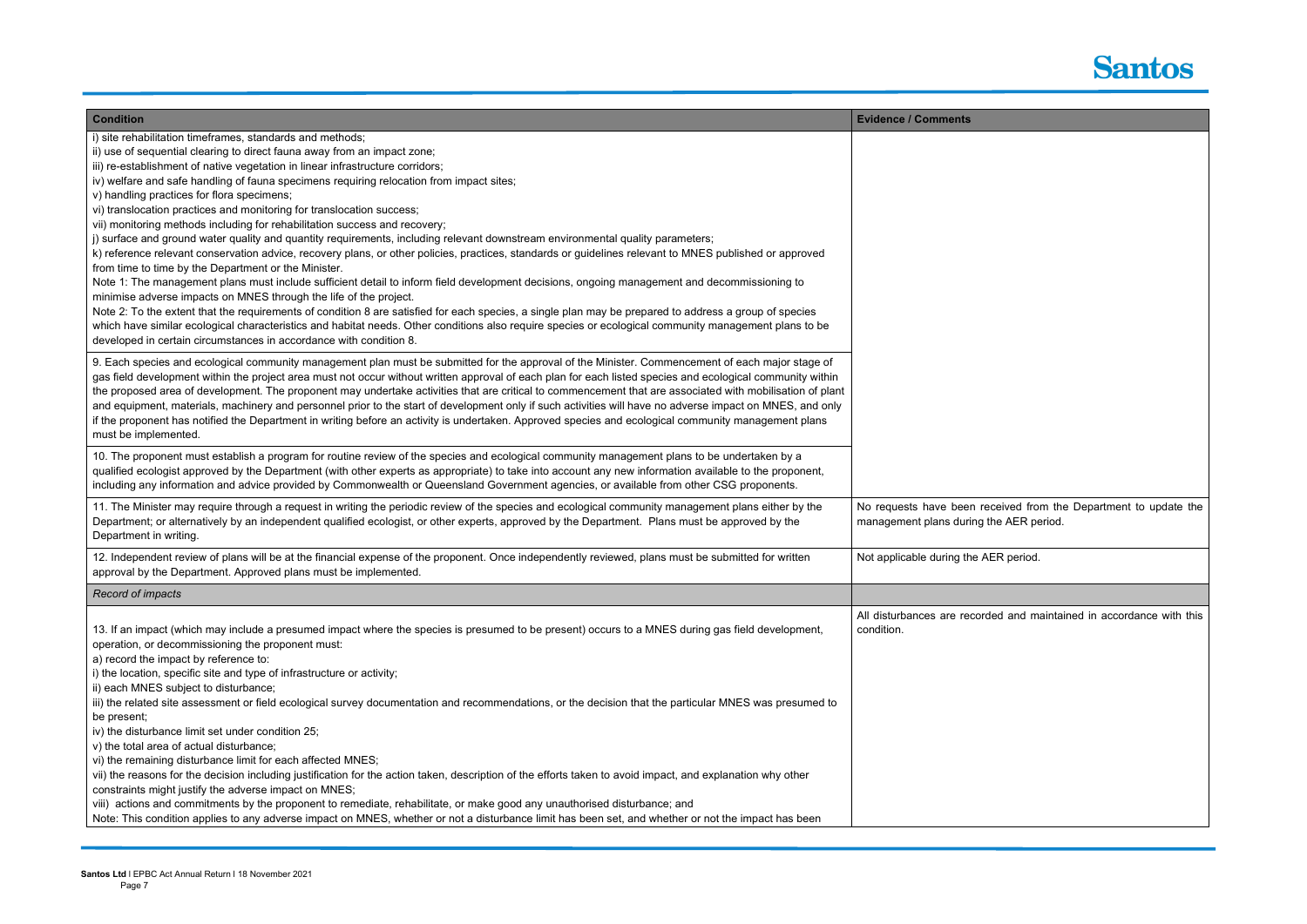

a CSG Fields Remediation, Rehabilitation, Plan (RRRMP) in accordance with conditions

received from the Department to update the f the AER period.

 $\epsilon$  not required during the AER period.

pproved by the Department on 21 September

 $\frac{1}{\pi}$  Planning Protocol is the existing approved is Plan was undertaken during the AER period.

| <b>Condition</b>                                                                                                                                                                                                                                                                                                                                                                                                                                                                                                                                                                                                                                                                                                                                                                                                                                                                                                                                                                                                                                                                                                                                                                                                                                                                                                                                                                                                                                                                                                                                                                                                                                                                                           | <b>Evidence / Comments</b>                                                    |
|------------------------------------------------------------------------------------------------------------------------------------------------------------------------------------------------------------------------------------------------------------------------------------------------------------------------------------------------------------------------------------------------------------------------------------------------------------------------------------------------------------------------------------------------------------------------------------------------------------------------------------------------------------------------------------------------------------------------------------------------------------------------------------------------------------------------------------------------------------------------------------------------------------------------------------------------------------------------------------------------------------------------------------------------------------------------------------------------------------------------------------------------------------------------------------------------------------------------------------------------------------------------------------------------------------------------------------------------------------------------------------------------------------------------------------------------------------------------------------------------------------------------------------------------------------------------------------------------------------------------------------------------------------------------------------------------------------|-------------------------------------------------------------------------------|
| decided by the proponent under the Protocol based on other physical constraints.<br>b) record the information to a standard which can be independently audited.                                                                                                                                                                                                                                                                                                                                                                                                                                                                                                                                                                                                                                                                                                                                                                                                                                                                                                                                                                                                                                                                                                                                                                                                                                                                                                                                                                                                                                                                                                                                            |                                                                               |
| Site remediation, rehabilitation and recovery plan                                                                                                                                                                                                                                                                                                                                                                                                                                                                                                                                                                                                                                                                                                                                                                                                                                                                                                                                                                                                                                                                                                                                                                                                                                                                                                                                                                                                                                                                                                                                                                                                                                                         |                                                                               |
| 14. Where a direct or indirect impact has occurred to MNES (which may include a presumed impact where the species is presumed to be present) the<br>proponent must under the Protocol apply remediation, rehabilitation and recovery measures appropriate for each MNES to restore connectivity or<br>rehabilitate disturbed areas to pre-clearance quality or better, and to minimise cumulative impacts throughout the life of the project.                                                                                                                                                                                                                                                                                                                                                                                                                                                                                                                                                                                                                                                                                                                                                                                                                                                                                                                                                                                                                                                                                                                                                                                                                                                              | Santos has developed<br>Recovery and Monitoring<br>14, 15, 16, 17, 18 and 19. |
| 15. Before commencement of gas field development the proponent must develop a Remediation, Rehabilitation, Recovery and Monitoring Plan. The Plan<br>must:<br>a) include site remediation measures including timeframes and standards for preventing erosion and stabilising disturbed soil in impact areas;<br>b) include measures to support recovery of listed species' habitat and recovery of listed ecological communities affected by gas field development;<br>c) include responses to threats to MNES from the proponent's operational activities and land management activities including the disposal and use of<br>associated water, damage by livestock, and impacts from feral animals and weeds;<br>d) provide for fire prevention and management regimes during construction, operation, and decommissioning to protected MNES;<br>e) include performance measures and related monitoring to assess site remediation, rehabilitation and recovery;<br>f) provide for reporting on the implementation of the Remediation, Rehabilitation, Recovery and Monitoring Plan including monitoring and performance to a<br>standard which can be independently audited;<br>g) reference relevant conservation advice, recovery plans, species management plans, or policies, practices, standards or guidelines endorsed or<br>approved from time to time by the Department.<br>Note: The proponent may develop the plan to satisfy the requirements of both the Queensland Government and these conditions as indicated in condition<br>98 b).<br>16. The Remediation, Rehabilitation, Recovery and Monitoring Plan must be submitted for the approval of the Minister. Commencement of gas field |                                                                               |
| development must not occur without written approval of this Plan. The proponent may undertake activities that are critical to commencement that are<br>associated with mobilisation of plant and equipment, materials, machinery and personnel prior to the start of development only if such activities will have no<br>adverse impact on MNES, and only if the proponent has notified the Department in writing before an activity is undertaken. The approved Remediation,<br>Rehabilitation, Recovery and Monitoring Plan must be implemented.                                                                                                                                                                                                                                                                                                                                                                                                                                                                                                                                                                                                                                                                                                                                                                                                                                                                                                                                                                                                                                                                                                                                                         |                                                                               |
| 17. The proponent must establish a program to routinely review the Remediation, Rehabilitation, Recovery and Monitoring Plan by an independent<br>qualified ecologist, or other experts, approved by the Department to take into account any new information available to the proponent, including any<br>information and advice provided by Commonwealth or Queensland Government agencies, or available from other CSG proponents.                                                                                                                                                                                                                                                                                                                                                                                                                                                                                                                                                                                                                                                                                                                                                                                                                                                                                                                                                                                                                                                                                                                                                                                                                                                                       |                                                                               |
| 18. The Minister may require through a request in writing the periodic review of the Remediation, Rehabilitation, Recovery and Monitoring Plan by the<br>Department; or alternatively by independent qualified ecologist, or other experts, approved by the Department. Plans must be approved by the Department<br>in writing.                                                                                                                                                                                                                                                                                                                                                                                                                                                                                                                                                                                                                                                                                                                                                                                                                                                                                                                                                                                                                                                                                                                                                                                                                                                                                                                                                                            | No requests have been i<br>management plans during                            |
| 19. Independent review of plans will be at the financial expense of the proponent. Once independently reviewed, plans must be submitted for written<br>approval by the Department. Approved plans must be implemented.                                                                                                                                                                                                                                                                                                                                                                                                                                                                                                                                                                                                                                                                                                                                                                                                                                                                                                                                                                                                                                                                                                                                                                                                                                                                                                                                                                                                                                                                                     | Independent reviews were                                                      |
| Approval and Review of Protocol                                                                                                                                                                                                                                                                                                                                                                                                                                                                                                                                                                                                                                                                                                                                                                                                                                                                                                                                                                                                                                                                                                                                                                                                                                                                                                                                                                                                                                                                                                                                                                                                                                                                            |                                                                               |
| 20. The Protocol must be submitted for the approval of the Minister. Commencement of gas field development must not occur without written approval of<br>the Protocol. The proponent may undertake activities that are critical to commencement that are associated with mobilisation of plant and equipment,<br>materials, machinery and personnel prior to the start of development only if such activities will have no adverse impact on MNES, and only if the proponent<br>has notified the Department in writing before an activity is undertaken. The approved Protocol must be implemented.<br>Note: The review required following completion of the Cumulative Impact Assessment Report required by the Queensland Government may be done after<br>approval of the Protocol. The Department may seek review of the Protocol to align with Queensland Government requirements to support efficiency and<br>avoid duplication.                                                                                                                                                                                                                                                                                                                                                                                                                                                                                                                                                                                                                                                                                                                                                                      | The Protocol was first ap<br>2011.                                            |
| 21. The proponent's review of the Protocol must take into account all relevant studies, policies, standards, guidelines and advice relating to CSG activity<br>published or provided to the proponent by the Commonwealth or Queensland governments, or published or provided by other proponents undertaking                                                                                                                                                                                                                                                                                                                                                                                                                                                                                                                                                                                                                                                                                                                                                                                                                                                                                                                                                                                                                                                                                                                                                                                                                                                                                                                                                                                              | Revision E of the Constrai<br>version. No revision of this                    |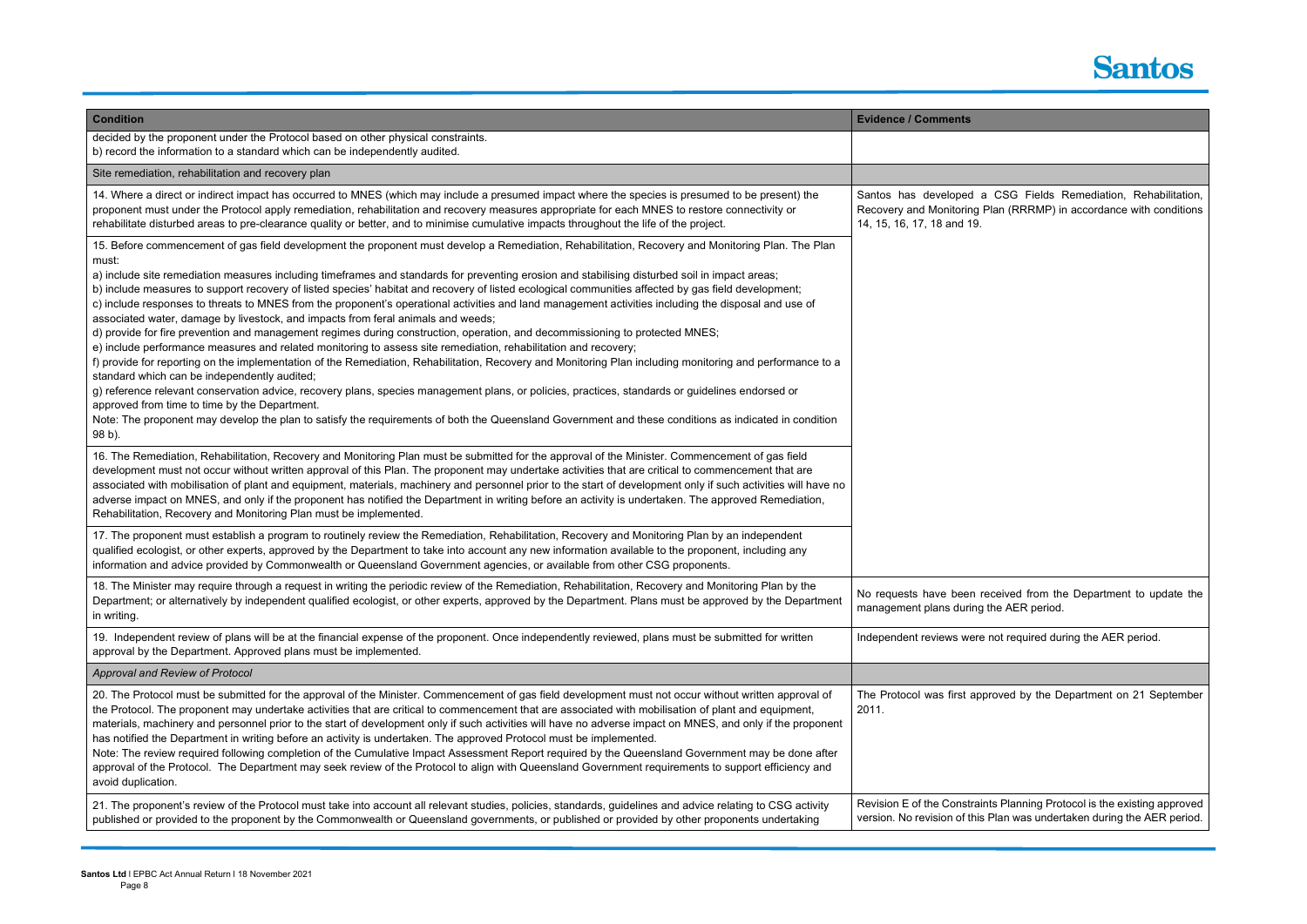

iod, the protocol or related plans were not

ade during the reporting period

d in the SSMP, RRRMP, Operational Plans ans where relevant.

pacts on MNES as a result of petroleum ds do not exceed the maximum disturbance 2 and Table 3.

| <b>Condition</b>                                                                                                                                                                                                                                                                                                                                                                                                                                                                                                                                         |                        |                                                         |                                                           | <b>Evidence / Comments</b>                                                            |
|----------------------------------------------------------------------------------------------------------------------------------------------------------------------------------------------------------------------------------------------------------------------------------------------------------------------------------------------------------------------------------------------------------------------------------------------------------------------------------------------------------------------------------------------------------|------------------------|---------------------------------------------------------|-----------------------------------------------------------|---------------------------------------------------------------------------------------|
| similar activities, or published or provided by other parties, including any findings of an audit against conditions, or plans or other documentation required<br>under the conditions of this approval.                                                                                                                                                                                                                                                                                                                                                 |                        |                                                         |                                                           |                                                                                       |
| 22. The Protocol and related plans must be reviewed and updated by the proponent: to take into account the findings of the Cumulative Impact<br>Assessment Report required by the Queensland Government; before each major stage of the proponent's gas field development; or following a written<br>request from the Department; or following a written request from the Department. Reviewed and updated Protocols and plans must be submitted for the<br>Minister's written approval. Once approved, updated Protocols and plans must be implemented. |                        |                                                         |                                                           | During the reporting perio<br>updated.                                                |
| 23. The Department may require through a request that the Protocol and related plans be revised or amended before approval. Any such request must be<br>acted on within the time frame specified.                                                                                                                                                                                                                                                                                                                                                        |                        |                                                         |                                                           | No requests have been ma                                                              |
| 24. The approved Protocol must be incorporated into the proponent's management procedures, operational plans and other relevant documentation and<br>kept current for the life of the project.                                                                                                                                                                                                                                                                                                                                                           |                        |                                                         |                                                           | The Protocol is referenced<br>and other management pla                                |
| <b>Disturbance limits</b>                                                                                                                                                                                                                                                                                                                                                                                                                                                                                                                                |                        |                                                         |                                                           |                                                                                       |
| 25. The following maximum disturbance limits in Table 2 and Table 3 below apply to authorised unavoidable adverse impacts on MNES as a result of<br>exploration, development, operation and decommissioning of the CSG fields within the Project area illustrated in Figure 1, and external to it, ('whole of<br>project' disturbance limits) as a result of all associated gas field activities for the life of the project.<br>Table 2: Disturbance limits for listed threatened ecological communities                                                |                        |                                                         |                                                           | Unavoidable adverse imp<br>activities in the CSG field<br>limits presented in Table 2 |
| <b>Ecological Community</b>                                                                                                                                                                                                                                                                                                                                                                                                                                                                                                                              | <b>EPBC Act Status</b> | <b>Project Phase 1</b><br><b>Disturbance Limit (ha)</b> | <b>Disturbance Limit (ha)</b>                             |                                                                                       |
| Brigalow (Acacia harpophylla<br>dominant and co-dominant)                                                                                                                                                                                                                                                                                                                                                                                                                                                                                                | Endangered             | 19.6                                                    | 74 ha                                                     |                                                                                       |
| Semi-evergreen vine thickets of the<br>Brigalow Belt (North and South) and<br>Nandewar Bioregions                                                                                                                                                                                                                                                                                                                                                                                                                                                        | Endangered             | 1.8                                                     | 99 ha                                                     |                                                                                       |
| Natural Grasslands of the<br>Queensland Central Highlands and<br>the northern Fitzroy Basin                                                                                                                                                                                                                                                                                                                                                                                                                                                              | Endangered             | 5.2                                                     | 47 ha                                                     |                                                                                       |
| The community of native species<br>dependent on natural discharge of<br>groundwater from the Great Artesian<br>Basin                                                                                                                                                                                                                                                                                                                                                                                                                                     | Endangered             | 0                                                       | 0 (No disturbance authorised)                             |                                                                                       |
| Table 3: Disturbance limits for listed species                                                                                                                                                                                                                                                                                                                                                                                                                                                                                                           |                        |                                                         |                                                           |                                                                                       |
| <b>Species</b>                                                                                                                                                                                                                                                                                                                                                                                                                                                                                                                                           | <b>EPBC Act Status</b> | <b>Project Phase 1</b><br><b>Disturbance Limit (ha)</b> | <b>Maximum Disturbance</b><br>Limits (ha of habitat type) |                                                                                       |
| Dasyurus hallucatus (Northern<br>Quoll)                                                                                                                                                                                                                                                                                                                                                                                                                                                                                                                  | Endangered             | 109.3                                                   | 1470                                                      |                                                                                       |
| Chalinolobus dwyeri (Large-eared<br>Pied Bat, Large Pied Bat)                                                                                                                                                                                                                                                                                                                                                                                                                                                                                            | Vulnerable             | 116.4                                                   | 701                                                       |                                                                                       |
| Turnix melanogaster (Black-<br>breasted Button-quail)                                                                                                                                                                                                                                                                                                                                                                                                                                                                                                    | Vulnerable             | 3.2                                                     | 109                                                       |                                                                                       |
| Erythrotriorchis radiatus (red<br>Goshawk)                                                                                                                                                                                                                                                                                                                                                                                                                                                                                                               | Vulnerable             | 139.4                                                   | 1010                                                      |                                                                                       |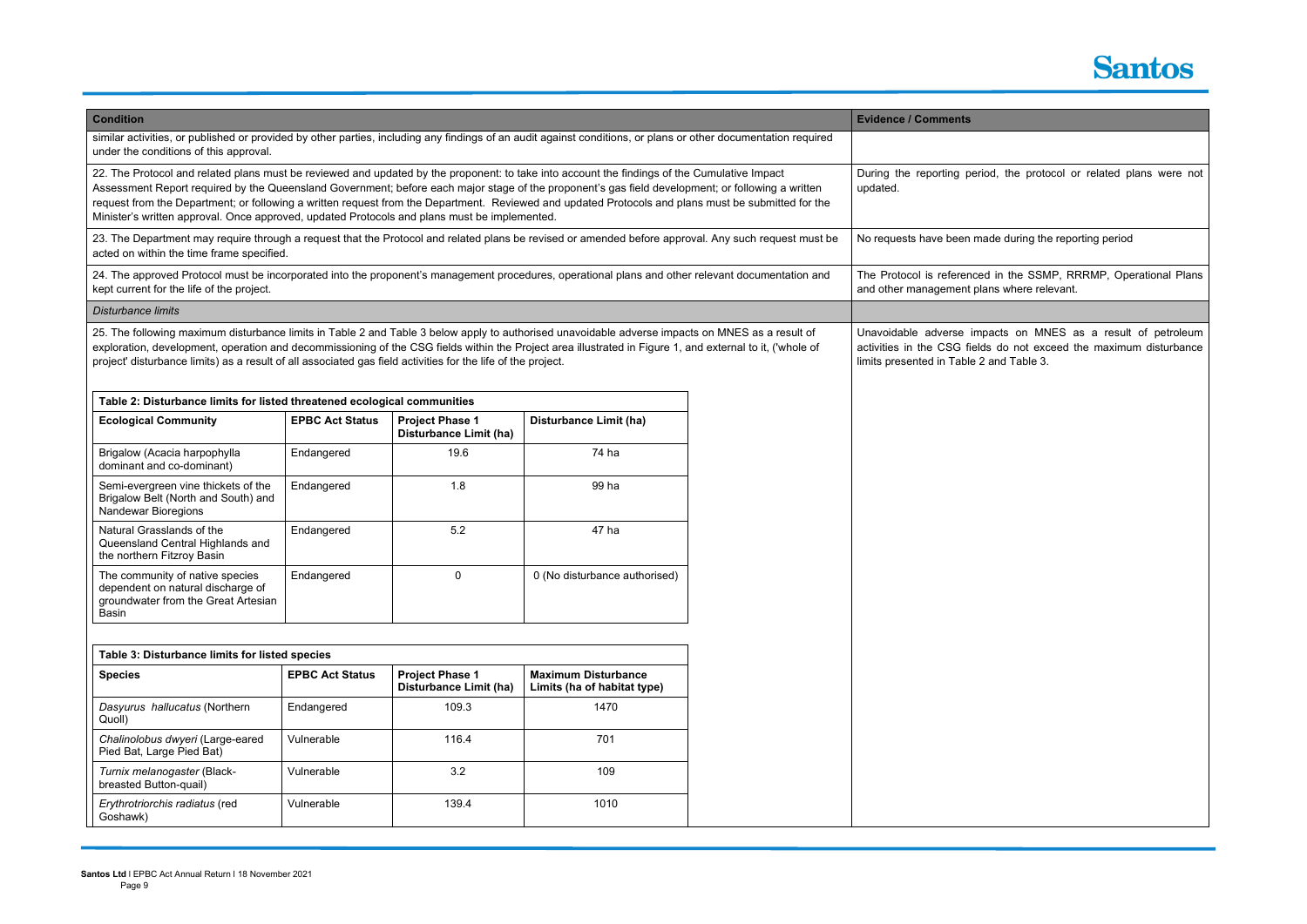

**CSG Fields Environmental Offsets Plan. The** Department on 22 April 2011. The Department ne CSG Fields Offset Plan on 11 April 2012. offset proposals have been considered and has been shared with the department.

tos lodged a revised Santos GLNG Offset Plan On 23 March 2021 the Department wrote to tos GLNG Offset Plan and Acquittal Summary, ruary 2021 in accordance with Conditions 28, Act approval for this action. This plan was the

tos lodged the offset plan for Phase 2 of the 021 Santos received comments and questions h Santos addressed and then re-submitted the ber. This revised plan currently remains under artment.

| <b>Condition</b>                                                                                                                                                                                                                                                                                                                                                                                                                                                                                                                                               |            |                              |                           | <b>Evidence / Comments</b>                                                                                                                 |
|----------------------------------------------------------------------------------------------------------------------------------------------------------------------------------------------------------------------------------------------------------------------------------------------------------------------------------------------------------------------------------------------------------------------------------------------------------------------------------------------------------------------------------------------------------------|------------|------------------------------|---------------------------|--------------------------------------------------------------------------------------------------------------------------------------------|
| Rostratula australis (Australian<br>Painted Snipe)                                                                                                                                                                                                                                                                                                                                                                                                                                                                                                             | Vulnerable | 11.2                         | 24                        |                                                                                                                                            |
| Paradelma orientalis (Brigalow<br>Scaly-Foot)                                                                                                                                                                                                                                                                                                                                                                                                                                                                                                                  | Vulnerable | Not Applicable<br>(Delisted) | Not Applicable (Delisted) |                                                                                                                                            |
| Delma Torquata (Collared Delma)                                                                                                                                                                                                                                                                                                                                                                                                                                                                                                                                | Vulnerable | 153.93                       | 2040                      |                                                                                                                                            |
| Geophaps scripta scripta (Squatter<br>Pigeon (Southern))                                                                                                                                                                                                                                                                                                                                                                                                                                                                                                       | Vulnerable | 199.2                        | 1550                      |                                                                                                                                            |
| Denisonia maculata (Ornamental<br>Snake)                                                                                                                                                                                                                                                                                                                                                                                                                                                                                                                       | Vulnerable | 44.0                         | 98                        |                                                                                                                                            |
| Egernia rugosa (Yakka Skink)                                                                                                                                                                                                                                                                                                                                                                                                                                                                                                                                   | Vulnerable | 206.77                       | 1447                      |                                                                                                                                            |
| Furina dunmalli (Dunmall's Snake)                                                                                                                                                                                                                                                                                                                                                                                                                                                                                                                              | Vulnerable | 205.3                        | 1898                      |                                                                                                                                            |
| Nyctophilus timoriensis (Eastern<br>Long-eared Bat)                                                                                                                                                                                                                                                                                                                                                                                                                                                                                                            | Vulnerable | 275.4                        | 1800                      |                                                                                                                                            |
|                                                                                                                                                                                                                                                                                                                                                                                                                                                                                                                                                                |            |                              |                           |                                                                                                                                            |
| <b>Offsets</b>                                                                                                                                                                                                                                                                                                                                                                                                                                                                                                                                                 |            |                              |                           |                                                                                                                                            |
| Plan to secure offsets                                                                                                                                                                                                                                                                                                                                                                                                                                                                                                                                         |            |                              |                           |                                                                                                                                            |
| 26. Within 6 months of the commencement of the action the Proponent must prepare an Offset Plan to provide an offset area for Project Phase 1<br>disturbance limits as per Tables 2 and 3. The offset area must either satisfy the requirements of the EPBC Act Offsets Policy in respect of the Project<br>Phase 1 Disturbance limits identified in Tables 2 and 3 in condition 25 or be a secure area of private land which includes at least:<br>a) 14.4 ha of Semi-evergreen vine thickets of the Brigalow Belt (North and South) and Nandewar Bioregions; |            |                              |                           | Santos has developed the<br>plan was submitted to the I<br>provided comments on th<br>Since 2012, a number of<br>relevant correspondence h |
| b) 41.6 ha of Natural Grasslands of the Queensland Central Highlands and the northern Fitzroy Basin;                                                                                                                                                                                                                                                                                                                                                                                                                                                           |            |                              |                           | On 19 February 2021 Sant                                                                                                                   |
| c) 874.4 ha of potential Dasyurus hallucatus (Northern Quoll) habitat which includes micro habitat required for the species;                                                                                                                                                                                                                                                                                                                                                                                                                                   |            |                              |                           | and Acquittal Summary. (                                                                                                                   |
| d) 931.2 ha of Chalinolobus dwyeri (Large-eared Pied Bat, Large Pied Bat) habitat which includes micro habitat required for the species;                                                                                                                                                                                                                                                                                                                                                                                                                       |            |                              |                           | Santos approving the Sant                                                                                                                  |
| e) 25.6 ha of Turnix melanogaster (Black-breasted Button-quail) habitat which includes micro habitat required for the species;                                                                                                                                                                                                                                                                                                                                                                                                                                 |            |                              |                           | Revision 2, dated 18 Febr                                                                                                                  |
| f) 1115.2 ha of Erythrotriorchis radiatus (Red Goshawk) habitat which includes micro habitat required for the species;                                                                                                                                                                                                                                                                                                                                                                                                                                         |            |                              |                           | 33 and 40 of the EPBC A<br>Project Phase 1.                                                                                                |
| g) 89.6 ha of Rostratula australis (Australian Painted Snipe) habitat which includes micro habitat required for the species;                                                                                                                                                                                                                                                                                                                                                                                                                                   |            |                              |                           | On 30 August 2021 Santo                                                                                                                    |
| h (deleted);                                                                                                                                                                                                                                                                                                                                                                                                                                                                                                                                                   |            |                              |                           | project. On 14 October 20                                                                                                                  |
| i) 153.93 ha of Delma torquata (Collared Delma) habitat which includes micro habitat required for the species;                                                                                                                                                                                                                                                                                                                                                                                                                                                 |            |                              |                           | from the Department which                                                                                                                  |
| j) 1593.6 ha of Geophaps scripta scripta (Squatter Pigeon (Southern)) habitat which includes micro habitat required for the species;                                                                                                                                                                                                                                                                                                                                                                                                                           |            |                              |                           | Phase 2 Plan on 28 Octob                                                                                                                   |
| k) 44 ha of Denisonia maculata (Ornamental Snake) habitat which includes micro habitat required for the species;                                                                                                                                                                                                                                                                                                                                                                                                                                               |            |                              |                           | assessment with the Depa                                                                                                                   |
| I) 206.77 ha of Egernia rugosa (Yakka Skink) habitat which includes micro habitat required for the species;                                                                                                                                                                                                                                                                                                                                                                                                                                                    |            |                              |                           |                                                                                                                                            |
| m) 205.3 ha of Furina dunmalli (Dunmall's Snake) habitat which includes micro habitat required for the species;                                                                                                                                                                                                                                                                                                                                                                                                                                                |            |                              |                           |                                                                                                                                            |
| n) 2203.2 ha of Nyctophilus timoriensis (Eastern Long-eared Bat) habitat which includes micro habitat required for the species;                                                                                                                                                                                                                                                                                                                                                                                                                                |            |                              |                           |                                                                                                                                            |
| o) 196 ha of Brigalow with representation of the following; i) 30% remnant Brigalow (Acacia harpophylla dominant and co-dominant); andii) 70% which is a<br>combination of:(1) high value regrowth Brigalow; and(2) other Brigalow regrowth with potential for management to remnant Brigalow status. Note: Offsetting<br>requirements for some species' habitat may be accommodated within the Brigalow components if this habitat is verified as present and includes specific<br>habitat requirements for each relevant species.                            |            |                              |                           |                                                                                                                                            |

27. Condition Removed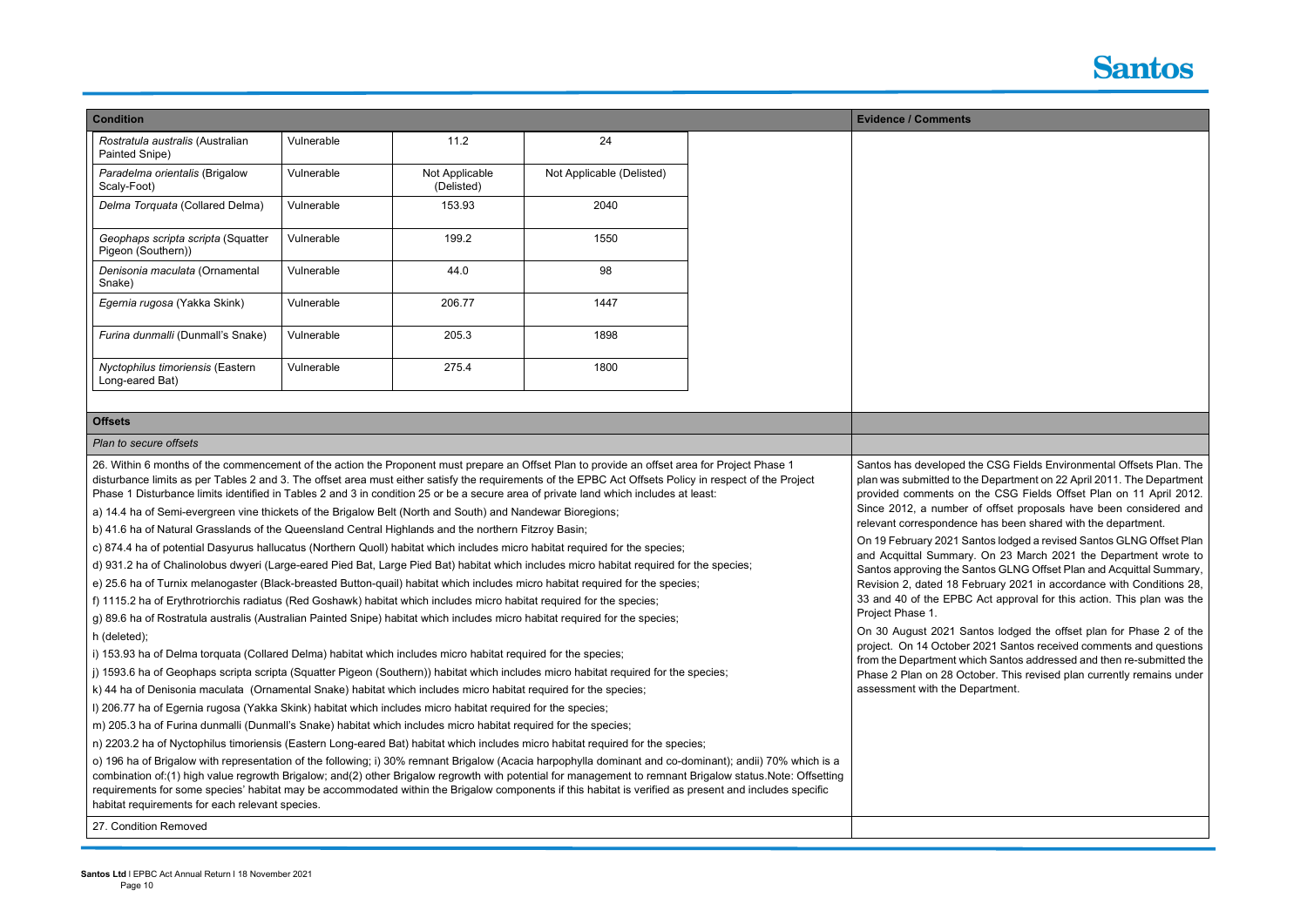

os lodged a revised Santos GLNG Offset Plan On 23 March 2021 the Department wrote to os GLNG Offset Plan and Acquittal Summary, uary 2021 in accordance with Conditions 28, ct approval for this action. This plan was the

os lodged the offset plan for Phase 2 of the 21 Santos received comments and questions Santos addressed and then re-submitted the er. This revised plan currently remains under rtment

os advised the Department that the proposed et Condition 26 had been secured.

os lodged the offset plan for Phase 2 of the 21 Santos received comments and questions Santos addressed and then re-submitted the er. This revised plan currently remains under artment. The Phase 2 Plan has been drafted its of the EPBC Act Offsets Policy. The ired to meet Condition 26 have been secured.

os advised the offset area had been secured a Management Plan (OAMP) was being

os lodged a revised Santos GLNG Offset Plan Phase 1 Plan). On 23 March 2021, the os approving the Santos GLNG Offset Plan Revision 2, dated 18 February 2021. The the requirements of Condition 32 a) – g) for

os lodged the offset plan for Phase 2 of the 21 Santos received comments and questions Santos addressed and then re-submitted the er. This revised plan currently remains under artment. This draft plan addresses the EPBC esses the requirements of this condition.

tos lodged a revised the Santos GLNG Offset ry. On 23 March 2021, the Department wrote Santos GLNG Offset Plan and Acquittal

| <b>Condition</b>                                                                                                                                                                                                                                                                                                                                                                                                                                                                                                                                                                                                                                                                                                                                                                                                                                                                                                                                                                                                                                                                                                                                                                                                                                                                                                                                                                                                                                                                                                                                                                                                                                                                                                                                                                                                                                                                                                                                            | <b>Evidence / Comments</b>                                                                                                                                                                                                                                                                                                                                                                                         |
|-------------------------------------------------------------------------------------------------------------------------------------------------------------------------------------------------------------------------------------------------------------------------------------------------------------------------------------------------------------------------------------------------------------------------------------------------------------------------------------------------------------------------------------------------------------------------------------------------------------------------------------------------------------------------------------------------------------------------------------------------------------------------------------------------------------------------------------------------------------------------------------------------------------------------------------------------------------------------------------------------------------------------------------------------------------------------------------------------------------------------------------------------------------------------------------------------------------------------------------------------------------------------------------------------------------------------------------------------------------------------------------------------------------------------------------------------------------------------------------------------------------------------------------------------------------------------------------------------------------------------------------------------------------------------------------------------------------------------------------------------------------------------------------------------------------------------------------------------------------------------------------------------------------------------------------------------------------|--------------------------------------------------------------------------------------------------------------------------------------------------------------------------------------------------------------------------------------------------------------------------------------------------------------------------------------------------------------------------------------------------------------------|
| 28. The Offset Plan must be updated for each Project Phase and submitted for the approval of the Minister within 6 months of the commencement of the<br>related project phase. The most recent offset plan Offset Plan must be implemented.                                                                                                                                                                                                                                                                                                                                                                                                                                                                                                                                                                                                                                                                                                                                                                                                                                                                                                                                                                                                                                                                                                                                                                                                                                                                                                                                                                                                                                                                                                                                                                                                                                                                                                                 | On 19 February 2021 Santo<br>and Acquittal Summary. (<br>Santos approving the Santo<br>Revision 2, dated 18 Febru<br>33 and 40 of the EPBC Ad<br>Project Phase 1.<br>On 30 August 2021 Santo<br>project. On 14 October 202<br>from the Department which<br>Phase 2 Plan on 28 Octobe<br>assessment with the Depar                                                                                                  |
| 29. Condition Removed                                                                                                                                                                                                                                                                                                                                                                                                                                                                                                                                                                                                                                                                                                                                                                                                                                                                                                                                                                                                                                                                                                                                                                                                                                                                                                                                                                                                                                                                                                                                                                                                                                                                                                                                                                                                                                                                                                                                       |                                                                                                                                                                                                                                                                                                                                                                                                                    |
| 30. Condition Removed                                                                                                                                                                                                                                                                                                                                                                                                                                                                                                                                                                                                                                                                                                                                                                                                                                                                                                                                                                                                                                                                                                                                                                                                                                                                                                                                                                                                                                                                                                                                                                                                                                                                                                                                                                                                                                                                                                                                       |                                                                                                                                                                                                                                                                                                                                                                                                                    |
| 31. The Proponent must deliver environmental offsets that satisfy the requirements of the EPBC Act Offsets Policy for residual significant impacts to MNES<br>for each Project Phase subsequent to Project Phase 1. The Proponent must secure the offset for each Project Phase within 2 years of commencement of<br>that Project Phase.                                                                                                                                                                                                                                                                                                                                                                                                                                                                                                                                                                                                                                                                                                                                                                                                                                                                                                                                                                                                                                                                                                                                                                                                                                                                                                                                                                                                                                                                                                                                                                                                                    | On 19 March 2014, Santos<br>offset area required to mee<br>On 30 August 2021 Santo<br>project. On 14 October 202<br>from the Department which<br>Phase 2 Plan on 28 Octobe<br>assessment with the Depa<br>to satisfy the requirement<br>proposed offset areas requi                                                                                                                                                |
| <b>Offset Area Management</b>                                                                                                                                                                                                                                                                                                                                                                                                                                                                                                                                                                                                                                                                                                                                                                                                                                                                                                                                                                                                                                                                                                                                                                                                                                                                                                                                                                                                                                                                                                                                                                                                                                                                                                                                                                                                                                                                                                                               |                                                                                                                                                                                                                                                                                                                                                                                                                    |
| 32. Prior to commencement of each Project Phase, the Proponent must develop an Offset Area Management Plan which must specify measures to improve<br>the environmental values of the offset area in relation to MNES, including;<br>a) the documentation and mapping of current environmental values relevant to MNES of the area including details of the offset attributes (including maps in<br>electronic Geographic Information System (GIS) format with accompanying raster and shapefiles of each offset area boundary);<br>b) measures to address threats to MNES including but not limited to grazing pressure and damage by livestock and adverse impacts from feral animals<br>and weeds;<br>c) measures to provide fire prevention and management regimes appropriate for the MNES;<br>d) management of revegetation areas to the stage where habitat is established or improved for listed species and revegetation areas meet the criteria for<br>'remnant status' for that threatened ecological community;<br>e) measures to ensure as an objective, that as revegetation areas meet the criteria applicable at the time for 'remnant status' application is made to have<br>the revegetation areas reclassified as 'remnant vegetation' in accordance with the relevant Queensland legislation;<br>f) monitoring, including the undertaking of ecological surveys, to assess the success of the management measures against identified milestones and<br>objectives;<br>g) performance measures and reporting requirements against identified objectives, including trigger levels for corrective actions and the actions to be taken<br>to ensure performance measures and objectives are met.<br>h) for offsets being provided under the EPBC Act Offsets Policy, a completed offsets assessment guide for the proposed offset site and explanation as to<br>how all figures used to complete the offsets assessment guide were derived. | On 19 March 2014, Santos<br>and that an Offset Area<br>developed.<br>On 19 February 2021 Santo<br>and Acquittal Summary (<br>Department wrote to Sante<br>and Acquittal Summary, F<br>approved plan addresses t<br>the offset site.<br>On 30 August 2021 Santo<br>project. On 14 October 202<br>from the Department which<br>Phase 2 Plan on 28 Octobe<br>assessment with the Depa<br>Act offsets policy and addre |
| 33. Within 12 months of securing the offset area for a Project Phase, the Offset Area Management Plan revised for that Project Phase must be submitted<br>for the approval of the Minister. The approved Offset Area Management Plan must be implemented                                                                                                                                                                                                                                                                                                                                                                                                                                                                                                                                                                                                                                                                                                                                                                                                                                                                                                                                                                                                                                                                                                                                                                                                                                                                                                                                                                                                                                                                                                                                                                                                                                                                                                    | On 19 February 2021 Sant<br>Plan and Acquittal Summar<br>to Santos approving the                                                                                                                                                                                                                                                                                                                                   |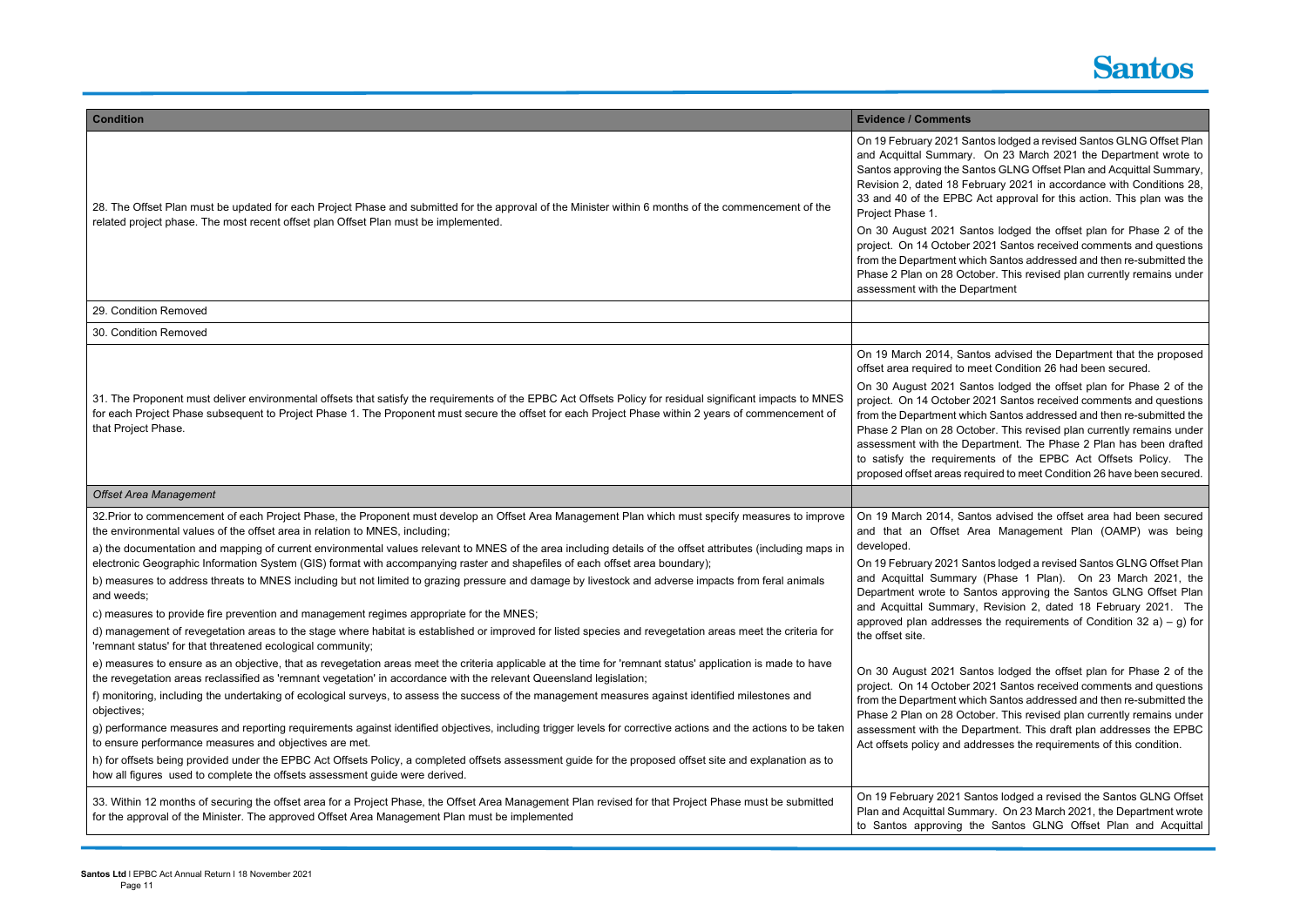

ted 18 February 2021 (Phase 1 Plan). This lemented.

os advised that the rehabilitation offset area 34 had been secured. On 29 May 2015, the with land title documents showing GLNG as the properties subject to the Offset Plan or the Rehabilitation Area Offset.

tos lodged a revised the Santos GLNG Offset ary (Phase 1 Plan). This plan included a of at least 1550 hectares. On 23 March 2021, antos approving the Santos GLNG Offset Plan evision 2, dated 18 February 2021.

fset discussed in the Offset Plan is within the he ecological communities impacted by the tact elements of remnant and /or high value communities and includes habitat for the ted under Condition 25 of the EPC Approval.

AER period. However, the Department was ocuments showing GLNG as the Registered bject to the rehabilitation offset.

tos lodged a revised the Santos GLNG Offset ary (Phase 1 Plan). This plan included a On 23 March 2021, the Department wrote to os GLNG Offset Plan and Acquittal Summary, ary 2021.

ne rehabilitation offset area required.

that lead to the increase in the spatial extent condition of existing remnants, and for the f-sustaining functional 'remnant vegetation' in the property scale offset area management

ncludes all the relevant items required for the mentioned in Condition 39. As discussed ved on 18 February 2021.

| <b>Condition</b>                                                                                                                                                                                                                                                                                                                                                                                                                                                                                                                                                                                                                                                                                                                                                                                                                                                                                                                                                                             | <b>Evidence / Comments</b>                                                                                                                                                                                                                                                                   |
|----------------------------------------------------------------------------------------------------------------------------------------------------------------------------------------------------------------------------------------------------------------------------------------------------------------------------------------------------------------------------------------------------------------------------------------------------------------------------------------------------------------------------------------------------------------------------------------------------------------------------------------------------------------------------------------------------------------------------------------------------------------------------------------------------------------------------------------------------------------------------------------------------------------------------------------------------------------------------------------------|----------------------------------------------------------------------------------------------------------------------------------------------------------------------------------------------------------------------------------------------------------------------------------------------|
|                                                                                                                                                                                                                                                                                                                                                                                                                                                                                                                                                                                                                                                                                                                                                                                                                                                                                                                                                                                              | Summary, Revision 2, date<br>plan is currently being impl                                                                                                                                                                                                                                    |
| <b>Rehabilitation Area Offset</b>                                                                                                                                                                                                                                                                                                                                                                                                                                                                                                                                                                                                                                                                                                                                                                                                                                                                                                                                                            |                                                                                                                                                                                                                                                                                              |
| 34. Within 2 years of the commencement of gas field development the proponent must secure a Rehabilitation Area Offset of at least 1550 hectares of<br>privately held property to compensate for indirect adverse impacts on MNES. The proponent must:<br>a) obtain ownership or a legally binding agreement from a landowner over an area of property to re-establish areas in perpetuity of the threatened Brigalow<br>(Acacia harpophylla dominant and co-dominant) ecological community, Semi-evergreen vine thickets of the Brigalow Belt (North and South) and Nandewar<br>Bioregions, Natural Grasslands of the Queensland Central Highlands and the northern Fitzroy Basin and associated listed migratory and listed threatened<br>species' habitat; and<br>b) notify the Department in writing within 30 business days of securing the Rehabilitation Area Offset.<br>Note: The Rehabilitation Area Offset is an additional area to the Offset area required under condition 26.   | On 19 March 2014, Santo<br>required under Condition 3<br>Department was provided<br>the registered owner of<br>including the areas used fo<br>On 19 February 2021 Sant<br>Plan and Acquittal Summ<br>Rehabilitation Area Offset o<br>the Department wrote to Sa<br>and Acquittal Summary, Re |
| 35. The Rehabilitation Area Offset must:<br>a) be within historical distributions of the ecological communities (before clearing occurred) and as close as possible to the project area;<br>b) include intact elements of remnant and/or high value regrowth of the ecological communities; and<br>c) include or have potential for providing habitat and micro habitat requirements for listed migratory and threatened species in condition 25, Table 4, that<br>relate to the ecological communities).                                                                                                                                                                                                                                                                                                                                                                                                                                                                                    | The Rehabilitation Area Off<br>historical distributions of th<br>GLNG Project, contains in<br>regrowth of the ecological<br>EPBC Act listed species lis                                                                                                                                      |
| 36. If, within 2 years of the commencement of gas field development the Rehabilitation Area Offset has not been secured, then the proponent must within<br>30 business days, notify the Minister and provide for the Minister's approval an alternative offset measure. The alternative must provide at least an<br>equivalent environmental outcome to those specified in relation to the Rehabilitation Area Offset. The approved alternative must be secured and<br>implemented in accordance with conditions 34 and 35.                                                                                                                                                                                                                                                                                                                                                                                                                                                                  | Not applicable during the /<br>provided with land title Do<br>Owner of the properties sul                                                                                                                                                                                                    |
| <b>Rehabilitation Area Plan</b>                                                                                                                                                                                                                                                                                                                                                                                                                                                                                                                                                                                                                                                                                                                                                                                                                                                                                                                                                              |                                                                                                                                                                                                                                                                                              |
| 37. Within 2 years of commencement of gas field development, the proponent must prepare a Rehabilitation Area Plan for the offset required under<br>condition 34.                                                                                                                                                                                                                                                                                                                                                                                                                                                                                                                                                                                                                                                                                                                                                                                                                            | On 19 February 2021 Sant<br>Plan and Acquittal Summ<br>Rehabilitation Area Offset.<br>Santos approving the Santo<br>Revision 2, dated 18 Febru<br>The Offset Plan provides th                                                                                                                |
| 38. The Rehabilitation Area Plan must provide for commitments and actions to lead to the increase in the spatial extent and improvement in the condition<br>of existing remnants, and for the establishment of new self sustaining functional 'remnant vegetation' communities, consistent with that which existed prior<br>to clearing and with the capacity to provide habitat for the species identified in condition 25, as unavoidably impacted by the action.                                                                                                                                                                                                                                                                                                                                                                                                                                                                                                                          | Commitments and actions<br>and improvement in the o<br>establishment of new self<br>communities are provided i<br>plans 18 February 2021.                                                                                                                                                    |
| 39. The Rehabilitation Area Plan must include:<br>a) details of the area to be rehabilitated including location and maps;<br>b) documentation including mapping of current environmental values relevant to MNES of the area;<br>c) where revegetation through planting seedlings and/or seeds is intended details of appropriate species and ratios of species relevant to historically<br>occurring listed migratory and threatened species' habitat and the Brigalow (Acacia harpophylla dominant and co-dominant) ecological community; Semi-<br>evergreen vine thickets of the Brigalow Belt (North and South) and Nandewar Bioregions; Natural Grasslands of the Queensland Central Highlands and<br>the northern Fitzroy Basin;<br>d) the source and provenance of the seed and/or seedlings which will be used;<br>e) measures to address threats to MNES including but not limited to grazing pressure and damage by livestock and adverse impacts from feral animals<br>and weeds; | The Phase 1 Offset Plan in<br>Rehabilitation Area Offset<br>above this plan was approv                                                                                                                                                                                                       |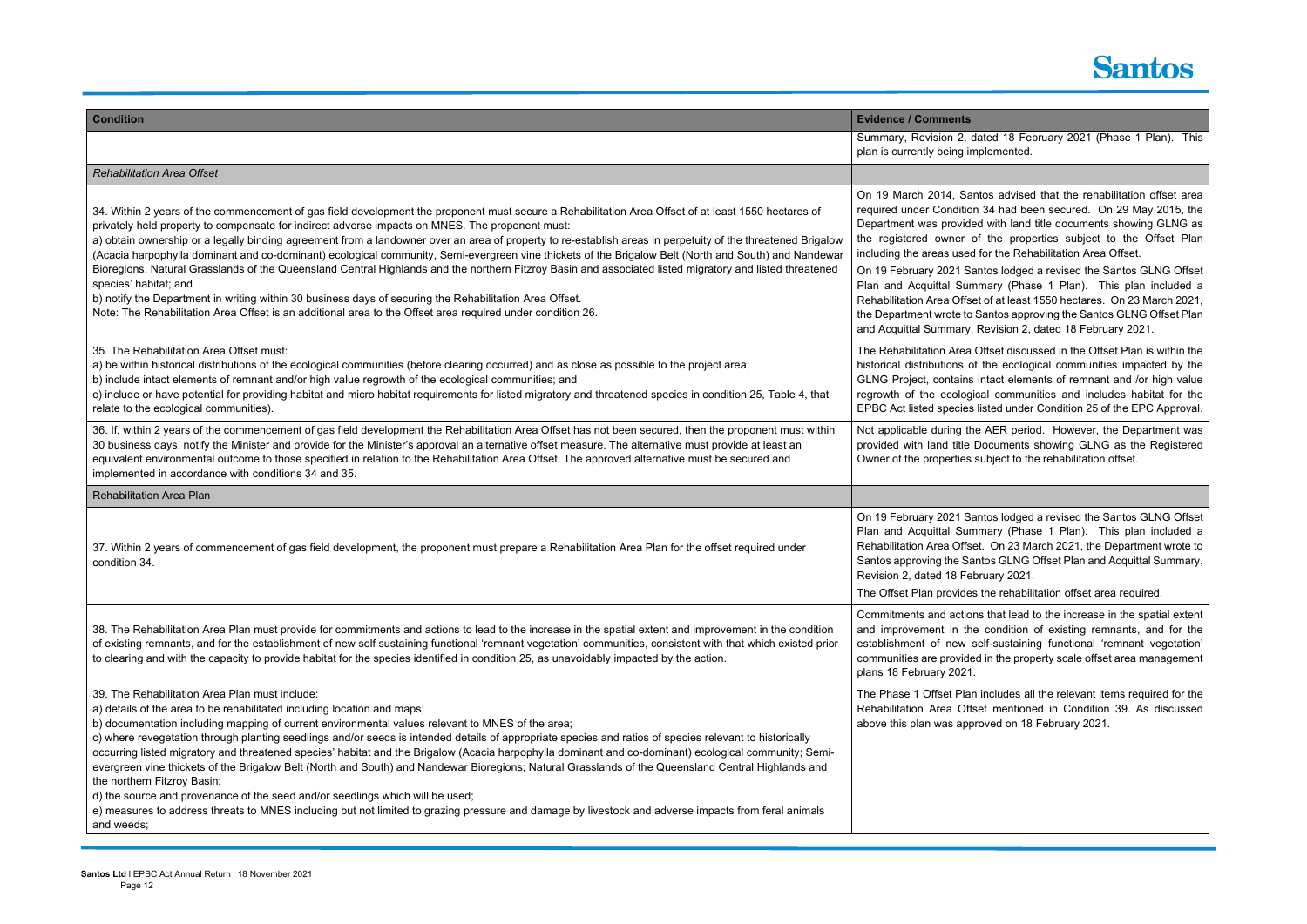

vas submitted for the approval of the Minister. appendices are provided to satisfy all of the val 4059) offset requirements including the litation Area Plan. As discussed above this ebruary 2021.

and associated appendices are provided to I (EPBC Approval 4059) offset requirements of a Rehabilitation Area Plan. As discussed ved on 18 February 2021.

I, there were no actions proposed within any subject to the Offset Plan.

submitted to the Department, both Stage 1 onitoring and Management Plans (CWMMP). ures listed in condition 43.

red as a result of CSG Water during the AER

Stage 2 CWMMP by the Minister for the ber 2013, this condition has been met.

| <b>Condition</b>                                                                                                                                                                                                                                                                                                                                                                                                                                                                                                                                                                                                                                                                                                                                                                                                                                                                                                                                                                                                                                                                                                                                                                                                                                                                                                                                                                                                                                                                                                                                                                                                                                                                                                                                         | <b>Evidence / Comments</b>                                                                                                                   |
|----------------------------------------------------------------------------------------------------------------------------------------------------------------------------------------------------------------------------------------------------------------------------------------------------------------------------------------------------------------------------------------------------------------------------------------------------------------------------------------------------------------------------------------------------------------------------------------------------------------------------------------------------------------------------------------------------------------------------------------------------------------------------------------------------------------------------------------------------------------------------------------------------------------------------------------------------------------------------------------------------------------------------------------------------------------------------------------------------------------------------------------------------------------------------------------------------------------------------------------------------------------------------------------------------------------------------------------------------------------------------------------------------------------------------------------------------------------------------------------------------------------------------------------------------------------------------------------------------------------------------------------------------------------------------------------------------------------------------------------------------------|----------------------------------------------------------------------------------------------------------------------------------------------|
| f) measures to provide fire management regimes appropriate for the MNES;<br>g) measures to manage the Natural Grasslands of the Queensland Central Highlands and the northern Fitzroy Basin in accordance with the<br>recommendations of the approved conservation advice for the ecological community;<br>h) monitoring measures including ecological surveys to measure the establishment and ongoing success of the revegetation based on a comparison with<br>high quality habitat for listed migratory and listed threatened species, and ecological community reference sites;<br>i) performance measures and reporting requirements against identified objectives, including trigger levels for corrective actions and the actions to be taken<br>to ensure performance measures and objectives are met.                                                                                                                                                                                                                                                                                                                                                                                                                                                                                                                                                                                                                                                                                                                                                                                                                                                                                                                                          |                                                                                                                                              |
| 40. Within 2 years of the commencement of gas field development the Rehabilitation Area Plan must be submitted for the approval of the Minister. The<br>approved Rehabilitation Area Plan must be implemented.                                                                                                                                                                                                                                                                                                                                                                                                                                                                                                                                                                                                                                                                                                                                                                                                                                                                                                                                                                                                                                                                                                                                                                                                                                                                                                                                                                                                                                                                                                                                           | The Phase 1 Offset Plan w<br>This plan and associated a<br>CSG Field (EPBC Approv<br>requirements of a Rehabili<br>plan was approved on 18 F |
| 41. To ensure the long term protection of the Rehabilitation Area the proponent must:<br>a) manage Brigalow and Semi-evergreen Vine Thickets of the Brigalow Belt (North and South) and Nandewar Bioregions components of the Rehabilitation<br>Area to a stage where they meet the respective criteria for 'remnant status' for the Brigalow (Acacia harpophylla dominant and co-dominant) ecological<br>community and 'remnant status' for the Semi-evergreen Vine Thickets of the Brigalow Belt (North and South) and Nandewar Bioregions;<br>b) When areas of revegetation meet criteria applicable at the time for 'remnant vegetation' ensure application is made to have the revegetation areas<br>remapped and reclassified as 'remnant vegetation' in accordance with the relevant Queensland legislation. The management measures must continue to<br>be implemented in areas not meeting the criteria for 'remnant status' until this has been achieved (or until approval to cease the management regime is<br>provided by the Minister in writing);<br>c) manage the Natural Grasslands of the Queensland Central Highlands and the northern Fitzroy Basin as required by condition 39 for the life of the<br>project;<br>d) define corrective actions which will be undertaken if performance measures and reporting indicate that successful rehabilitation has not been achieved;<br>e) identify persons responsible and arrangements for implementing the Rehabilitation Area Plan and for reporting on performance; and<br>f) notify the Department in writing of the reclassification of those areas of Brigalow within the Rehabilitation Area as 'remnant vegetation' within 30 business<br>days of the reclassification occurring. | The Phase 1 Offset Plan<br>satisfy all of the CSG Field<br>including the requirements<br>above this plan was approv                          |
| 42. If the proponent proposes any action within a proposed offset area, other than actions related to managing that area as an offset property, approval<br>must be obtained, in writing from the Department. In seeking Departmental approval the proponent must provide a detailed assessment of the proposed<br>action including a map identifying where the action is proposed to take place and an assessment of all associated adverse impacts on MNES. If the<br>Department agrees to the action within the proposed offset site, the area identified for the action must be excised from the proposed offset and alternative<br>offsets secured of equal or greater environmental value in relation to the impacted MNES.                                                                                                                                                                                                                                                                                                                                                                                                                                                                                                                                                                                                                                                                                                                                                                                                                                                                                                                                                                                                                        | During the reporting period<br>Rehabilitation Area Offset s                                                                                  |
| <b>CSG Water Management</b>                                                                                                                                                                                                                                                                                                                                                                                                                                                                                                                                                                                                                                                                                                                                                                                                                                                                                                                                                                                                                                                                                                                                                                                                                                                                                                                                                                                                                                                                                                                                                                                                                                                                                                                              |                                                                                                                                              |
| 43. The proponent must:<br>a) take all reasonable measures to ensure that CSG water, including extracted groundwater, treated or amended CSG water, and any associated waste<br>water, brine crystals and/or solids generated as a result of treating or amending water have no significant impact on any MNES during or beyond the life of<br>the project; and                                                                                                                                                                                                                                                                                                                                                                                                                                                                                                                                                                                                                                                                                                                                                                                                                                                                                                                                                                                                                                                                                                                                                                                                                                                                                                                                                                                          | Santos has prepared and<br>and Stage 2 CSG Water Mo<br>These plans include measu                                                             |
| b) if any such impacts arise apply measures identified in the Coal Seam Gas Water Monitoring and Management Plan, or other requirements under these<br>conditions, to mitigate or make good such impacts to the satisfaction of the Minister.                                                                                                                                                                                                                                                                                                                                                                                                                                                                                                                                                                                                                                                                                                                                                                                                                                                                                                                                                                                                                                                                                                                                                                                                                                                                                                                                                                                                                                                                                                            | No impacts to MNES occur<br>period.                                                                                                          |
| Coal Seam Gas Water Monitoring and Management Plan                                                                                                                                                                                                                                                                                                                                                                                                                                                                                                                                                                                                                                                                                                                                                                                                                                                                                                                                                                                                                                                                                                                                                                                                                                                                                                                                                                                                                                                                                                                                                                                                                                                                                                       |                                                                                                                                              |
| <b>Hydraulic connection</b>                                                                                                                                                                                                                                                                                                                                                                                                                                                                                                                                                                                                                                                                                                                                                                                                                                                                                                                                                                                                                                                                                                                                                                                                                                                                                                                                                                                                                                                                                                                                                                                                                                                                                                                              |                                                                                                                                              |
| 44. If the proponent demonstrates to the satisfaction of the Minister, on the advice of the expert panel, that an aquifer has negligible hydraulic connectivity<br>to other aquifers, then groundwater drawdown limits and threshold values (for groundwater drawdown and quality) for response measures in these<br>conditions do not apply to that aquifer.                                                                                                                                                                                                                                                                                                                                                                                                                                                                                                                                                                                                                                                                                                                                                                                                                                                                                                                                                                                                                                                                                                                                                                                                                                                                                                                                                                                            | With the approval of the<br>Environment on 29 Novem                                                                                          |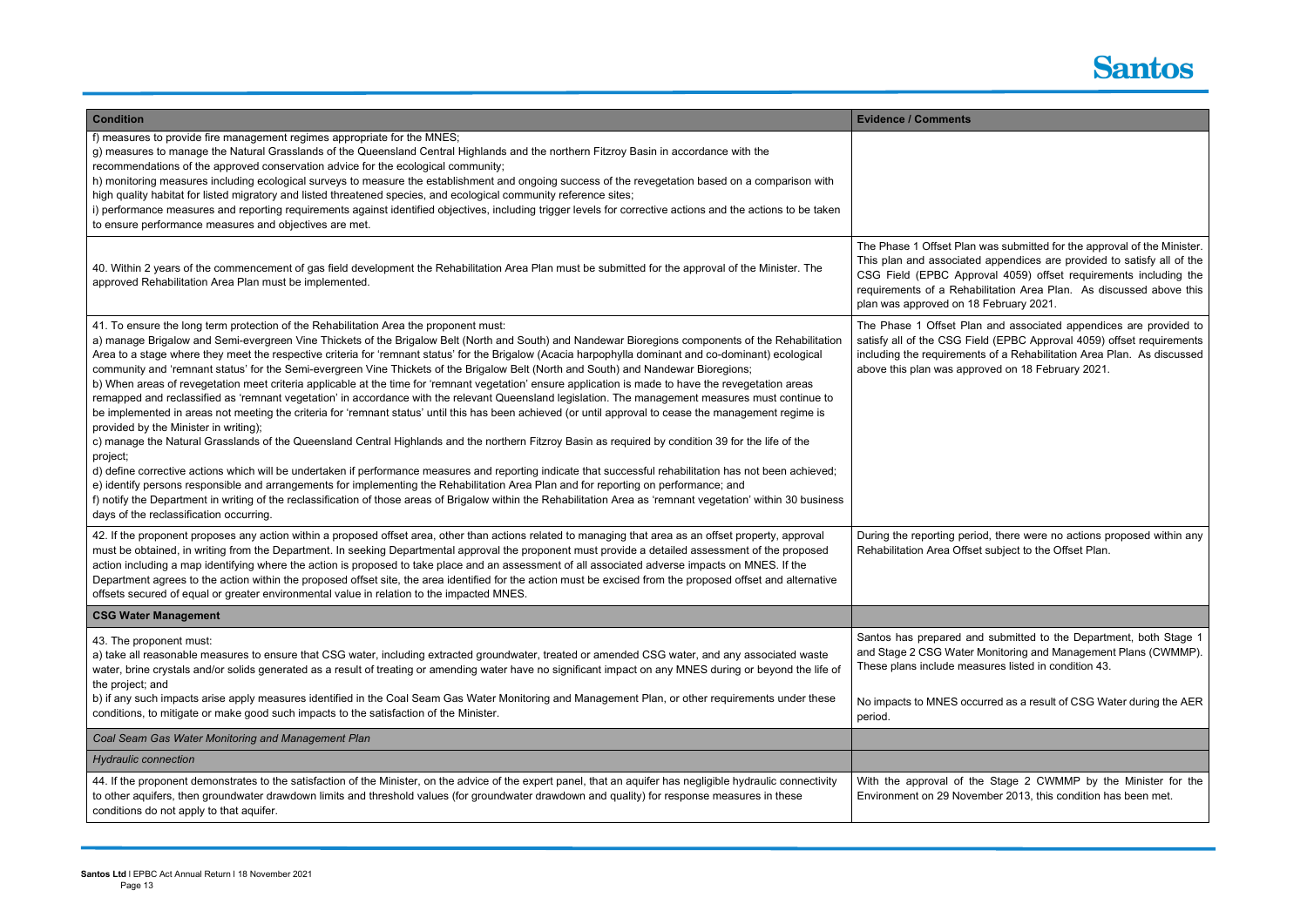

 $\overline{\text{et}}$  via the Stage 1 CWMMP, since superseded  $\sin 2$ ) approved by the Minister on November

otifications from the Minister during the AER

n met.

n met.

| <b>Condition</b>                                                                                                                                                                                                                                                                                                                                                                                                                                                                                                                                                                                                                                                                                                                                                                                                                                                                                                                                                                                                                                                                                                                                                                                                                                                                                                                                                                                                                                                                                                                                                                                                                                                                                                                                                                                                                                                                                                                                                                                                                                                                                                                                                                                                                                                                                                                                                                                                                                                                                                                                                                                                                                | <b>Evidence / Comments</b>                                          |
|-------------------------------------------------------------------------------------------------------------------------------------------------------------------------------------------------------------------------------------------------------------------------------------------------------------------------------------------------------------------------------------------------------------------------------------------------------------------------------------------------------------------------------------------------------------------------------------------------------------------------------------------------------------------------------------------------------------------------------------------------------------------------------------------------------------------------------------------------------------------------------------------------------------------------------------------------------------------------------------------------------------------------------------------------------------------------------------------------------------------------------------------------------------------------------------------------------------------------------------------------------------------------------------------------------------------------------------------------------------------------------------------------------------------------------------------------------------------------------------------------------------------------------------------------------------------------------------------------------------------------------------------------------------------------------------------------------------------------------------------------------------------------------------------------------------------------------------------------------------------------------------------------------------------------------------------------------------------------------------------------------------------------------------------------------------------------------------------------------------------------------------------------------------------------------------------------------------------------------------------------------------------------------------------------------------------------------------------------------------------------------------------------------------------------------------------------------------------------------------------------------------------------------------------------------------------------------------------------------------------------------------------------|---------------------------------------------------------------------|
|                                                                                                                                                                                                                                                                                                                                                                                                                                                                                                                                                                                                                                                                                                                                                                                                                                                                                                                                                                                                                                                                                                                                                                                                                                                                                                                                                                                                                                                                                                                                                                                                                                                                                                                                                                                                                                                                                                                                                                                                                                                                                                                                                                                                                                                                                                                                                                                                                                                                                                                                                                                                                                                 |                                                                     |
| 45. To avoid doubt, monitoring and risk management requirements in the Stage 1 Coal Seam Gas Water Monitoring and Management Plan (Stage 1 CSG<br>WMMP) and the Stage 2 Coal Seam Gas Water Monitoring and Management Plan (Stage 2 CSG WMMP) (outlined below) will continue to apply to any<br>aquifer which the proponent has demonstrated to the satisfaction of the Minister, on the advice of the expert panel, has negligible hydraulic connectivity to<br>other aquifers.                                                                                                                                                                                                                                                                                                                                                                                                                                                                                                                                                                                                                                                                                                                                                                                                                                                                                                                                                                                                                                                                                                                                                                                                                                                                                                                                                                                                                                                                                                                                                                                                                                                                                                                                                                                                                                                                                                                                                                                                                                                                                                                                                                | This condition has been met y<br>by Stage 2 CWMMP (Revisio<br>2013. |
| 46. If the Minister is satisfied, acting on advice of an expert panel, that new evidence indicates a material change in hydraulic connectivity of an aquifer to<br>which condition 44 applies, the Minister may notify the proponent, in writing, that condition 44 does not apply to that aquifer.                                                                                                                                                                                                                                                                                                                                                                                                                                                                                                                                                                                                                                                                                                                                                                                                                                                                                                                                                                                                                                                                                                                                                                                                                                                                                                                                                                                                                                                                                                                                                                                                                                                                                                                                                                                                                                                                                                                                                                                                                                                                                                                                                                                                                                                                                                                                             | Santos has received no notif<br>period.                             |
| Default drawdown                                                                                                                                                                                                                                                                                                                                                                                                                                                                                                                                                                                                                                                                                                                                                                                                                                                                                                                                                                                                                                                                                                                                                                                                                                                                                                                                                                                                                                                                                                                                                                                                                                                                                                                                                                                                                                                                                                                                                                                                                                                                                                                                                                                                                                                                                                                                                                                                                                                                                                                                                                                                                                |                                                                     |
| 47. Within 20 business days from the date of the project approval, or such longer period specified by the Minister in writing, the proponent must submit to<br>the satisfaction of the Minister, modelled groundwater drawdown contour data and contour plots for each targeted aquifer.                                                                                                                                                                                                                                                                                                                                                                                                                                                                                                                                                                                                                                                                                                                                                                                                                                                                                                                                                                                                                                                                                                                                                                                                                                                                                                                                                                                                                                                                                                                                                                                                                                                                                                                                                                                                                                                                                                                                                                                                                                                                                                                                                                                                                                                                                                                                                        | The condition has been met.                                         |
| 48. The Minister, having regard to the minimum drawdown prediction from the proponent's Environmental Impact Statement and the information supplied<br>under condition 47, will specify to the proponent, in writing, the default groundwater drawdown limit for each aquifer that will apply until the Minister's<br>approval of the Stage 1 CSG WMMP. The proponent must not exceed the groundwater drawdown limits specified by the Minister.                                                                                                                                                                                                                                                                                                                                                                                                                                                                                                                                                                                                                                                                                                                                                                                                                                                                                                                                                                                                                                                                                                                                                                                                                                                                                                                                                                                                                                                                                                                                                                                                                                                                                                                                                                                                                                                                                                                                                                                                                                                                                                                                                                                                | The condition has now been                                          |
| Stage 1 CSG Water Monitoring and Management Plan                                                                                                                                                                                                                                                                                                                                                                                                                                                                                                                                                                                                                                                                                                                                                                                                                                                                                                                                                                                                                                                                                                                                                                                                                                                                                                                                                                                                                                                                                                                                                                                                                                                                                                                                                                                                                                                                                                                                                                                                                                                                                                                                                                                                                                                                                                                                                                                                                                                                                                                                                                                                |                                                                     |
| 49. Within 6 months from the date of the project approval, the proponent must submit for the approval of the Minister a Stage 1 Coal Seam Gas Water<br>Monitoring and Management Plan (Stage 1 CSG WMMP) which includes at least:<br>Groundwater monitoring and management<br>a) groundwater drawdown limits for each targeted aquifer;<br>b) a program and schedule for aquifer connectivity studies and monitoring of relevant aquifers to determine hydraulic connectivity;<br>c) a program and schedule for field piloting of aquifer reinjection of treated CSG water and other groundwater repressurisation techniques;<br>d) early warning indicators where drawdown thresholds are being approached.<br><b>Hydraulic fracturing</b><br>e) the estimated number and the spatial distribution of boreholes where hydraulic fracturing may be necessary, an annual review of the estimate, and<br>recording of actual use;<br>f) details of constituent components of any hydraulic fracturing agents and any other reinjected fluid(s), and their toxicity as individual substances and as<br>total effluent toxicity and ecotoxicity, based on methods outlined in the National Water Quality Management Strategy;<br>Surface water monitoring and management<br>g) an ongoing water quality and quantity surface water monitoring plan that includes at least:<br>i) identification of the surface and aquatic systems to be monitored and their environmental values, water quality, and environmental characteristics, and<br>the rationale for selection;<br>ii) the number and locations of monitoring sites upstream and downstream of proposed discharge of CSG water (whether treated water, amended water or<br>raw water), including test and reference sites upstream and downstream and before and after any proposed impacts;<br>iii) the frequency of the monitoring and rationale for the frequency;<br>iv) baseline data for each monitoring site for comparison of monitoring results over the life of the project;<br>v) the approach to be taken to analyse the results including the methods to determine trends to indicate potential impacts;<br>vi) threshold values that protect relevant MNES (such as reporting or control line values for additional investigation, more intensive management action,<br>make good, and cease operations) at which management actions will be initiated to respond to escalating levels of risk and designed to protect water<br>quality and the associated environmental values of surface and aquatic systems;<br>vii) water treatment and amendment methods and standards; | The condition set has been n                                        |
| viii) water storage locations and volumes including any storage and volumes required to pilot or implement reinjection or other groundwater<br>repressurisation techniques;<br>ix) water use or disposal options and methods (whether for beneficial use or not) including frequency, volumes, quality and environmental values<br>documented for each receiving environment;<br>x) brine storage locations and volumes, and brine crystal waste management;<br>xi) emergency water discharges, their volumes and quality;                                                                                                                                                                                                                                                                                                                                                                                                                                                                                                                                                                                                                                                                                                                                                                                                                                                                                                                                                                                                                                                                                                                                                                                                                                                                                                                                                                                                                                                                                                                                                                                                                                                                                                                                                                                                                                                                                                                                                                                                                                                                                                                      |                                                                     |
| xii) references to standards and relevant policies and guidelines;                                                                                                                                                                                                                                                                                                                                                                                                                                                                                                                                                                                                                                                                                                                                                                                                                                                                                                                                                                                                                                                                                                                                                                                                                                                                                                                                                                                                                                                                                                                                                                                                                                                                                                                                                                                                                                                                                                                                                                                                                                                                                                                                                                                                                                                                                                                                                                                                                                                                                                                                                                              |                                                                     |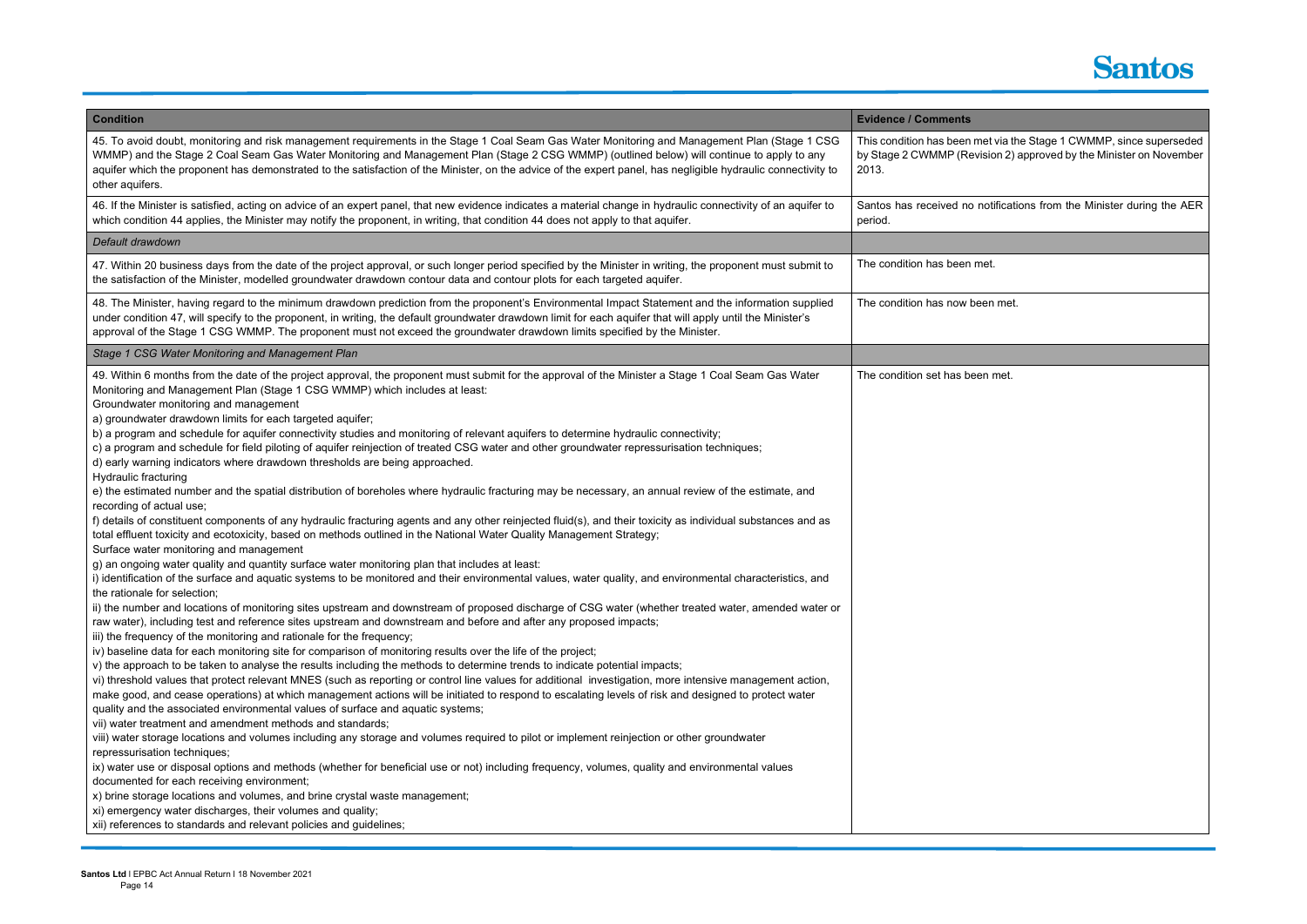

and schedule for aquifer connectivity studies in the Santos GLNG Coal Seam Water ent Annual Report. No written confirmation of es has been received from the Department.

and quantity surface water monitoring plan ted as outlined in the approved Stage 2 stream surface water monitoring, sufficient to ng operations has taken place downstream of se Scheme and as such there is no risk to

(Revision 2) has been submitted to the

| <b>Condition</b>                                                                                                                                                                                                                                                                                                                                                                                                                                                                                                                                                                                                                                                                                                                                                                                                              | <b>Evidence / Comments</b>                                                                                                                                                                                                                                                           |
|-------------------------------------------------------------------------------------------------------------------------------------------------------------------------------------------------------------------------------------------------------------------------------------------------------------------------------------------------------------------------------------------------------------------------------------------------------------------------------------------------------------------------------------------------------------------------------------------------------------------------------------------------------------------------------------------------------------------------------------------------------------------------------------------------------------------------------|--------------------------------------------------------------------------------------------------------------------------------------------------------------------------------------------------------------------------------------------------------------------------------------|
| Response actions<br>h) mechanisms to avoid, minimise and manage risk of adverse impacts and response actions and timeframes that can be taken by the proponent if:<br>(1) threshold values for surface water quality and water environmental values specified in the CSG WMMP are exceeded;<br>(2) there are any unforeseen emergency discharges; and<br>Reporting                                                                                                                                                                                                                                                                                                                                                                                                                                                            |                                                                                                                                                                                                                                                                                      |
| i) performance measures, annual reporting to the Department, and publication of reports on the internet.                                                                                                                                                                                                                                                                                                                                                                                                                                                                                                                                                                                                                                                                                                                      |                                                                                                                                                                                                                                                                                      |
| Note: A key objective of the CSG WMMP groundwater components is to maintain or restore aquifer pressure, as affected by CSG production, to levels that<br>avoid risk of adverse impact on MNES.                                                                                                                                                                                                                                                                                                                                                                                                                                                                                                                                                                                                                               |                                                                                                                                                                                                                                                                                      |
| 50. The proponent must implement the Stage 1 CSG WMMP approved in writing by the Minister acting on advice of an expert panel. The proponent must<br>not exceed the groundwater drawdown limits for each aquifer specified in the Stage 1 CSG WMMP. The Stage 1 CSG WMMP will apply until the<br>commencement of the approved Stage 2 CSG WMMP.<br>Note: A key objective of the CSG WMMP groundwater components is to maintain or restore aquifer pressure, as affected by CSG production, to levels to<br>avoid risk of adverse impact on MNES.                                                                                                                                                                                                                                                                              | Changes to the program and<br>have been communicated i<br>Monitoring and Management<br>accepted schedule changes<br>The ongoing water quality at<br>has not been implemented<br><b>CWMMP.</b> Continuous in-stre<br>detect impacts from ongoing<br>the Dawson River Release<br>MNES. |
| 51. The proponent must implement the Stage 1 CSG WMMP approved in writing by the Minister acting on advice of an expert panel. The proponent must<br>not exceed the groundwater drawdown limits for each aquifer specified in the Stage 1 CSG WMMP. The Stage 1 CSG WMMP will apply until the<br>commencement of the approved Stage 2 CSG WMMP.                                                                                                                                                                                                                                                                                                                                                                                                                                                                               | Refer Condition 50.<br>The condition has been met.                                                                                                                                                                                                                                   |
| Stage 2 CSG Water Monitoring and Management Plan                                                                                                                                                                                                                                                                                                                                                                                                                                                                                                                                                                                                                                                                                                                                                                              |                                                                                                                                                                                                                                                                                      |
| 52. Within 18 months from the date of the approval of the action the proponent must submit for the approval of the Minister, a Stage 2 Coal Seam Gas<br>Water Monitoring and Management Plan (Stage 2 CSG WMMP). The proponent must allow a further 3 months for the Minister's consideration of approval<br>of the Stage 2 CSG WMMP.                                                                                                                                                                                                                                                                                                                                                                                                                                                                                         | The Stage 2 CWMMP (R<br>Department.                                                                                                                                                                                                                                                  |
| 53. In addition to the matters in the Stage 1 CSG WMMP, the Stage 2 CSG WMMP must also include:                                                                                                                                                                                                                                                                                                                                                                                                                                                                                                                                                                                                                                                                                                                               | The condition has been met.                                                                                                                                                                                                                                                          |
|                                                                                                                                                                                                                                                                                                                                                                                                                                                                                                                                                                                                                                                                                                                                                                                                                               |                                                                                                                                                                                                                                                                                      |
| Groundwater monitoring and management<br>a) an ongoing CSG water treatment program to ensure that any water to be used for re-injection, or used for other groundwater repressurisation options, is<br>treated at least equal to the water quality of the receiving groundwater system or environment;<br>b) the method, data and the evidentiary standards necessary to support a conclusion that an aquifer from which CSG water is being extracted is not<br>hydraulically connected to other aquifers;                                                                                                                                                                                                                                                                                                                    |                                                                                                                                                                                                                                                                                      |
| c) a groundwater quality and quantity monitoring plan to monitor the aquifers underlying the project area using a statistically and hydrogeologically valid,<br>best practice bore monitoring network across the project area addressing at least;<br>i) the aquifers to be monitored and the rationale for selection;<br>ii) the number and locations of monitoring bores and their flow, pressure, head, and water quality characteristics;<br>iii) the frequency of the monitoring and rationale for the frequency;                                                                                                                                                                                                                                                                                                        |                                                                                                                                                                                                                                                                                      |
| iv) baseline data for each monitoring site for comparison of monitoring results over the life of the project;<br>v) the approach to be taken to analyse the results including the methods to determine trends to indicate potential impacts;<br>vi) groundwater drawdown threshold values and groundwater quality threshold values for each aquifer (based on regional groundwater modelling endorsed<br>by the Minister) at which management actions (such as reporting or control line values for additional investigation, more intensive management action,<br>make good, and cease operations) will be initiated to respond to escalating levels of risk, including increasing levels of drawdown, contamination of<br>groundwater, or subsidence;<br>vii) references to standards and relevant policies and guidelines; |                                                                                                                                                                                                                                                                                      |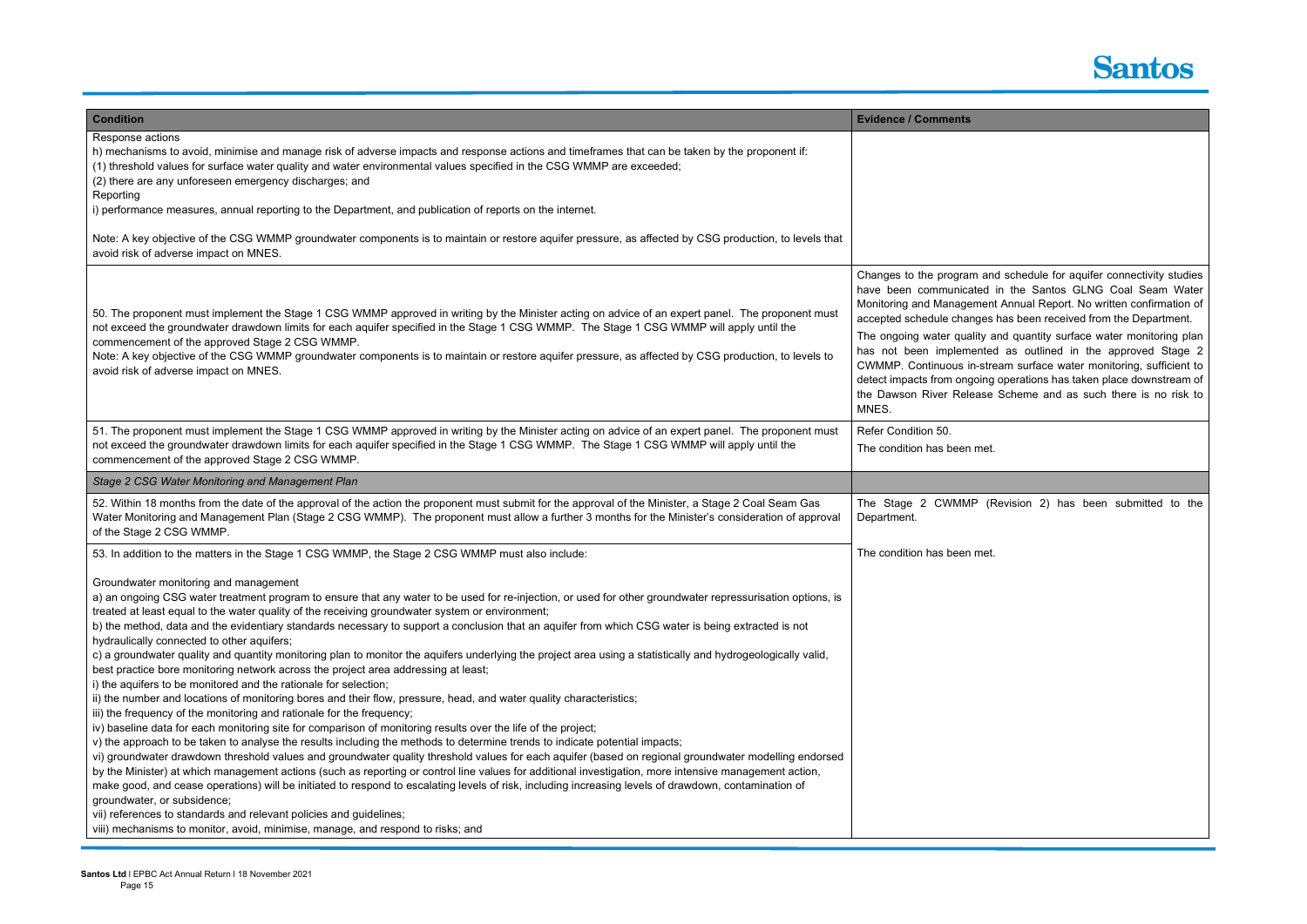

vision 2) was approved by the Minister for the nber 2013 (file reference: MS13-000959) and

#### eing implemented.

evision 2) stated the next stage would be post ch occurred in November 2015). However, vith the Department in 2015, that this would be the 2016 Underground Water Impact Report ulative Management Area (CMA), so that this he Plan (in accordance with Condition 58).

ook effect from 19<sup>th</sup> September 2016, and 2 CWMP was due for submission in 2017.

led to the Department on 5 June 2017 clarified Ild be submitted to the Department 3 months equired by EPBC 2012/6615 are approved by

58, management plans required by EPBC reflect the major update to the groundwater in the 2016 UWIR for the Surat CMA. These y a revised joint industry framework (JIF) er Monitoring and Management has been

uest to the Department on 14 October 2021 to 2008/4059 approval to include the DAWE the JIF framework and in broad satisfaction toring and management components of the

| <b>Condition</b>                                                                                                                                                                                                                                                                                                                                                                                                                                                                                                                                                                                                                                                                                                                                                                                                                                                                                                                                                                                                                                                                                                                                                                                                                                                         | <b>Evidence / Comments</b>                                                                                                                                                                                                                                                                                                                                                                                                                                                                                                                                                                                                         |
|--------------------------------------------------------------------------------------------------------------------------------------------------------------------------------------------------------------------------------------------------------------------------------------------------------------------------------------------------------------------------------------------------------------------------------------------------------------------------------------------------------------------------------------------------------------------------------------------------------------------------------------------------------------------------------------------------------------------------------------------------------------------------------------------------------------------------------------------------------------------------------------------------------------------------------------------------------------------------------------------------------------------------------------------------------------------------------------------------------------------------------------------------------------------------------------------------------------------------------------------------------------------------|------------------------------------------------------------------------------------------------------------------------------------------------------------------------------------------------------------------------------------------------------------------------------------------------------------------------------------------------------------------------------------------------------------------------------------------------------------------------------------------------------------------------------------------------------------------------------------------------------------------------------------|
| ix) performance measures, annual reporting to the Department, and publication of reports on the internet;<br>Note 1: Threshold values will be identified in the plan and during the life of the approval and related conditions may be varied by the Minister on advice<br>from an expert panel to reflect the best available data and scientific information.<br>Note 2: For clarity, the monitoring required under this condition may be undertaken jointly with others.                                                                                                                                                                                                                                                                                                                                                                                                                                                                                                                                                                                                                                                                                                                                                                                               |                                                                                                                                                                                                                                                                                                                                                                                                                                                                                                                                                                                                                                    |
| Response actions<br>d) an exceedence response plan that includes:<br>i) mechanisms to avoid, minimise and manage risk of adverse impacts and response actions and timeframes that can be taken by the proponent if:<br>(1) threshold values for surface water quality and water environmental values specified in the CSG WMMP are exceeded;<br>(2) threshold values specified in the CSG WMMP for aquifer drawdown or groundwater contamination are exceeded;<br>(3) subsidence or surface deformation occurs which impacts on surface or groundwater hydrology;<br>(4) there are any unforeseen emergency discharges; and<br>ii) a program and timetable for repressurisation using re-injection of CSG water from hydraulically connected aquifers back into appropriate permeable<br>aquifers and for other groundwater repressurisation options to re-establish pressure levels and water qualities to the satisfaction of the Minister on the<br>advice of an expert panel, in conjunction with appropriate measures to forecast and proactively manage any short-term impacts.<br>Note: The design of these groundwater repressurisation activities must be informed by a regional-scale groundwater model and a hydrochemical model<br>approved by the Minister. |                                                                                                                                                                                                                                                                                                                                                                                                                                                                                                                                                                                                                                    |
| Implementation of Stage 1 and Stage 2 CSG WMMP                                                                                                                                                                                                                                                                                                                                                                                                                                                                                                                                                                                                                                                                                                                                                                                                                                                                                                                                                                                                                                                                                                                                                                                                                           |                                                                                                                                                                                                                                                                                                                                                                                                                                                                                                                                                                                                                                    |
| 54. The proponent must implement the approved Stage 2 CSG WMMP, no later than 31 October 2013                                                                                                                                                                                                                                                                                                                                                                                                                                                                                                                                                                                                                                                                                                                                                                                                                                                                                                                                                                                                                                                                                                                                                                            | The Stage 2 CWMMP (Rev<br>Environment on 29 Novem<br>implemented accordingly.<br>The Stage 2 CWMMP is be                                                                                                                                                                                                                                                                                                                                                                                                                                                                                                                           |
| 55. Three months before commencement of each subsequent major stage of the proponent's gas field development the proponent must submit a revised<br>Stage 2 CSG WMMP for the consideration of approval of the Minister.<br>Note: The Coal Seam Gas Water Monitoring and Management Plan should be based on the proponent's planned staged development within the project<br>area over the total life of the project consistent with approvals granted by the Queensland Government. Condition 88 requires notification of<br>commencement of major stages of gas field development.                                                                                                                                                                                                                                                                                                                                                                                                                                                                                                                                                                                                                                                                                      | The Stage 2 CWMMP (Re<br>first LNG shipment (whic<br>agreement was reached wi<br>delayed until the issue of<br>(UWIR) for the Surat Cumu<br>can be incorporated into th<br>The 2016 Surat UWIR to<br>therefore a revised Stage 2<br>A revised CWWMP provide<br>that the next revision woul<br>after management plans re<br>the Department.<br>To comply with condition<br>2012/6615 were revised to<br>model which is presented<br>revised plans, specifically<br>approach to Groundwate<br>developed.<br>Santos made a formal requ<br>vary conditions of EPBC<br>conditions associated with<br>of the groundwater monit<br>CWMMP. |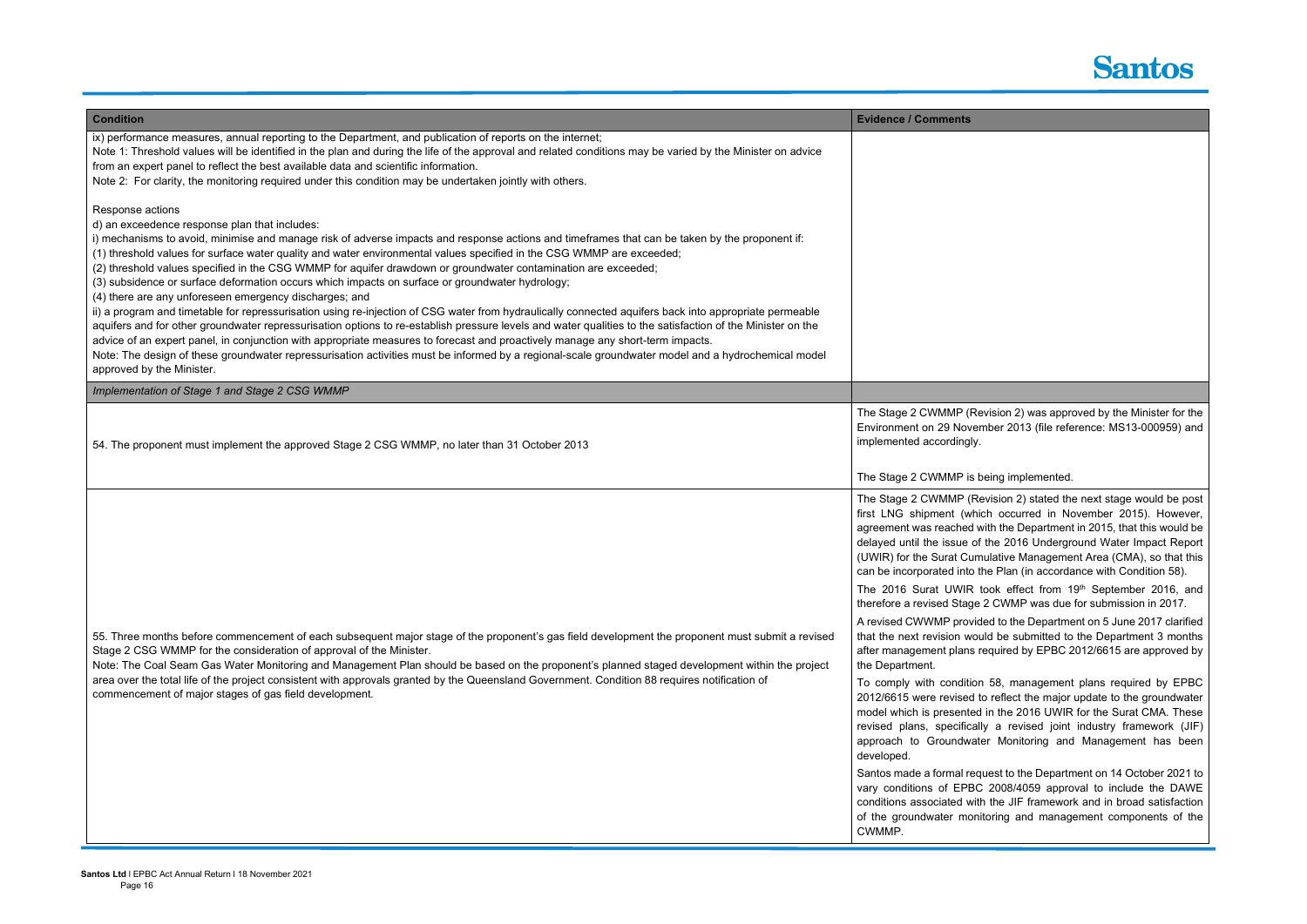

evelopment will be undertaken in accordance ons of approval, including any timelines

olemented.

vision 2) was submitted to the Department on

 $v$ ision 2) was approved by the Minister for the nber 2013 (file reference: MS13-000959) and (refer Condition 49 and 53).

uest to the Department on 14 October 2021 to 2008/4059 approval to include the DAWE the JIF framework and in broad satisfaction toring and management components of the

velopment will be undertaken in accordance ons of approval, including any timelines

reporting period.

reporting period.

by the OGIA. Approval has been granted by ily 2011 for OGIA to undertake the Regional

The 2016 UWIR for the Surat CMA took effect from 19<sup>th</sup> September

| <b>Condition</b>                                                                                                                                                                                                                                                                                                                                                                                                                                                                                                                                                                                                                                                                                                                                                                                                                                                                                                                                                                                                                                                                                                                                                                                                                                                                                                                                                                                                                                                                                                                                                                                           | <b>Evidence / Comments</b>                                                                                                                             |
|------------------------------------------------------------------------------------------------------------------------------------------------------------------------------------------------------------------------------------------------------------------------------------------------------------------------------------------------------------------------------------------------------------------------------------------------------------------------------------------------------------------------------------------------------------------------------------------------------------------------------------------------------------------------------------------------------------------------------------------------------------------------------------------------------------------------------------------------------------------------------------------------------------------------------------------------------------------------------------------------------------------------------------------------------------------------------------------------------------------------------------------------------------------------------------------------------------------------------------------------------------------------------------------------------------------------------------------------------------------------------------------------------------------------------------------------------------------------------------------------------------------------------------------------------------------------------------------------------------|--------------------------------------------------------------------------------------------------------------------------------------------------------|
|                                                                                                                                                                                                                                                                                                                                                                                                                                                                                                                                                                                                                                                                                                                                                                                                                                                                                                                                                                                                                                                                                                                                                                                                                                                                                                                                                                                                                                                                                                                                                                                                            | Future reporting / plan de<br>with the varied condition<br>prescribed.                                                                                 |
| 56. The proponent may only have, own, hold, take, or otherwise utilise sufficient CSG water as is required to undertake the approved activities within the<br>approved project area.                                                                                                                                                                                                                                                                                                                                                                                                                                                                                                                                                                                                                                                                                                                                                                                                                                                                                                                                                                                                                                                                                                                                                                                                                                                                                                                                                                                                                       | This condition is being imp                                                                                                                            |
| 57. The Stage 1 and Stage 2 CSG WMMP as approved by the Minister in writing, acting on advice of an expert panel, and in accordance with the timing<br>requirements under these conditions, must be implemented.<br>Note: The Queensland Coordinator-General also requires surface water and groundwater monitoring and management. The proponent may incorporate<br>requirements into plans that meet both Queensland and Commonwealth requirements.                                                                                                                                                                                                                                                                                                                                                                                                                                                                                                                                                                                                                                                                                                                                                                                                                                                                                                                                                                                                                                                                                                                                                      | The Stage 2 CWMMP (Re<br>9 October 2013.<br>The Stage 2 CWMMP (Re<br>Environment on 29 Novem                                                           |
|                                                                                                                                                                                                                                                                                                                                                                                                                                                                                                                                                                                                                                                                                                                                                                                                                                                                                                                                                                                                                                                                                                                                                                                                                                                                                                                                                                                                                                                                                                                                                                                                            | implemented accordingly (                                                                                                                              |
| Revisions of Stage 1 and Stage 2 CSG WMMP                                                                                                                                                                                                                                                                                                                                                                                                                                                                                                                                                                                                                                                                                                                                                                                                                                                                                                                                                                                                                                                                                                                                                                                                                                                                                                                                                                                                                                                                                                                                                                  |                                                                                                                                                        |
| 58. Consistent with an adaptive management approach the Stage 2 CSG WMMP must be reviewed and updated for each new stage of gas field<br>development: to take into account of major updates to the Regional Groundwater Model; and to address findings of Cumulative Impact Assessment<br>Reports required by the Queensland Government and these conditions of this approval.                                                                                                                                                                                                                                                                                                                                                                                                                                                                                                                                                                                                                                                                                                                                                                                                                                                                                                                                                                                                                                                                                                                                                                                                                             | Santos made a formal requ<br>vary conditions of EPBC<br>conditions associated with<br>of the groundwater monit<br>CWMMP.<br>Future reporting / plan de |
|                                                                                                                                                                                                                                                                                                                                                                                                                                                                                                                                                                                                                                                                                                                                                                                                                                                                                                                                                                                                                                                                                                                                                                                                                                                                                                                                                                                                                                                                                                                                                                                                            | with the varied condition<br>prescribed.                                                                                                               |
| 59. A reviewed and updated Stage 2 CSG WMMP must be submitted to the Minister for written approval. Commencement of each new stage of gas field<br>development must not occur without approval. The proponent may undertake activities that are critical to commencement that are associated with<br>mobilisation of plant and equipment, materials, machinery and personnel prior to the start of development only if such activities will have no adverse impact<br>on MNES, and only if the proponent has notified the Department in writing before an activity is undertaken. The approved CSG WMMP must be<br>implemented for the relevant gas field area.                                                                                                                                                                                                                                                                                                                                                                                                                                                                                                                                                                                                                                                                                                                                                                                                                                                                                                                                            | Not applicable during the r                                                                                                                            |
| 60. The Minister may, through a request in writing, require that the Stage 1 or Stage 2 CSG WMMP be revised or amended, which may include<br>requirements for amendments to address expert advice. Any such request must be acted on within the timeframe specified.<br>Note: The Minister may throughout the project life seek advice from experts, or an expert panel. As a consequence specific matters identified through such<br>advice may need to be addressed in the Plan. Where such advice is sought the proponent would be provided with opportunity to submit information and<br>respond to the specific matters identified, in order to ensure the Plan is based on the best available information. Review requirements will facilitate<br>adaptive management, alignment with Queensland Government approval requirements, and account for potential cumulative impacts as new scientific<br>information becomes available over the life of the project.                                                                                                                                                                                                                                                                                                                                                                                                                                                                                                                                                                                                                                     | Not applicable during the r                                                                                                                            |
| Regional groundwater model                                                                                                                                                                                                                                                                                                                                                                                                                                                                                                                                                                                                                                                                                                                                                                                                                                                                                                                                                                                                                                                                                                                                                                                                                                                                                                                                                                                                                                                                                                                                                                                 |                                                                                                                                                        |
| 61. To avoid or minimise direct or indirect adverse impacts on MNES, the proponent must:a) develop a regional scale, multi-layer, transient groundwater<br>flow model of the cumulative effects of multiple CSG developments; b) develop and implement an adaptive management framework, applicable at both the<br>project scale and regional-scale, that includes monitoring and mitigation approaches to assess and manage the impacts of CSG developments, which<br>takes into account the groundwater model of cumulative impacts required under (a); andc) contribute data as requested over the life of the Project to inform<br>a Basin-scale multi-layer, transient groundwater flow model of the cumulative effects of multiple CSG developments in the Surat and Bowen Basins. Note 1:<br>In the absence of sufficient evidence to characterise and quantify potential impacts at the regional scale, this condition requires the model to be developed<br>as an early warning system, informed by any other regional cumulative hydrological modelling, such that any hydrological changes can be identified at an<br>early stage and appropriate, effective remedial actions implemented before irreversible environmental adverse impacts on MNES.Note 2: Condition 7 Part<br>2, Appendix 2 of the Queensland Coordinator-General's report of 28 May 2010, provides for the proponent to provide a regional groundwater model.Note<br>3: The Minister may throughout the project life seek advice from the Department or additional advice from experts, or an expert panel. As a consequence | This is being undertaken I<br>the Department on 15 Jul<br>Groundwater Model.<br>The 2016 UWIR for the \$<br>2016.                                      |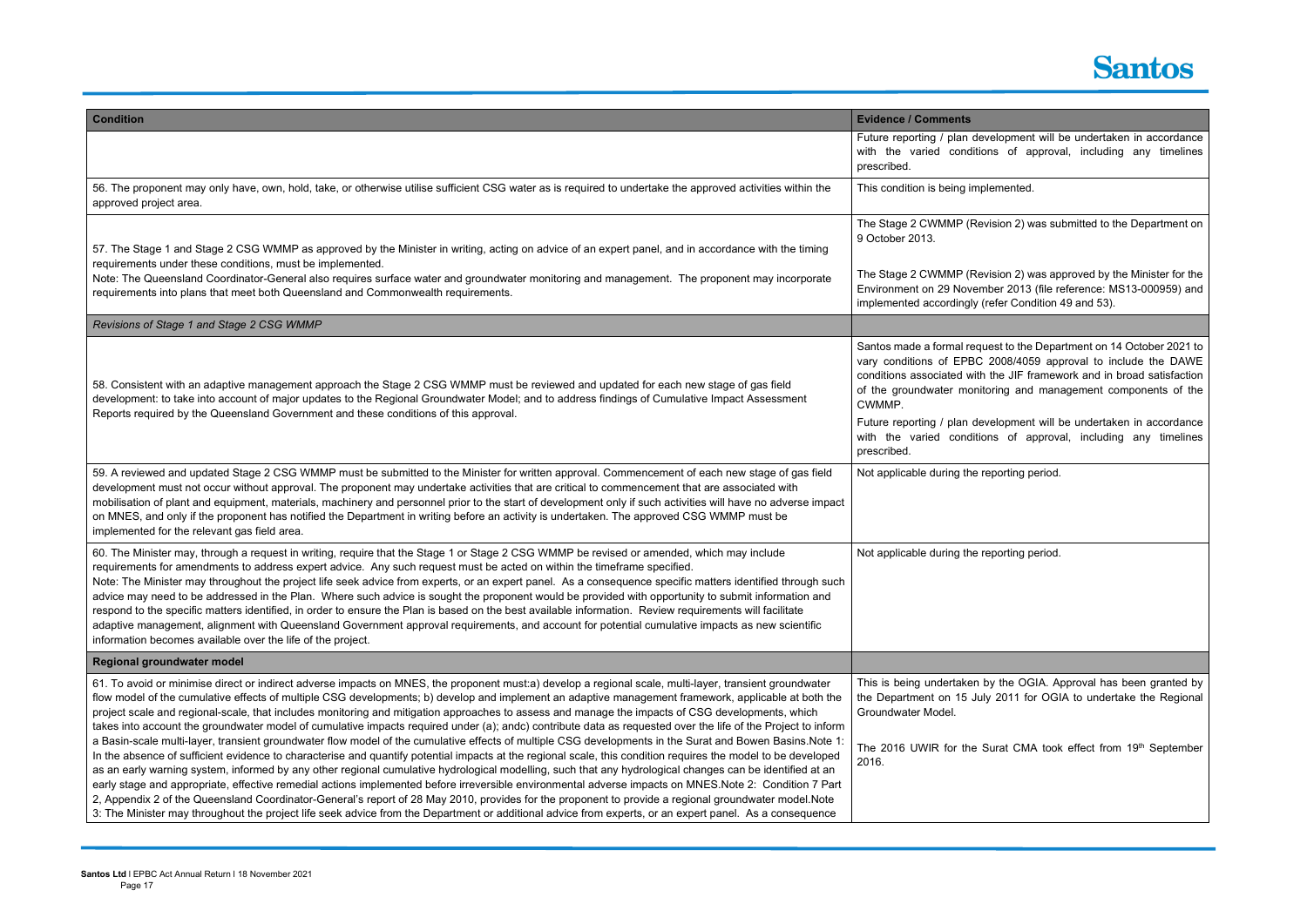

Surface Water Impact Study was provided as 1 CWMMP submitted on 21 April 2011. With the 2 CWMMP by the Minister on 29 November  $w$  met.

equests during the AER period.

e Stage 2 CWMMP by the Minister for the mber 2013 (file reference: MS13-000959) this

ave been implemented and reported to the onal springs with EPBC listed species or ied. net.

| <b>Condition</b>                                                                                                                     |                                                                                                                                                                                                                                                                                                                                                                                                                                                                                                                                                                                                                                                                                                                                                                                                                                    | <b>Evidence / Comments</b>                                                                                   |
|--------------------------------------------------------------------------------------------------------------------------------------|------------------------------------------------------------------------------------------------------------------------------------------------------------------------------------------------------------------------------------------------------------------------------------------------------------------------------------------------------------------------------------------------------------------------------------------------------------------------------------------------------------------------------------------------------------------------------------------------------------------------------------------------------------------------------------------------------------------------------------------------------------------------------------------------------------------------------------|--------------------------------------------------------------------------------------------------------------|
|                                                                                                                                      | specific matters identified through the advice may need to be addressed in the Model. Where such advice is sought the proponent would be provided with<br>the opportunity to provide information and respond to specific matters in order to ensure the Model is based on the best available information and advice.                                                                                                                                                                                                                                                                                                                                                                                                                                                                                                               |                                                                                                              |
| 62. The model required under condition 61 (a) must:<br>developments across the Surat and Bowen Basins;<br>Guidelines;<br>e) include: | a) use the best hydrostratigraphic and hydrogeological information available at the time, to identify the likely cumulative impacts of multiple CSG<br>b) detail all data relating to the hydraulic connectivity between aquifers and aquitards used to substantiate the model parameterisation;<br>c) be calibrated against measured piezometer responses in areas where CSG development has commenced;<br>d) in relation to the reporting of model outputs - conform to the recommendations of the former Murray Darling Basin Commission Groundwater Modelling                                                                                                                                                                                                                                                                  |                                                                                                              |
| ii) recharge versus extraction volumes for those aquifers;                                                                           | i) water balances for the major aquifers affected by the CSG operations including the expected timeframe of any changes in water balance and pressure;<br>iii) details of justification for and assumptions regarding aquifer seal integrity (i.e. thickness and distribution of aquitards);<br>iv) quantification of hydraulic connectivity between different units (aquifers and aquitards) through drill stem and pump testing; and<br>v) quantification of the impacts of reinjection and other groundwater repressurisation techniques on aquifer water balances;<br>f) provide for adaptive monitoring, through six-monthly reporting of monitoring results and new data, and annual updates of numerical simulation models<br>and re-interpretation of results to relevant Queensland Government and Commonwealth agencies. |                                                                                                              |
|                                                                                                                                      | 63. The model under condition 61 (a) must be provided at the same time it is provided to fulfil requirements of the Queensland Government.                                                                                                                                                                                                                                                                                                                                                                                                                                                                                                                                                                                                                                                                                         |                                                                                                              |
| Commission.<br>single report from one or more proponents.                                                                            | 64. The proponent must seek approval of the Department if the requirement for a model required under 61 (a) is to be satisfied the proponent's contribution<br>to a regional groundwater model developed by the Queensland Water Commission (or its successor agency), as agreed between the proponent and the<br>Note: Where the proponent is conditioned (here or elsewhere under the approval) to address a matter that may be most efficiently managed by another<br>party, whether another CSG proponent or a Queensland Government agency, the proponent may discharge their responsibility under the condition by<br>contributing financially and cooperating with other parties to meet the condition i.e. to develop a single representative regional model and/or to provided a                                          |                                                                                                              |
| Groundwater assessment, mitigation and monitoring                                                                                    |                                                                                                                                                                                                                                                                                                                                                                                                                                                                                                                                                                                                                                                                                                                                                                                                                                    |                                                                                                              |
|                                                                                                                                      | 65. The proponent must provide to the Minister a copy of the groundwater assessment required under condition 8 ('groundwater impact assessment<br>report'), Part 2, Appendix 2 of conditions imposed by the Queensland Coordinator-General in his report dated 28 May 2010. In addition, as part of a<br>staged process of adaptive management of CSG development, the proponent must also provide the following in relation to subsidence:                                                                                                                                                                                                                                                                                                                                                                                        | The Groundwater and S<br>Appendix B of the Stage<br>the approval of the Stage<br>2013, this condition is not |
|                                                                                                                                      | a) baseline and ongoing geodetic monitoring programs to quantify deformation at the land surface within the proponent's tenures. This should link from the<br>tenement scale to the wider region across which groundwater extraction activities are occurring and any relevant regional program of monitoring;<br>b) modelling to estimate the potential hydrological implications of the predicted surface and subsurface deformation; and<br>c) measures for linking surface and sub-surface deformation arising from CSG activities.                                                                                                                                                                                                                                                                                            |                                                                                                              |
|                                                                                                                                      | 66. When requested by the Department, the proponent must provide to the Department all geodetic monitoring data and related information from the<br>program. This data must be provided within 30 days of request, or in a timeframe agreed to by the Department in writing.                                                                                                                                                                                                                                                                                                                                                                                                                                                                                                                                                       | Santos has received no re                                                                                    |
|                                                                                                                                      | 67. Any program required under condition 65 must be submitted to the Minister for approval with a proposed implementation schedule. The approved<br>program must be implemented in a timeframe specified by the Minister.                                                                                                                                                                                                                                                                                                                                                                                                                                                                                                                                                                                                          | With the approval of the<br>Environment on 29 Nove<br>condition has been met.                                |
| Springs assessment, mitigation and monitoring                                                                                        |                                                                                                                                                                                                                                                                                                                                                                                                                                                                                                                                                                                                                                                                                                                                                                                                                                    |                                                                                                              |
|                                                                                                                                      | 68. As a precautionary approach, the proponent within 9 months of approval, or such other timeframe specified in writing by the Minister, survey for,<br>reconfirm, and notify the Minister of the presence or absence of any springs proximal to the project area and within 100 kilometres of modelled limits of<br>aquifer drawdown. The survey must:a) include the Lucky Last and the Scotts Creek springs in the vicinity of the Fairview gas field; and b) may with the<br>written approval of the Minister comprise the proponent's contribution to a springs survey developed with input from the Department and undertaken by the                                                                                                                                                                                         | The required surveys ha<br>Department. No additio<br>communities were identifi<br>This condition has been r  |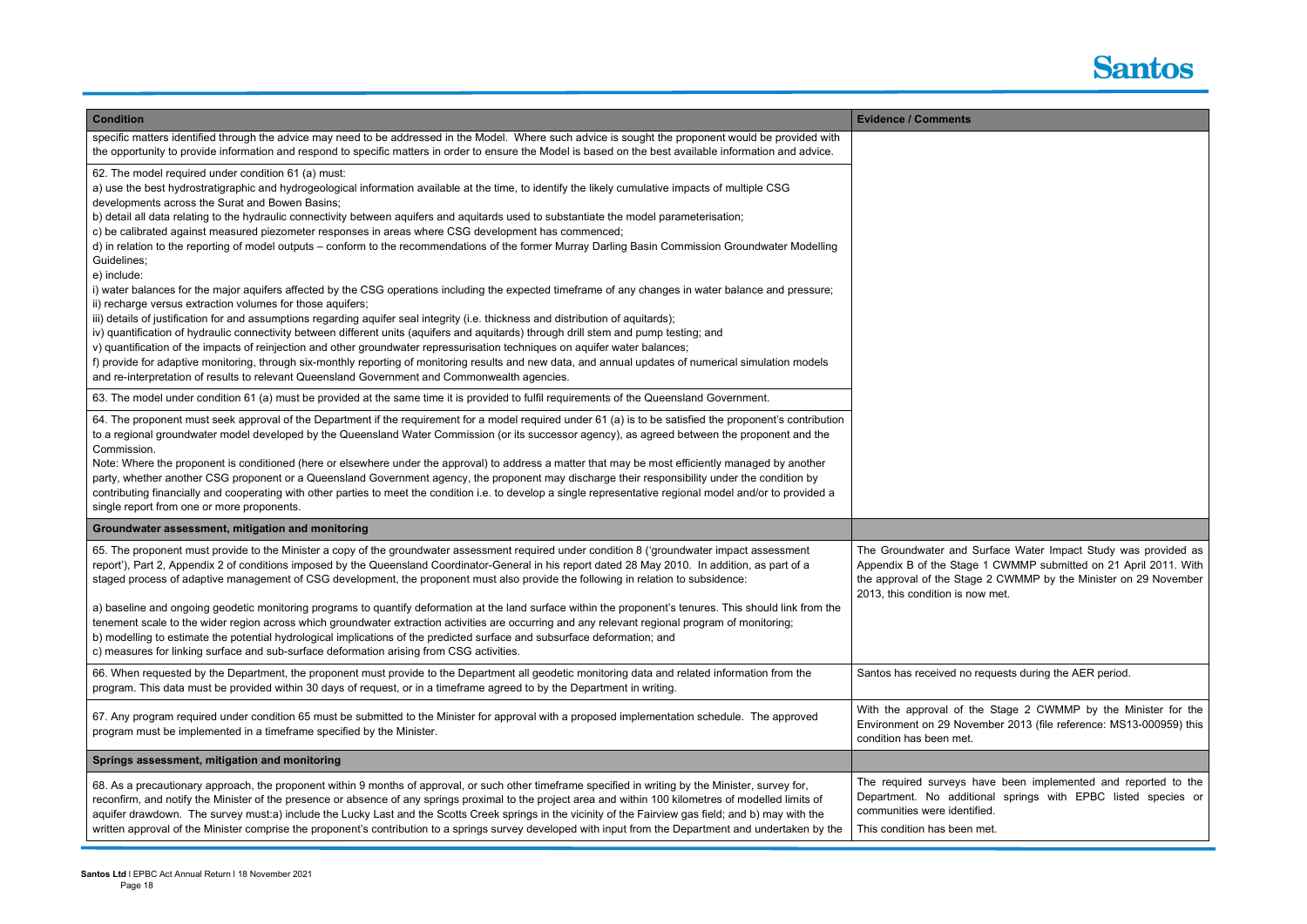

identified during the Stage 3 ground surveys.

of concentrated CSG salts or other brine ER period.

| <b>Condition</b>                                                                                                                                                                                                                                                                                                                                                                                                                                                                                                                                                                                                                                                                                                                                                                                                                                                                                                                                                                                                                                                                                                                                                                                                                                                                                                                                                                                                                                                                                                                                                                                                                                                                                                                                                                                                                                                                                                                                                                                                                                                                                                                                                                                                                                                                                                                                                                                                                                                                                                                                                                                                                                                                                                                                                                                                                                                                                                                                                                                                                                                                                                                                                                                                                                                                                                                                                                                                                                                                                                                                                                                                                                                                                                                                                                                                                                                                                                                                                                                                                                                                                                                                                                                                                 | <b>Evidence / Comments</b>                                    |
|----------------------------------------------------------------------------------------------------------------------------------------------------------------------------------------------------------------------------------------------------------------------------------------------------------------------------------------------------------------------------------------------------------------------------------------------------------------------------------------------------------------------------------------------------------------------------------------------------------------------------------------------------------------------------------------------------------------------------------------------------------------------------------------------------------------------------------------------------------------------------------------------------------------------------------------------------------------------------------------------------------------------------------------------------------------------------------------------------------------------------------------------------------------------------------------------------------------------------------------------------------------------------------------------------------------------------------------------------------------------------------------------------------------------------------------------------------------------------------------------------------------------------------------------------------------------------------------------------------------------------------------------------------------------------------------------------------------------------------------------------------------------------------------------------------------------------------------------------------------------------------------------------------------------------------------------------------------------------------------------------------------------------------------------------------------------------------------------------------------------------------------------------------------------------------------------------------------------------------------------------------------------------------------------------------------------------------------------------------------------------------------------------------------------------------------------------------------------------------------------------------------------------------------------------------------------------------------------------------------------------------------------------------------------------------------------------------------------------------------------------------------------------------------------------------------------------------------------------------------------------------------------------------------------------------------------------------------------------------------------------------------------------------------------------------------------------------------------------------------------------------------------------------------------------------------------------------------------------------------------------------------------------------------------------------------------------------------------------------------------------------------------------------------------------------------------------------------------------------------------------------------------------------------------------------------------------------------------------------------------------------------------------------------------------------------------------------------------------------------------------------------------------------------------------------------------------------------------------------------------------------------------------------------------------------------------------------------------------------------------------------------------------------------------------------------------------------------------------------------------------------------------------------------------------------------------------------------------------------|---------------------------------------------------------------|
| Queensland Water Commission (or its successor agency). Note1: This survey may include use of remote sensing and may be aligned or combined with<br>similar survey requirements that are to be undertaken by other proponents or the Queensland Water Commission. To avoid doubt, the survey should<br>report on both discharge and recharge springs, as EPBC Act listed species may occur in association with either. Note 2: Surveys required under this<br>condition may be undertaken by the proponent alone or in partnership with other CSG proponents.                                                                                                                                                                                                                                                                                                                                                                                                                                                                                                                                                                                                                                                                                                                                                                                                                                                                                                                                                                                                                                                                                                                                                                                                                                                                                                                                                                                                                                                                                                                                                                                                                                                                                                                                                                                                                                                                                                                                                                                                                                                                                                                                                                                                                                                                                                                                                                                                                                                                                                                                                                                                                                                                                                                                                                                                                                                                                                                                                                                                                                                                                                                                                                                                                                                                                                                                                                                                                                                                                                                                                                                                                                                                     |                                                               |
| 69. If presence of The community of native species dependant on natural discharge of groundwater from the Great Artesian Basin, or listed threatened<br>species that are reliant on springs, is confirmed by a survey under condition 68, then the proponent must (unless the proponent is not able to gain access<br>to the spring, even with the assistance of relevant government agencies):<br>a) for springs within the project area - within 1 month of survey completion protect the ecological community and/or listed threatened species from gas field<br>development activities by establishing and maintaining a minimum 200 m employee/contractor exclusion zone from the relevant springs within the project<br>area, unless such access is required in an emergency, for environmental management, or for monitoring purposes;<br>Note: The Constraints Planning and Field Development Protocol will also apply.<br>b) Within 12 months of the survey completion provide to the Minister a management plan for all the relevant springs which includes:<br>i) a specific monitoring and remediation program to protect the ecological community and/or listed threatened species and cumulative impacts on any<br>components within the project area and within modelled limits of aquifer draw-down that may arise from CSG water extraction, including identifying trigger<br>levels and responses in the case of changes to groundwater flow or quality in each relevant spring;<br>ii) a baseline analysis of four 3-monthly samplings to determine the seasonal presence or absence of all relevant springs, and to establish: the existence,<br>dispersion and extent of listed threatened species; aquatic macro-invertebrates; aquatic plants; water quality characteristics; spring physical parameters<br>including seasonal variation, depth, and flow rate; aquifer source including hydrochemical and isotopic analysis, and comparison of water levels with<br>respect to source aquifer potentiometric surface;<br>iii) ongoing monitoring on a 6 monthly basis (to cover high and low rainfall seasons) over the life of the project in the region relevant to each spring;<br>iv) analysis and calibration of the monitoring results against the baseline data (collected under (ii) of this condition) as the CSG water and gas extraction<br>occurs over the life of the project;<br>v) threshold values (such as reporting or control line values for additional investigation, more intensive management actions, make good, and cease<br>operations) at which management actions will be initiated to respond escalating levels of impact and designed to protect The community of native species<br>dependent on the natural discharge of groundwater from the Great Artesian Basin in the case of changes to groundwater pressure, flow, or water quality in<br>GAB springs;<br>vi) specific mechanisms to avoid, minimise, and manage risks, and response actions that can be taken by the proponent where:<br>(1) any threshold values for surface environmental values are exceeded;<br>(2) any threshold values for aquifer draw down, water quality change, or aquifer contamination are exceeded;<br>(3) subsidence or surface deformation occurs, particularly if it impacts on surface or groundwater hydrology; and<br>(4) any unforeseen emergency discharges occur;<br>vii) established best practice standards, policies and guidelines; and<br>viii) performance measures, reporting to the Department, and publication of reports on the Internet.<br>Note: Individual species and ecological community management plans are also required in accordance with condition 7 and 8. The management plans<br>may be developed by the proponent or in partnership with other CSG proponents.<br>70. Any management plan required under condition 69(b) must be submitted to the Minister for consideration of approval including seeking advice from an<br>expert panel. The approved plan must be implemented within the timeframe specified by the Minister. The approved plan must be published on the<br>Internet within 20 business days of being approved by the Minister. | No additional springs were id<br>This condition has been met. |
| 71. The results of the baseline analysis under 69 (b) must be incorporated into the regional groundwater model required under condition 61.                                                                                                                                                                                                                                                                                                                                                                                                                                                                                                                                                                                                                                                                                                                                                                                                                                                                                                                                                                                                                                                                                                                                                                                                                                                                                                                                                                                                                                                                                                                                                                                                                                                                                                                                                                                                                                                                                                                                                                                                                                                                                                                                                                                                                                                                                                                                                                                                                                                                                                                                                                                                                                                                                                                                                                                                                                                                                                                                                                                                                                                                                                                                                                                                                                                                                                                                                                                                                                                                                                                                                                                                                                                                                                                                                                                                                                                                                                                                                                                                                                                                                      |                                                               |
| Discharge, disposal or use of CSG salts, brine concentrates and heavy metals / metalloids                                                                                                                                                                                                                                                                                                                                                                                                                                                                                                                                                                                                                                                                                                                                                                                                                                                                                                                                                                                                                                                                                                                                                                                                                                                                                                                                                                                                                                                                                                                                                                                                                                                                                                                                                                                                                                                                                                                                                                                                                                                                                                                                                                                                                                                                                                                                                                                                                                                                                                                                                                                                                                                                                                                                                                                                                                                                                                                                                                                                                                                                                                                                                                                                                                                                                                                                                                                                                                                                                                                                                                                                                                                                                                                                                                                                                                                                                                                                                                                                                                                                                                                                        |                                                               |
| 72. Concentrated CSG salts and other brine concentrates derived from CSG water may only be disposed by either:a) injection into deeper, underlying<br>confined aquifers of equivalent water chemistry; or, failing that,b) in secure contaminated waste disposal facilities that are licensed, operated, and<br>monitored in accordance with the requirements of the Queensland Government.Note: This condition does not preclude the harvesting of salts and heavy<br>metals for commercial purposes. Note: Salt disposal within the Murray-Darling Basin must be in accordance with the requirements for salinity management<br>and accountability set out in the Water Act 2007 and the Basin Salinity Management Strategy.                                                                                                                                                                                                                                                                                                                                                                                                                                                                                                                                                                                                                                                                                                                                                                                                                                                                                                                                                                                                                                                                                                                                                                                                                                                                                                                                                                                                                                                                                                                                                                                                                                                                                                                                                                                                                                                                                                                                                                                                                                                                                                                                                                                                                                                                                                                                                                                                                                                                                                                                                                                                                                                                                                                                                                                                                                                                                                                                                                                                                                                                                                                                                                                                                                                                                                                                                                                                                                                                                                   | There was no disposal of<br>concentrates during the AER       |
| Notification of threshold breaches and response actions                                                                                                                                                                                                                                                                                                                                                                                                                                                                                                                                                                                                                                                                                                                                                                                                                                                                                                                                                                                                                                                                                                                                                                                                                                                                                                                                                                                                                                                                                                                                                                                                                                                                                                                                                                                                                                                                                                                                                                                                                                                                                                                                                                                                                                                                                                                                                                                                                                                                                                                                                                                                                                                                                                                                                                                                                                                                                                                                                                                                                                                                                                                                                                                                                                                                                                                                                                                                                                                                                                                                                                                                                                                                                                                                                                                                                                                                                                                                                                                                                                                                                                                                                                          |                                                               |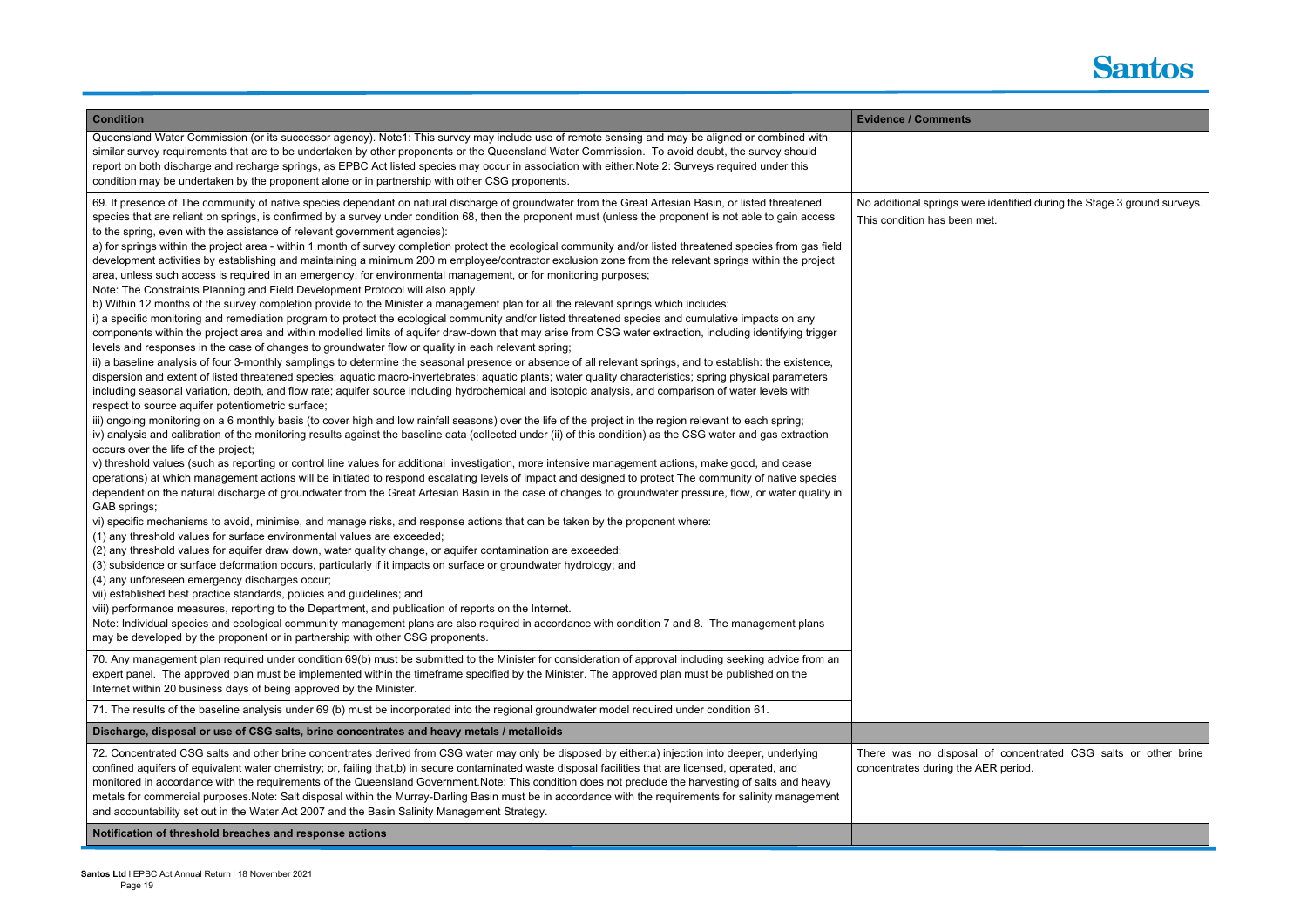

have indicated a risk of reduction in water quality during the reporting period.

r threshold value has been exceeded during

ed by Santos by the Department during the

 $\mu$  notification increporting period, notwithstanding date the Stage 2 CWMMP in accordance with

r submission to the Minister for approval.

Assessment (dated 29 July 2010) was ent on 20 January 2011.

let.

essment Report was prepared as part of the Project EIS which included the GLNG Project 59).

| <b>Condition</b>                                                                                                                                                                                                                                                                                                                                                                                                                                                                                                                                                                                                                                                                                                                                                                                                                                                                                                                                                                                                                                                                                                                                                                                                                                                                                                                                                                             | <b>Evidence / Comments</b>                                                      |
|----------------------------------------------------------------------------------------------------------------------------------------------------------------------------------------------------------------------------------------------------------------------------------------------------------------------------------------------------------------------------------------------------------------------------------------------------------------------------------------------------------------------------------------------------------------------------------------------------------------------------------------------------------------------------------------------------------------------------------------------------------------------------------------------------------------------------------------------------------------------------------------------------------------------------------------------------------------------------------------------------------------------------------------------------------------------------------------------------------------------------------------------------------------------------------------------------------------------------------------------------------------------------------------------------------------------------------------------------------------------------------------------|---------------------------------------------------------------------------------|
| 73. Within 10 business days of the proponent identifying monitoring outcomes that indicate a risk of reduction in groundwater pressure or water quality, the<br>proponent must notify the Minister in writing of the trend and the proponent's response action.                                                                                                                                                                                                                                                                                                                                                                                                                                                                                                                                                                                                                                                                                                                                                                                                                                                                                                                                                                                                                                                                                                                              | No monitoring outcomes<br>groundwater pressure or w                             |
| 74. Within 10 days of a surface or groundwater threshold value (for example, water quality, environmental value, pressure, head, volume, or flow) being<br>exceeded, the proponent must advise the Minister in writing of the circumstances, the threshold exceeded, the immediate action taken by the proponent,<br>and proposed action to remedy the breach and avoid a subsequent breach.                                                                                                                                                                                                                                                                                                                                                                                                                                                                                                                                                                                                                                                                                                                                                                                                                                                                                                                                                                                                 | No surface or groundwater<br>the reporting period.                              |
| 75. Immediate action may include the ceasing of water / gas extraction and / or water discharge or use in the area affected until investigations can be<br>completed to determine the cause and remedial action. The proponent's proposed response action must be notified to the Minister in writing.                                                                                                                                                                                                                                                                                                                                                                                                                                                                                                                                                                                                                                                                                                                                                                                                                                                                                                                                                                                                                                                                                       |                                                                                 |
| 76. The Minister may direct in writing that the proponent cease water / gas extraction and/or water discharge or use in the area affected, and if the Minister<br>is not satisfied that the action proposed or taken by the proponent will remedy the situation, or make good any environmental loss, the Minister may direct<br>the proponent to implement alternative action at the expense of the proponent.<br>Note: The proponent will be provided with a reasonable opportunity to comment on any such direction before it is required to be implemented.                                                                                                                                                                                                                                                                                                                                                                                                                                                                                                                                                                                                                                                                                                                                                                                                                              | No direction was received<br>reporting period.                                  |
| Notifications and requirements about construction, operation, brine management and environmental management plans                                                                                                                                                                                                                                                                                                                                                                                                                                                                                                                                                                                                                                                                                                                                                                                                                                                                                                                                                                                                                                                                                                                                                                                                                                                                            |                                                                                 |
| 77. The proponent must notify the Department in writing when developing or reviewing construction, operational, groundwater, CSG water, brine<br>management, salinity management, environmental management, or other plans where the scope of the plans relates to potential direct, indirect or<br>cumulative adverse impacts on MNES, or involves management of MNES. The proponent must in the notification indicate the relevant components of such<br>plans relating to MNES and their management, and the timeframe for development and approval of the plans under Queensland Government<br>requirements.                                                                                                                                                                                                                                                                                                                                                                                                                                                                                                                                                                                                                                                                                                                                                                             | No notifications were requi<br>the need to revise and upd<br>condition 58.      |
| 78. Where the scope of the plans relates to potential adverse impact on MNES, or involves management of MNES the plans must be submitted to the<br>Minister for approval of those components. Approved components of plans must be implemented.<br>Note: Where efficiency will be enhanced the proponent may also prepare and align management plans required under these conditions with the<br>requirements of the Queensland Government as long as the relevant matters under the conditions of this approval are clearly and adequately addressed.                                                                                                                                                                                                                                                                                                                                                                                                                                                                                                                                                                                                                                                                                                                                                                                                                                       | No plans were updated for                                                       |
| <b>Cumulative Impact Report</b>                                                                                                                                                                                                                                                                                                                                                                                                                                                                                                                                                                                                                                                                                                                                                                                                                                                                                                                                                                                                                                                                                                                                                                                                                                                                                                                                                              |                                                                                 |
| 79. On the same date that an assessment of cumulative impacts is provided in accordance with requirements imposed by the Queensland Government, or<br>such other timeframe specified in writing by the Minister, the proponent must provide a copy of that report to the Minister.                                                                                                                                                                                                                                                                                                                                                                                                                                                                                                                                                                                                                                                                                                                                                                                                                                                                                                                                                                                                                                                                                                           | The Cumulative Impacts<br>submitted to the Departme                             |
| 80. In addition to meeting any requirements imposed by the Queensland Government, the report on cumulative impacts provided to the Minister must also<br>address the following, in relation to potential adverse impacts on MNES:<br>a) cumulative impacts relating to all listed species and listed ecological communities within and outside project area, including The community of native<br>species dependant on natural discharge of groundwater from the Great Artesian Basin;<br>b) any surface water and groundwater environmental values, including groundwater pressures and groundwater hydrochemistry which, if altered, may have<br>an impact on listed species and ecological communities within and outside project area;<br>Note: These requirements may also be included together with the detailed assessment of cumulative impacts required under condition 2, Part 2, Appendix<br>2, of the Coordinator-General's reported dated 28 May 2010.                                                                                                                                                                                                                                                                                                                                                                                                                          | The condition has been me                                                       |
| 81. Within 3 years of the date that the cumulative impact report is provided to the Minister, or such other timeframe specified in writing by the Minister, the<br>proponent must review that cumulative assessment and the report in the light of the most up-to-date information and the regional transient groundwater<br>model required under condition 61 (a). The proponent must provide a report on the review to the Minister and at the same time publish the report on its<br>website.<br>Note: The assessment scope of the cumulative impact report is not limited to groundwater or surface water impacts. These conditions provide that, if the<br>Minister believes that it is necessary or desirable for the better protection of a relevant controlling provision for the action, the Minister may request the<br>proponent to make, within a period specified by the Minister, revisions to a plan approved under these conditions. The Minister may make such a request<br>in the light of the cumulative impacts assessment, or the review of the cumulative impacts assessment. Section 136(1)(b) of the EPBC Act additionally<br>provides that the Minister may revoke, vary or add to a condition of this approval if the action has a significant impact that was not identified in assessing<br>the action, and if the Minister relevantly believes it is necessary. | A Cumulative Impact Asse<br>Gas Field Development Pr<br>(EPBC Approval 2008/405 |
| <b>Decommissioning Plan</b>                                                                                                                                                                                                                                                                                                                                                                                                                                                                                                                                                                                                                                                                                                                                                                                                                                                                                                                                                                                                                                                                                                                                                                                                                                                                                                                                                                  |                                                                                 |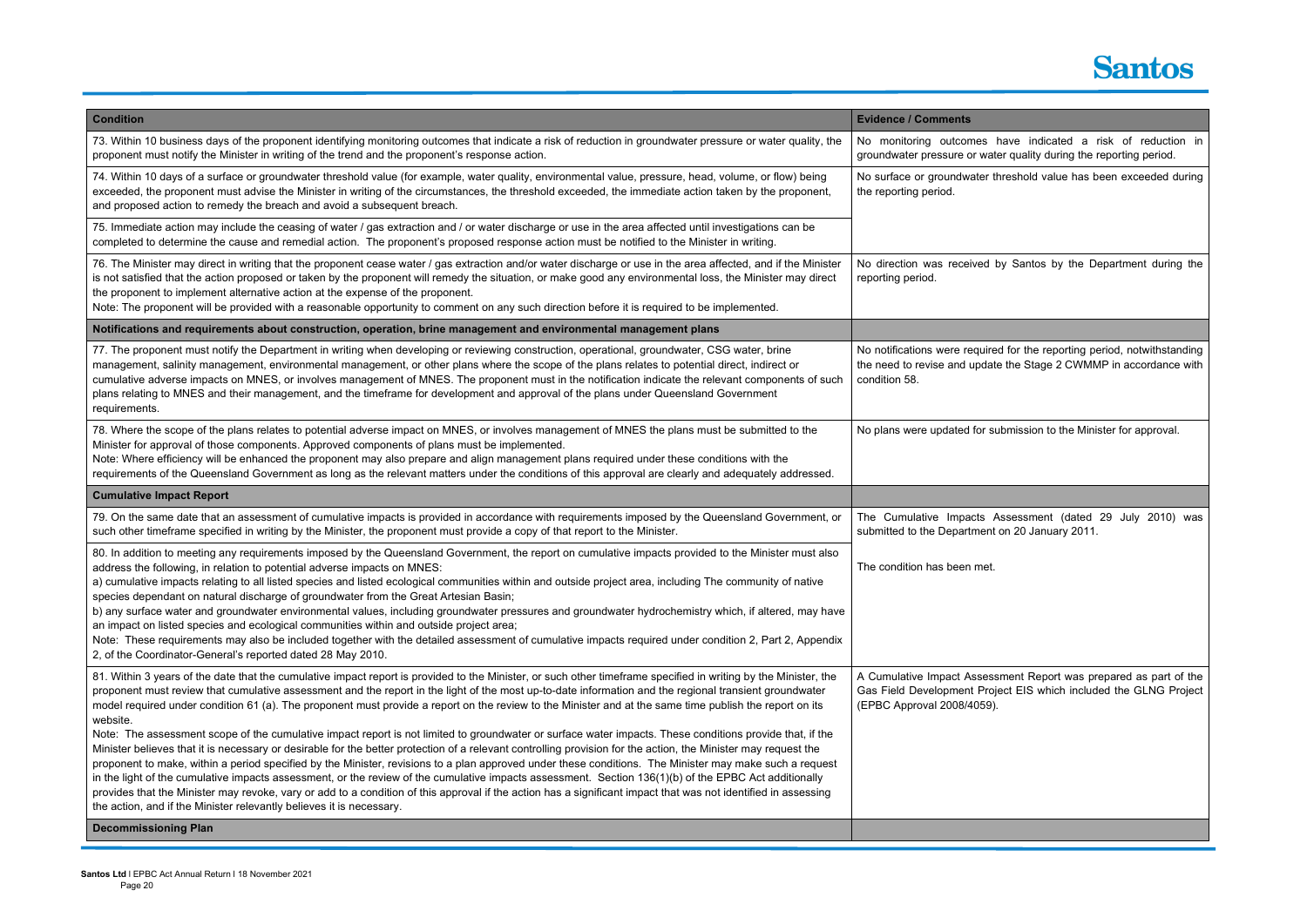

to the Department on 1 November 2017. No ing period.

ded in the Protocol. No requests have been for the survey data in the reporting period.

e Protocol have occurred during the reporting

 $\epsilon$ en made during the reporting period.

et.

ext subsequent major stage of development

been submitted for approval as required.

nade by the Department during the reporting

| <b>Condition</b>                                                                                                                                                                                                                                                                                                                                                                                                                                                                                                                                                                                                                                                                                                                                                       | <b>Evidence / Comments</b>                                  |  |
|------------------------------------------------------------------------------------------------------------------------------------------------------------------------------------------------------------------------------------------------------------------------------------------------------------------------------------------------------------------------------------------------------------------------------------------------------------------------------------------------------------------------------------------------------------------------------------------------------------------------------------------------------------------------------------------------------------------------------------------------------------------------|-------------------------------------------------------------|--|
| 82. Within five years of the commencement of gas field development, the proponent must develop a Decommissioning Plan. The Plan must:<br>a) require the progressive removal or reuse of infrastructure where gas field operations cease during the project life;<br>b) establish management practices and safeguards to minimise environmental disturbance;<br>c) ensure MNES are not impacted by progressive decommissioning, or final decommissioning of gas field infrastructure;<br>d) define rehabilitation actions for the infrastructure sites following decommissioning including for:<br>e) optimising habitat and habitat connectivity for MNES;<br>f) enhancing pre-construction environmental quality; and<br>g) ongoing management during rehabilitation. | This plan was submitted to<br>action required this reportir |  |
| 83. The Decommissioning Plan must be submitted for the approval of the Minister. The approved Plan must be implemented.                                                                                                                                                                                                                                                                                                                                                                                                                                                                                                                                                                                                                                                |                                                             |  |
| <b>Survey data</b>                                                                                                                                                                                                                                                                                                                                                                                                                                                                                                                                                                                                                                                                                                                                                     |                                                             |  |
| 84. All survey data collected for the project must be collected and recorded so as to conform to data standards notified from time to time by the<br>Department. When requested by the Department, the proponent must provide to the Department all species and ecological survey data and related survey<br>information from ecological surveys undertaken for MNES. This survey data must be provided within 30 business days of request, or in a timeframe agreed<br>to by the Department in writing.                                                                                                                                                                                                                                                               | This requirement is includ<br>made by the Department fo     |  |
| <b>Publication of Protocol and Plans</b>                                                                                                                                                                                                                                                                                                                                                                                                                                                                                                                                                                                                                                                                                                                               |                                                             |  |
| 85. The Protocol and all plans approved by the Minister under these conditions must be published on the proponent's website within 30 business days of<br>approval by the Minister.                                                                                                                                                                                                                                                                                                                                                                                                                                                                                                                                                                                    | No revisions to plans or the<br>period.                     |  |
| 86. The Department may request the proponent to publish on the Internet a plan in a specified location or format, and with specified accompanying text.<br>The proponent must comply with any such request.                                                                                                                                                                                                                                                                                                                                                                                                                                                                                                                                                            | No such requests have bee                                   |  |
| <b>Notification of commencement</b>                                                                                                                                                                                                                                                                                                                                                                                                                                                                                                                                                                                                                                                                                                                                    |                                                             |  |
| 87. Within 20 business days of the commencement of the action, the proponent must advise the Department in writing of the actual date of<br>commencement.                                                                                                                                                                                                                                                                                                                                                                                                                                                                                                                                                                                                              | This condition has been me                                  |  |
| 88. The proponent must notify the Department in writing of the proposed dates for each subsequent major stage of gas field development at least 40<br>business days before their commencement, and within 20 business days notify actual commencement dates, and within 20 business days of any major<br>variations to gas field development notify the variations.                                                                                                                                                                                                                                                                                                                                                                                                    | No action required until ne:                                |  |
| Request for variation of plans by proponent                                                                                                                                                                                                                                                                                                                                                                                                                                                                                                                                                                                                                                                                                                                            |                                                             |  |
| 89. If the proponent wants to act other than in accordance with a plan approved by the Minister under these conditions, the proponent must submit a<br>revised plan for the Minister's approval.                                                                                                                                                                                                                                                                                                                                                                                                                                                                                                                                                                       | Any revision to plans has b                                 |  |
| 90. If the Minister approves the revised plan, then that plan must be implemented instead of the plan originally approved.                                                                                                                                                                                                                                                                                                                                                                                                                                                                                                                                                                                                                                             |                                                             |  |
| 91. Until the Minister has approved the revised plan, the proponent must continue to implement the original plan.                                                                                                                                                                                                                                                                                                                                                                                                                                                                                                                                                                                                                                                      |                                                             |  |
| <b>Revisions to plans by the Minister</b>                                                                                                                                                                                                                                                                                                                                                                                                                                                                                                                                                                                                                                                                                                                              |                                                             |  |
| 92. If the Minister believes that it is necessary or desirable for the better protection of a relevant controlling provision for the action, the Minister may<br>request the proponent to make, within a period specified by the Minister, revisions to a plan approved under these conditions. Without limiting this<br>condition, the Minister may also make such a request following a study under s.255AA of the Water Act 2007.                                                                                                                                                                                                                                                                                                                                   | No requests have been m                                     |  |
| 93. If the Minister makes a request for revision to a plan, the proponent must:<br>a) comply with that request; and<br>b) submit the revised plan to the Minister for approval within the period specified in the request.                                                                                                                                                                                                                                                                                                                                                                                                                                                                                                                                             | period.                                                     |  |
| 94. The proponent must implement the revised plan on approval of the Minister.                                                                                                                                                                                                                                                                                                                                                                                                                                                                                                                                                                                                                                                                                         |                                                             |  |
| 95. Until the Minister has approved the revised plan, the proponent must continue to implement the original plan.                                                                                                                                                                                                                                                                                                                                                                                                                                                                                                                                                                                                                                                      |                                                             |  |
|                                                                                                                                                                                                                                                                                                                                                                                                                                                                                                                                                                                                                                                                                                                                                                        |                                                             |  |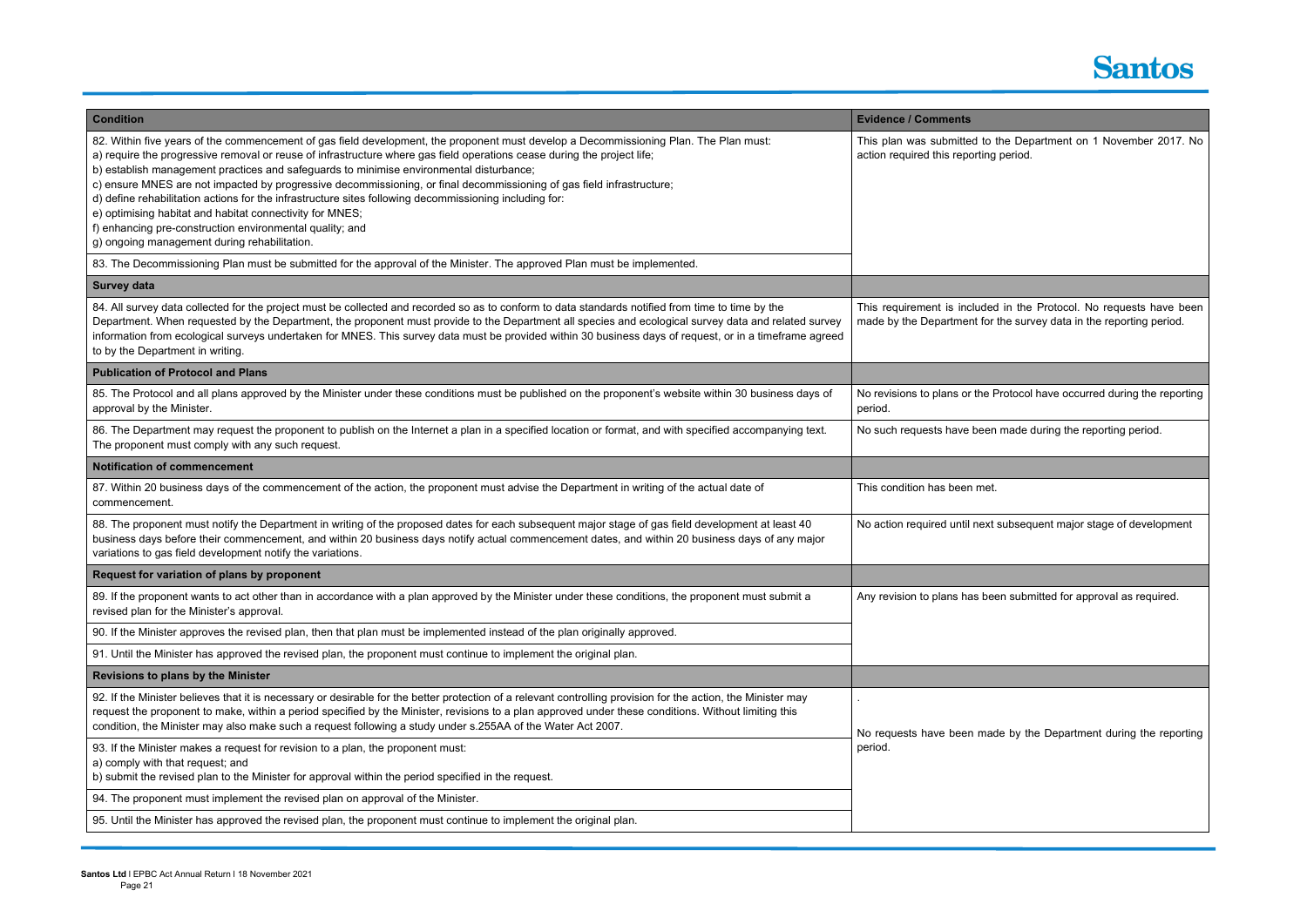

all relevant Santos GLNG plans.

egislation administered and enforced by the 's Department of Environment and Heritage

 $\overline{\text{rotifications}}$ , has been amended to negate the ances related to condition 97 (i.e. non-MNES

d to the Department as requested.

been prepared to meet both State and ents (e.g. the Protocol). All plans submitted rix table that outlines how relevant conditions

le during the AER period.

| <b>Condition</b>                                                                                                                                                                                                                                                                                                                                                                                                                                                                                                                                                                                                                                                                                                  | <b>Evidence / Comments</b>                                                                                                                                          |
|-------------------------------------------------------------------------------------------------------------------------------------------------------------------------------------------------------------------------------------------------------------------------------------------------------------------------------------------------------------------------------------------------------------------------------------------------------------------------------------------------------------------------------------------------------------------------------------------------------------------------------------------------------------------------------------------------------------------|---------------------------------------------------------------------------------------------------------------------------------------------------------------------|
| Minimum timeframes for consideration of plans                                                                                                                                                                                                                                                                                                                                                                                                                                                                                                                                                                                                                                                                     |                                                                                                                                                                     |
| 96. For any plan required to be approved by the Minister under these conditions, the proponent must ensure the Minister is provided at least 20 business<br>days for review and consideration of the plan, unless otherwise agreed in writing between the proponent and the Minister.                                                                                                                                                                                                                                                                                                                                                                                                                             | The Minister has approved all                                                                                                                                       |
| <b>Compliance with State environmental and other authorities</b>                                                                                                                                                                                                                                                                                                                                                                                                                                                                                                                                                                                                                                                  |                                                                                                                                                                     |
| 97. The proponent must comply with all environmental authorisations issued by the State, including conditions of an environmental authority issued under<br>the EP Act.                                                                                                                                                                                                                                                                                                                                                                                                                                                                                                                                           | Condition 97 relates to legis<br>Queensland Government's D<br>Protection.<br>Condition 106 relating to notifi<br>need to notify non-compliance<br>related matters). |
| <b>Provision of State plans</b>                                                                                                                                                                                                                                                                                                                                                                                                                                                                                                                                                                                                                                                                                   |                                                                                                                                                                     |
| 98. If a condition of a State approval requires the proponent to provide a plan then the proponent must:<br>a) provide the plan to the Department or Minister on request, within the period specified in the request; and<br>b) prepare and combine plans that meet both Queensland Government requirements and the Commonwealth requirements under this approval where this<br>is efficient. In doing so the proponent must clearly identify the respective responsibilities and how these are being addressed in relation to these conditions.                                                                                                                                                                  | Plans have been submitted to<br>Where able, plans have be<br>Commonwealth requirements<br>contain a compliance matrix t<br>have been met                            |
| <b>Timeframes</b>                                                                                                                                                                                                                                                                                                                                                                                                                                                                                                                                                                                                                                                                                                 |                                                                                                                                                                     |
| 99. If these conditions require the proponent to provide something by a specified time, a longer period may be specified in writing by the Minister.                                                                                                                                                                                                                                                                                                                                                                                                                                                                                                                                                              | No action required by Santos.                                                                                                                                       |
| <b>Auditing</b>                                                                                                                                                                                                                                                                                                                                                                                                                                                                                                                                                                                                                                                                                                   |                                                                                                                                                                     |
| 100. On the request of and within a period specified by the Department, the proponent must ensure that:<br>a) an independent audit of compliance with these conditions is conducted; and<br>b) an audit report, which addresses the audit criteria to the satisfaction of the Department, is published on the Internet and submitted to the Department.<br>101. Before the audit begins, the following must be approved by the Department:                                                                                                                                                                                                                                                                        | No request has been made du                                                                                                                                         |
| a) the independent auditor; and<br>b) the audit criteria.                                                                                                                                                                                                                                                                                                                                                                                                                                                                                                                                                                                                                                                         |                                                                                                                                                                     |
| 102. The audit report must include:<br>a) the components of the project being audited;<br>b) the conditions that were activated during the period covered by the audit;<br>c) a compliance/non-compliance table;<br>d) a description of the evidence to support audit findings of compliance or non-compliance;<br>e) recommendations on any non-compliance or other matter to improve compliance;<br>f) a response by the proponent to the recommendations in the report (or, if the proponent does not respond within 20 business days of a request to do so<br>by the auditor, a statement by the auditor to that effect);<br>g) certification by the independent auditor of the findings of the audit report. |                                                                                                                                                                     |
| 103. The financial cost of the audit will be borne by the proponent.                                                                                                                                                                                                                                                                                                                                                                                                                                                                                                                                                                                                                                              |                                                                                                                                                                     |
| 104. The proponent must:<br>a) implement any recommendations in the audit report, as directed in writing by the Department;<br>b) investigate any non-compliance identified in the audit report; and<br>c) if non-compliance is identified in the audit report - take action as soon as practicable to ensure compliance with these conditions.<br>Note: The Department will discuss findings of audit reports with the proponent to ensure compliance with conditions and before the issue of any directions.                                                                                                                                                                                                    |                                                                                                                                                                     |